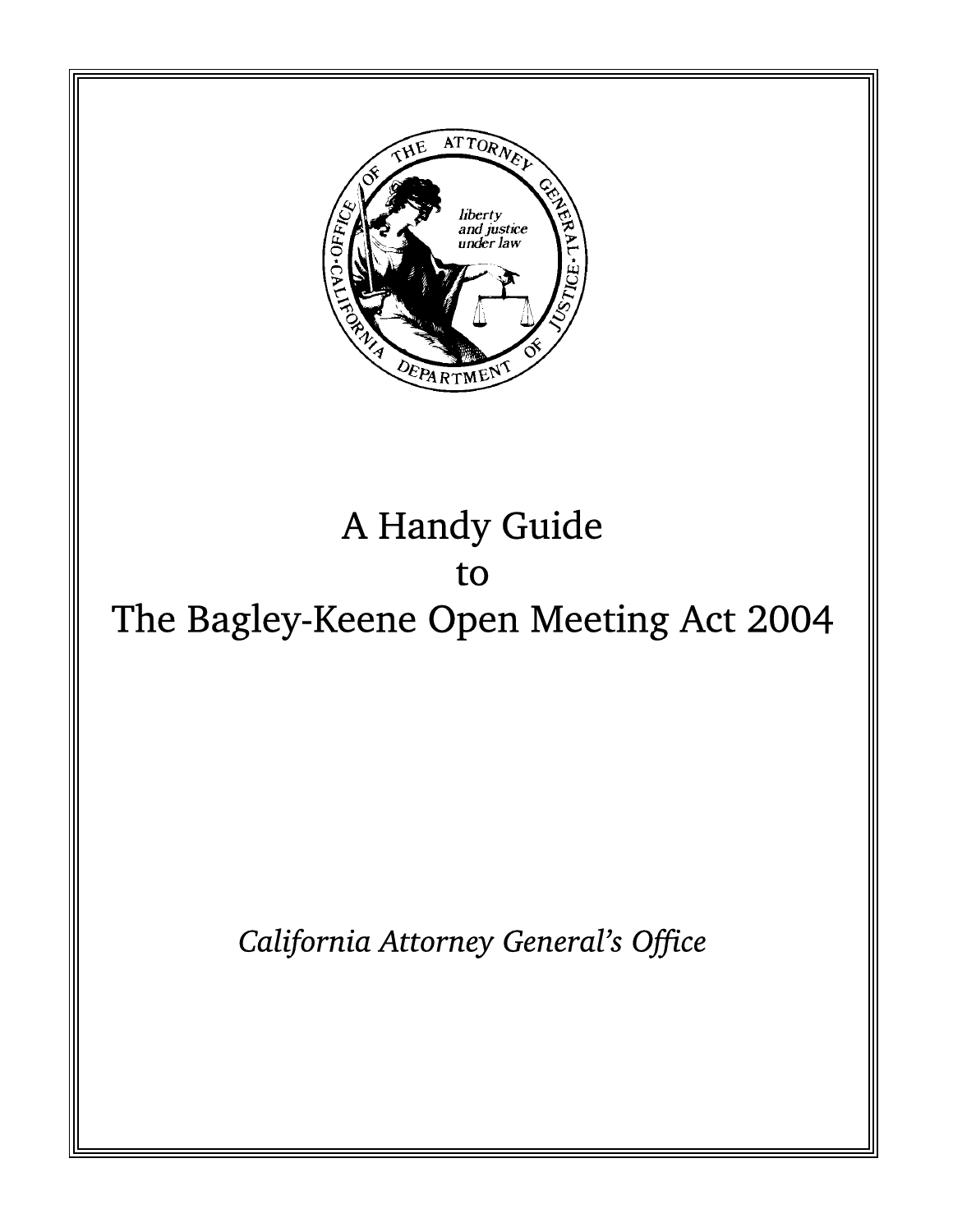## **INTRODUCTION**

The Bagley-Keene Open Meeting Act ("the Act" or "the Bagley-Keene Act"), set forth in Government Code sections  $11120-11132<sup>1</sup>$ , covers all state boards and commissions. Generally, it requires these bodies to publicly notice their meetings, prepare agendas, accept public testimony and conduct their meetings in public unless specifically authorized by the Act to meet in closed session. Following is a brief summary of the Act's major provisions. Although we believe that this summary is a helpful road map, it is no substitute for consulting the actual language of the Act and the court cases and administrative opinions that interpret it.

If you wish to obtain additional copies of this pamphlet, they may be ordered or downloaded via the Attorney General's Home Page, located on the World Wide Web at http://caag.state.ca.us. You may also write to the Attorney General's Office, Public Inquiry Unit, P.O. Box 944255, Sacramento, CA 94244-2550 or call us at (800) 952-5225 (for callers within California), or (916) 322-3360 (for callers outside of California); the TTY/TDD telephone numbers are (800) 952-5548 (for callers within California), or (916) 324-5564 (for callers outside of California).

# **PURPOSE OF THE ACT**

Operating under the requirements of the Act can sometimes be frustrating for both board members and staff. This results from the lack of efficiency built into the Act and the unnatural communication patterns brought about by compliance with its rules.

If efficiency were the top priority, the Legislature would create a department and then permit the department head to make decisions. However, when the Legislature creates a multimember board, it makes a different value judgment. Rather than striving strictly for efficiency, it concludes that there is a higher value to having a group of individuals with a variety of experiences, backgrounds and viewpoints come together to develop a consensus. Consensus is developed through debate, deliberation and give and take. This process can sometimes take a long time and is very different in character than the individual-decision-maker model.

Although some individual decision-makers follow a consensus-building model in the way that they make decisions, they're not required to do so. When the Legislature creates a multimember body, it is mandating that the government go through this consensus building process.

When the Legislature enacted the Bagley-Keene Act, it imposed still another value judgment on the governmental process. In effect, the Legislature said that when a body sits down to develop its consensus, there needs to be a seat at the table reserved for the public. (§ 11120.) By reserving this place for the public, the Legislature has provided the public with the ability to monitor and participate in the decision-making process. If the body were permitted to meet in secret, the public's role in the decision-making process would be negated. Therefore, absent a specific reason to keep

<sup>&</sup>lt;sup>1</sup>All statutory references are to the Government Code.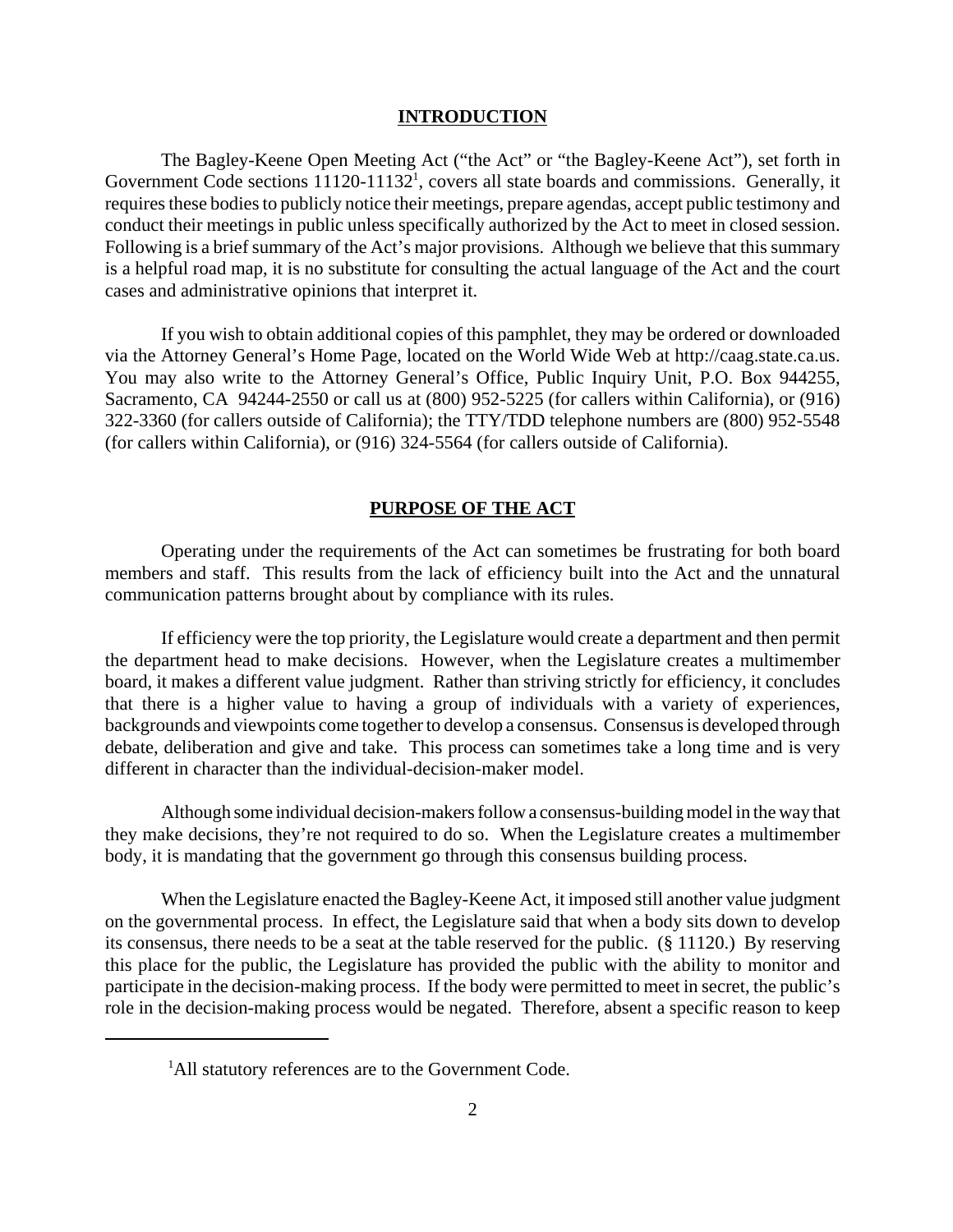the public out of the meeting, the public should be allowed to monitor and participate in the decisionmaking process.

If one accepts the philosophy behind the creation of a multimember body and the reservation of a seat at the table for the public, many of the particular rules that exist in the Bagley-Keene Act become much easier to accept and understand. Simply put, some efficiency is sacrificed for the benefits of greater public participation in government.

# **BODIES COVERED BY THE ACT**: **General Rule**

The general rule for determining whether a body is covered by the Act involves a two part test  $(\S 11121(a))$ :

First, the Act covers multimember bodies. A multimember body is two or more people. Examples of multimember bodies are: state boards, commissions, committees, panels, and councils. Second, the body must be created by statute or required by law to conduct official meetings. If a body is created by statute, it is covered by the Act regardless of whether it is decision-making or advisory.

# $\blacksquare$  **Advisory Bodies**

The Act governs two types of advisory bodies: (1) those advisory bodies created by the Legislature and (2) those advisory bodies having three or more members that are created by formal action of another body. (§11121(c).) If an advisory body created by formal action of another body has only two members, it is not covered by the Bagley-Keene Act. Accordingly, that body can do its business without worrying about the notice and open meeting requirements of the Act. However, if it consists of three people, then it would qualify as an advisory committee subject to the requirements of the Act.

When a body authorizes or directs an individual to create a new body, that body is deemed to have been created by formal action of the parent body even if the individual makes all decisions regarding composition of the committee. The same result would apply where the individual states an intention to create an advisory body but seeks approval or ratification of that decision by the body.

Finally, the body will probably be deemed to have acted by formal action whenever the chair of the body, acting in his or her official capacity, creates an advisory committee. Ultimately, unless the advisory committee is created by staff or an individual board member, independent of the body's authorization or desires, it probably should be viewed as having been created by formal action of the body.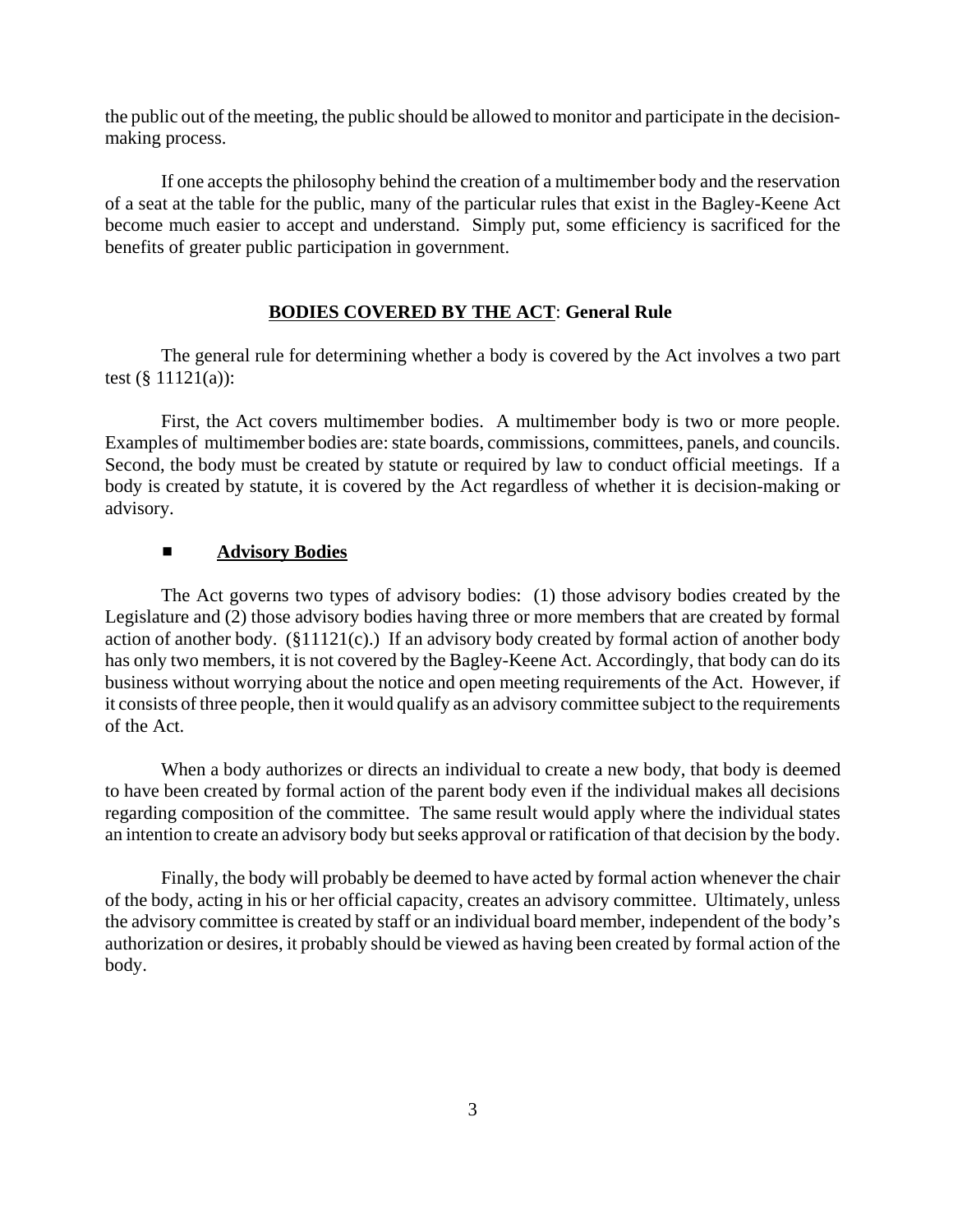# **E Delegated Body**

The critical issue for this type of body is whether the committee exercises some power that has been delegated to it by another body. If the body has been delegated the power to act, it is a delegated committee.  $(\S 11121(b))$ . A classic example is the executive committee that is given authority to act on behalf of the entire body between meetings. Such executive committees are delegated committees and are covered by the requirements of the Act.

There is no specific size requirement for the delegated body. However, to be a body, it still must be comprised of multiple members. Thus, a single individual is not a delegated body.

# ■ **Commissions Created by the Governor**

The Act specifically covers commissions created by executive order. (§ 11121(a).) That leaves open two potential issues for resolution with respect to this type of body. First, what's an executive order as opposed to other exercises of power by the Governor? Second, when is a body a "commission" within the meaning of this provision? There is neither case law nor an Attorney General opinion addressing either of these issues in this context.

# **Body Determined by Membership**

The next kind of body is determined by who serves on it. Under this provision, a body becomes a state body when a member of a state body, in his or her official capacity, serves as a representative on another body, either public or private, which is funded in whole or in part by the representative's state body. (§ 11121(d).) It does not come up often, but the Act should be consulted whenever a member of one body sits as a representative on another body.

In summary, the foregoing are the general types of bodies that are defined as state bodies under the Bagley-Keene Act. As will be discussed below, these bodies are subject to the notice and open meeting requirements of the Act.

#### **MEMBERS-TO-BE**

The open meeting provisions of the Act basically apply to new members at the time of their election or appointment, even if they have not yet started to serve. (§ 11121.95.) The purpose of this provision is to prevent newly appointed members from meeting secretly among themselves or with holdover members of a body in sufficient numbers so as to constitute a quorum. The Act also requires bodies to provide their new members with a copy of the Act. (§ 11121.9.) We recommend that this Handy Guide be used to satisfy that requirement.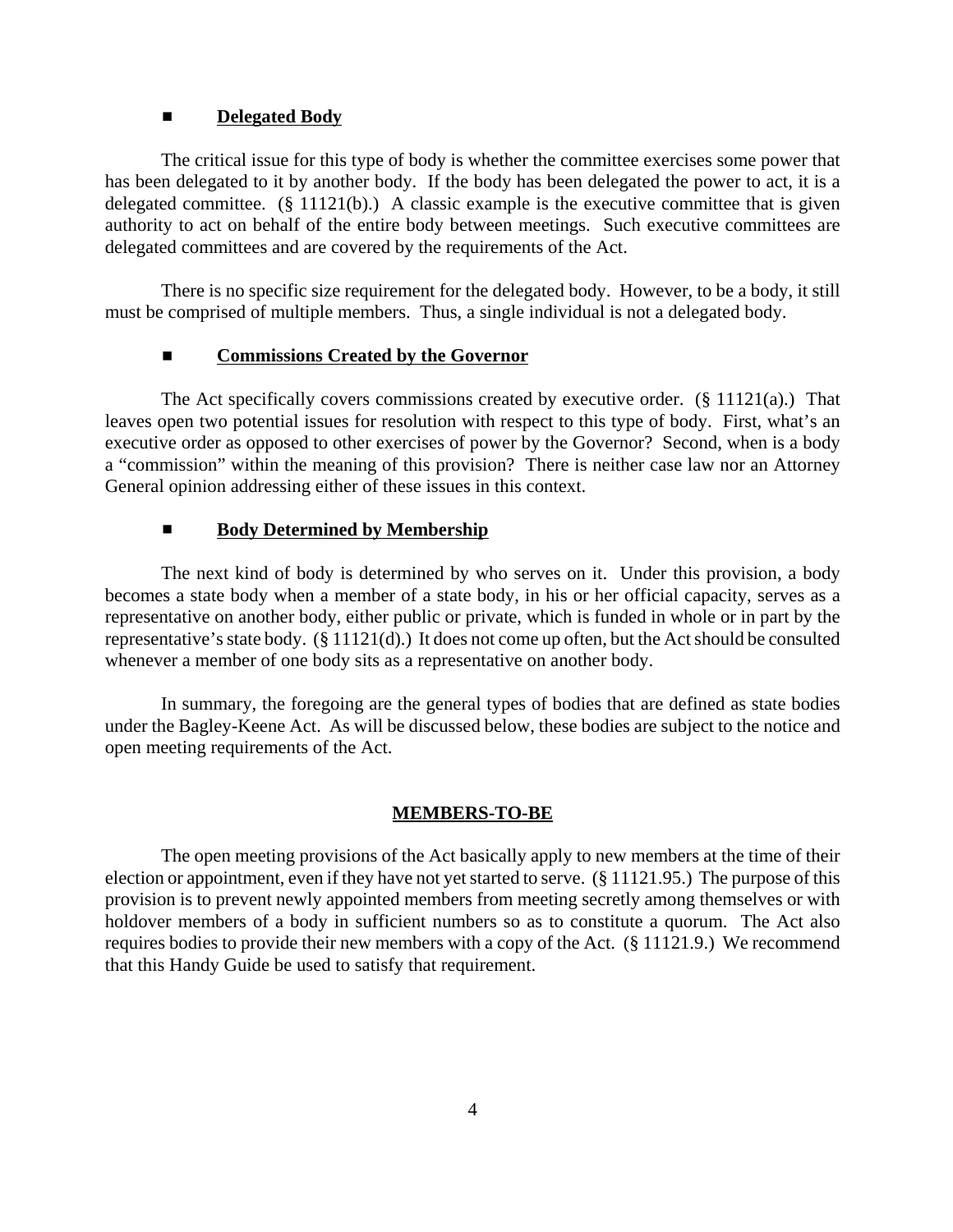#### **WHAT IS A MEETING?**

The issue of what constitutes a meeting is one of the more troublesome and controversial issues under the Act. A meeting occurs when a quorum of a body convenes, either serially or all together, in one place, to address issues under the body's jurisdiction. (§ 11122.5.) Obviously, a meeting would include a gathering where members were debating issues or voting on them. But a meeting also includes situations in which the body is merely receiving information. To the extent that a body receives information under circumstances where the public is deprived of the opportunity to monitor the information provided, and either agree with it or challenge it, the open-meeting process is deficient.

Typically, issues concerning the definition of a meeting arise in the context of informal gatherings such as study sessions or pre-meeting get-togethers. The study session historically arises from the body's desire to study a subject prior to its placement on the body's agenda. However, if a quorum is involved, the study session should be treated as a meeting under the Act. With respect to pre-meeting briefings, this office opined that staff briefings of the city council a half hour before the noticed city council meeting to discuss the items that would appear on the council's meeting agenda were themselves meetings subject to open meeting laws.<sup>2</sup> To the extent that a briefing is desirable, this office recommends that the executive officer prepare a briefing paper which would then be available to the members of the body, as well as, to the public.

# $\blacksquare$  Serial Meetings

The Act expressly prohibits the use of direct communication, personal intermediaries, or technological devices that are employed by a majority of the members of the state body to develop a collective concurrence as to action to be taken on an item by the members of the state body outside of an open meeting. (§ 11122.5(b).) Typically, a serial meeting is a series of communications, each of which involves less than a quorum of the legislative body, but which taken as a whole involves a majority of the body's members. For example, a chain of communications involving contact from member A to member B who then communicates with member C would constitute a serial meeting in the case of a five-person body. Similarly, when a person acts as the hub of a wheel (member A) and communicates individually with the various spokes (members B and C), a serial meeting has occurred. In addition, a serial meeting occurs when intermediaries for board members have a meeting to discuss issues. For example, when a representative of member A meets with representatives of members B and C to discuss an agenda item, the members have conducted a serial meeting through their representatives acting as intermediaries.

 $242$  Ops.Cal.Atty.Gen. 61 (1963); see also 32 Ops.Cal.Atty.Gen. 240 (1958).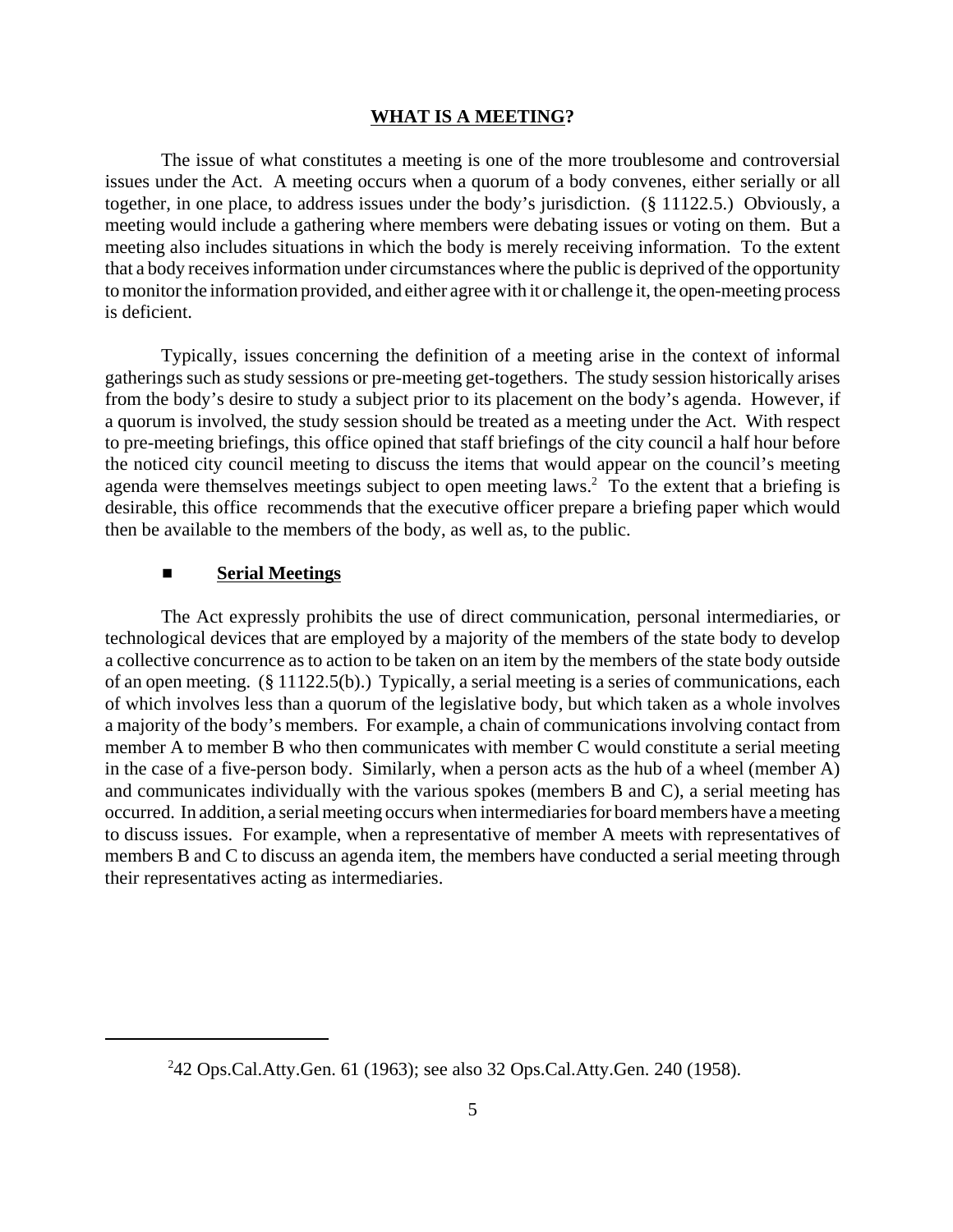In the *Stockton Newspapers* case, the court concluded that a series of individual telephone calls between the agency attorney and the members of the body constituted a meeting.<sup>3</sup> In that case, the attorney individually polled the members of the body for their approval on a real estate transaction. The court concluded that even though the meeting was conducted in a serial fashion, it nevertheless was a meeting for the purposes of the Act.

An executive officer may receive spontaneous input from board members on the agenda or on any other topic. But problems arise if there are systematic communications through which a quorum of the body acquires information or engages in debate, discussion, lobbying, or any other aspect of the deliberative process, either among themselves or between board members and the staff.

Although there are no cases directly on point, if an executive officer receives the same question on substantive matters addressed in an upcoming agenda from a quorum of the body, this office recommends that a memorandum addressing these issues be provided to the body and the public so they will receive the same information.

This office has opined that under the Brown Act (the counterpart to the Bagley-Keene Act which is applicable to local government bodies) that a majority of the board members of a local public agency may not e-mail each other to discuss current topics related to the body's jurisdiction even if the e-mails are also sent to the secretary and chairperson of the agency, posted on the agency's Internet website, and made available in printed form at the next public meeting of the board.<sup>4</sup>

The prohibition applies only to communications employed by a quorum to develop a collective concurrence concerning action to be taken by the body. Conversations that advance or clarify a member's understanding of an issue, or facilitate an agreement or compromise among members, or advance the ultimate resolution of an issue, are all examples of communications that contribute to the development of a concurrence as to action to be taken by the body. Accordingly, with respect to items that have been placed on an agenda or that are likely to be placed upon an agenda, members of state bodies should avoid serial communications of a substantive nature that involve a quorum of the body.

In conclusion, serial meeting issues will arise most commonly in connection with rotating staff briefings, telephone calls or e-mail communications among a quorum of board members. In these situations, part of the deliberative process by which information is received and processed, mulled over and discussed, is occurring without participation of the public.

Just remember, serial-meeting provisions basically mean that what the body can not do as a group it can not do through serial communications by a quorum of its members.

<sup>3</sup> *Stockton Newspapers, Inc.* v. *Redevelopment Agency* (1985) 171 Cal.App.3d 95, 105. See also, 65 Ops.Cal.Atty.Gen. 63, 66 (1982); 63 Ops.Cal.Atty.Gen. 820, 828-829 (1980).

<sup>4</sup> Cal.Atty.Gen., Indexed Letter, No. IL 00-906 (February 20, 2001).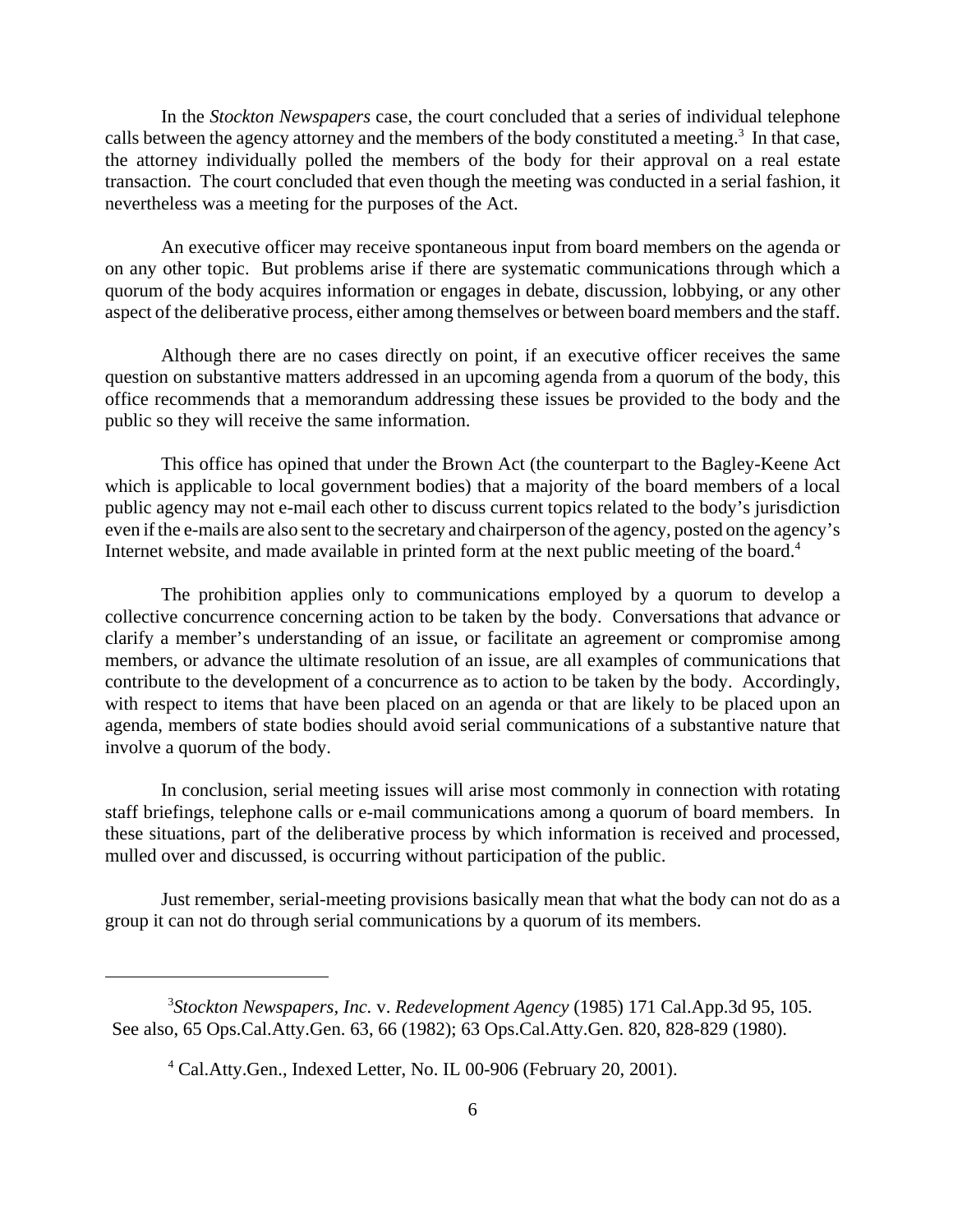# $\blacksquare$  Contacts by the Public

One of the more difficult areas has to do with the rights of the public to contact individual members. For example, a communication from a member of the public to discuss an issue does not violate the Act.  $(\S 11122.5(c)(1))$ . The difficulty arises when the individual contacts a quorum of the body.

So long as the body does not solicit or orchestrate such contacts, they would not constitute a violation of the Bagley-Keene Act. Whether its good policy for a body to allow these individual contacts to occur is a different issue.

# $\blacksquare$  Social Gatherings

The Act exempts purely social situations from its coverage.  $(\S 11122.5(c)(5))$ . However, this construction is based on the premise that matters under the body's jurisdiction will not be discussed or considered at the social occasion. It may be useful to remind board members to avoid "shop talk" at the social event. Typically, this is difficult because service on the body is their common bond.

# $\blacksquare$  Conferences and Retreats

Conferences are exempt from the Act's coverage so long as they are open to the public and involve subject matter of general interest to persons or bodies in a given field. (§ 11122.5(c)(2).) While in attendance at a conference, members of a body should avoid private discussions with other members of their body about subjects that may be on an upcoming agenda. However, if the retreat or conference is designed to focus on the laws or issues of a particular body it would no be exempt under the Act.

# $\blacksquare$  **Teleconference Meetings**

The Act provides for audio or audio and visual teleconference meetings for the benefit of the public and the body. (§ 11123.) When a teleconference meeting is held, each site from which a member of the body participates must be accessible to the public. [Hence, a member cannot participate from his or her car, using a car phone or from his or her home, unless the home is open to the public for the duration of the meeting.] All proceedings must be audible and votes must be taken by rollcall. All other provisions of the Act also apply to teleconference meetings. For these reasons, we recommend that a properly equipped and accessible public building be utilized for teleconference meetings. This section does not prevent the body from providing additional locations from which the public may observe the proceedings or address the state body by electronic means.

# **NOTICE AND AGENDA REQUIREMENTS**

The notice and agenda provisions require bodies to send the notice of its meetings to persons who have requested it. (§ 11125(a).) In addition, at least ten days prior to the meeting, bodies must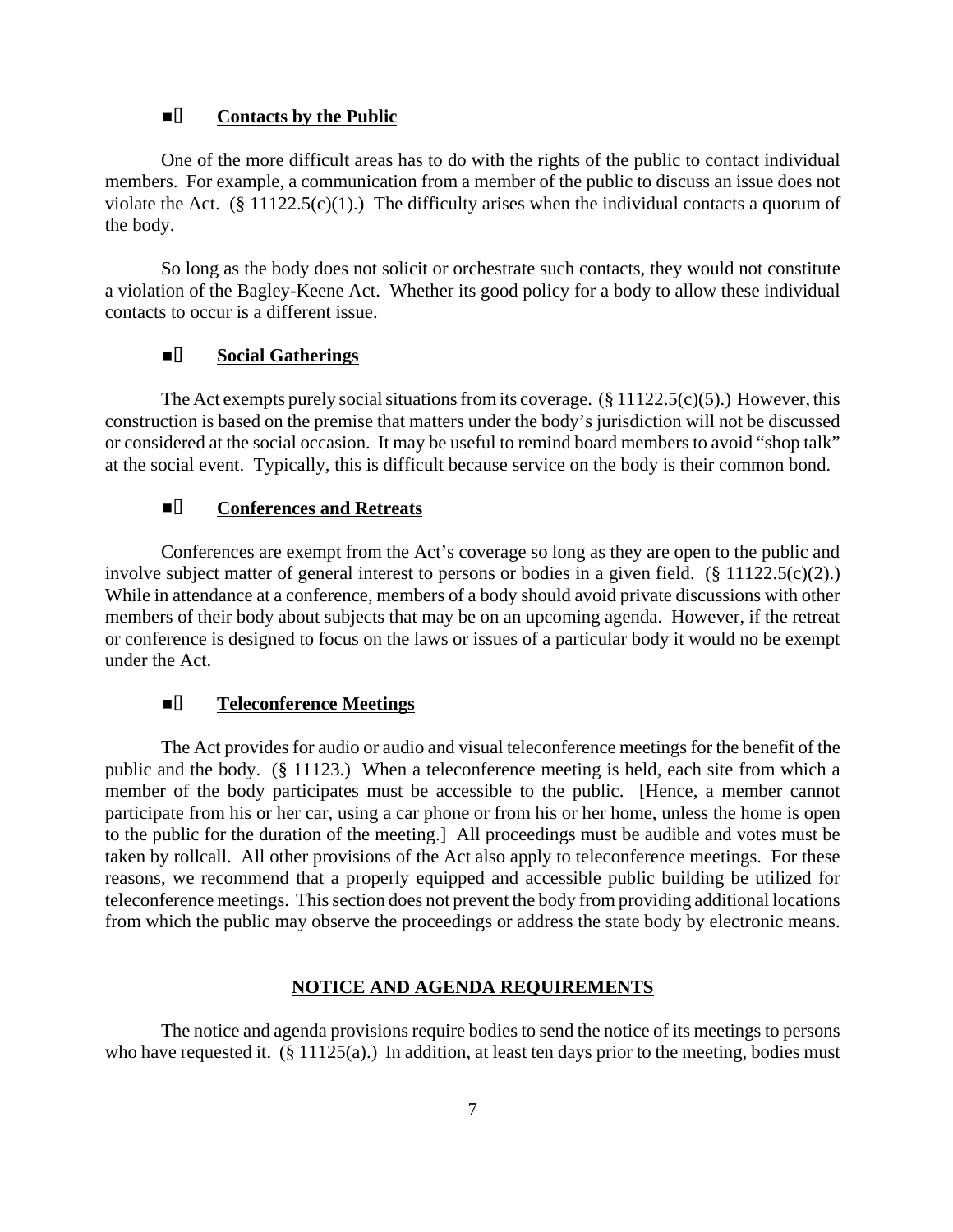prepare an agenda of all items to be discussed or acted upon at the meeting. (§ 11125(b).) In practice, this usually translates to boards and commissions sending out the notice and agenda to all persons on their mailing lists. The notice needs to state the time and the place of the meeting and give the name, phone number and address of a contact person who can answer questions about the meeting and the agenda. (§ 11125(a).) The agenda needs to contain a brief description of each item to be transacted or discussed at the meeting, which as a general rule need not exceed 20 words in length. (§ 11125(b).)

The agenda items should be drafted to provide interested lay persons with enough information to allow them to decide whether to attend the meeting or to participate in that particular agenda item. Bodies should not label topics as "discussion" or "action" items unless they intend to be bound by such descriptions. Bodies should not schedule items for consideration at particular times, unless they assure that the items will not be considered prior to the appointed time.

The notice and agenda requirements apply to both open and closed meetings. There is a tendency to think that agendas need not be prepared for closed session items because the public cannot attend. But the public's ability to monitor closed sessions directly depends upon the agenda requirement which tells the public what is going to be discussed.

# **REGULAR MEETINGS**

The Act, itself, does not directly define the term " regular meeting." Nevertheless, there are several references in the Act concerning regular meetings. By inference and interpretation, the regular meeting is a meeting of the body conducted under normal or ordinary circumstances. A regular meeting requires a 10-day notice. This simply means that at least 10 days prior to the meeting, notice of the meeting must be given along with an agenda that sufficiently describes the items of business to be transacted or discussed. (§§ 11125(a), 11125(b).) The notice for a meeting must also be posted on the Internet, and the web site address must be included on the written agenda. In addition, upon request by any person with a disability, the notice must be made available in appropriate alternative formats, as required by Section 202 of the Americans with Disabilities Act of 1990 (42 U.S.C. Sec. 12132), and the applicable federal rules and regulations. The notice must contain information regarding the manner in which and the deadline by which a request for any disability-related modification or accommodation, including auxiliary aids or services, may be made by a person requiring these aids or services in order to participate in the meeting.

In two special situations, items may be added to the agenda within the 10-day notice period, provided that they are added and notice is given no later than 48 hours prior to the meeting. (§ 11125.) The first such situation is where the body concludes that the topic it wishes to add would qualify for an emergency meeting as defined in the Act.  $(\S 11125.3(a)(1))$ . The second situation is where there is a need for immediate action and the need for action came to the attention of the body after the agenda was mailed in accordance with the 10-day notice requirement. (§ 11125.3(a)(2).) This second situation requires a two-thirds vote or a unanimous vote if two-thirds of the members are not present.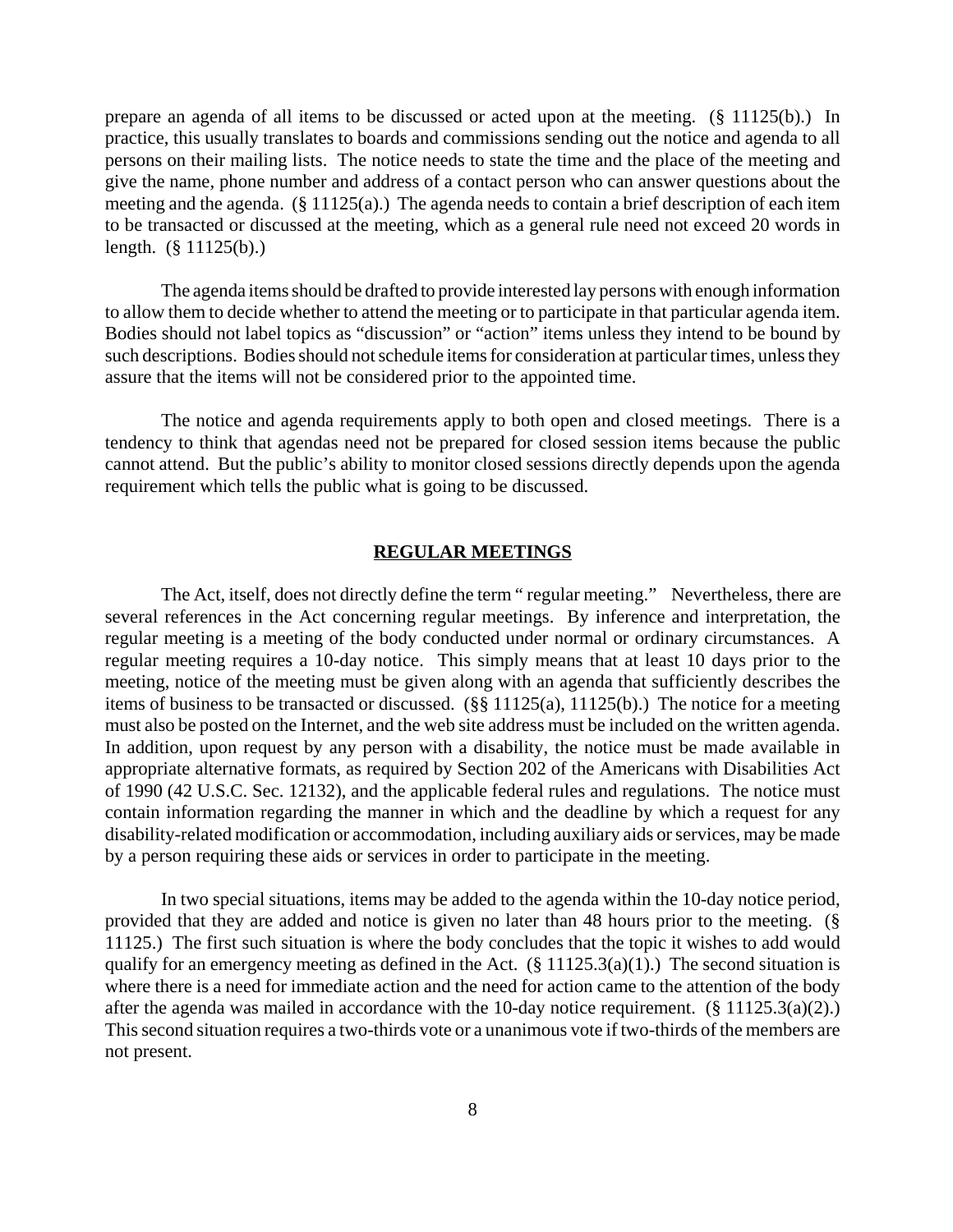Changes made to the agenda under this section must be delivered to the members of the body and to national wires services at least 48 hours before the meeting and must be posted on the Internet as soon as practicable.

## **SPECIAL MEETINGS**

A few years ago, special meetings were added to the Act to provide relief to agencies that, due to the occurrence of unforeseen events, had a need to meet on short notice and were hamstrung by the Act's 10-day notice requirement. (§ 11125.4.) The special meeting requires that notice be provided at least 48 hours before the meeting to the members of the body and all national wire services, along with posting on the Internet.

The purposes for which a body can call a special meeting are quite limited. Examples include pending litigation, legislation, licencing matters and certain personnel actions. At the commencement of the special meeting, the body is required to make a finding that the 10-day notice requirement would impose a substantial hardship on the body or that immediate action is required to protect the public interest and must provide a factual basis for the finding. The finding must be adopted by twothirds vote and must contain articulable facts that support it. If all of these requirements are not followed, then the body can not convene the special meeting and the meeting must be adjourned.

#### **EMERGENCY MEETINGS**

The Act provides for emergency meetings in rare instances when there exists a crippling disaster or a work stoppage that would severely impair public health and safety. (§ 11125.5.) An emergency meeting requires a one-hour notice to the media and must be held in open session. The Act also sets forth a variety of other technical procedural requirements that must be satisfied.

## **PUBLIC PARTICIPATION**

Since one of the purposes of the Act is to protect and serve the interests of the general public to monitor and participate in meetings of state bodies, bodies covered by the Act are prohibited from imposing any conditions on attendance at a meeting. (§ 11124.) For example, while the Act does not prohibit use of a sign-in sheet, notice must be clearly given that signing-in is voluntary and not a pre-requisite to either attending the meeting or speaking at the meeting. On the other hand, security measures that require identification in order to gain admittance to a government building are permitted so long as security personnel do not share the information with the body.

In addition, members of the public are entitled to record and to broadcast (audio and/or video) the meetings, unless to do so would constitute a persistent disruption. (§ 11124.1.)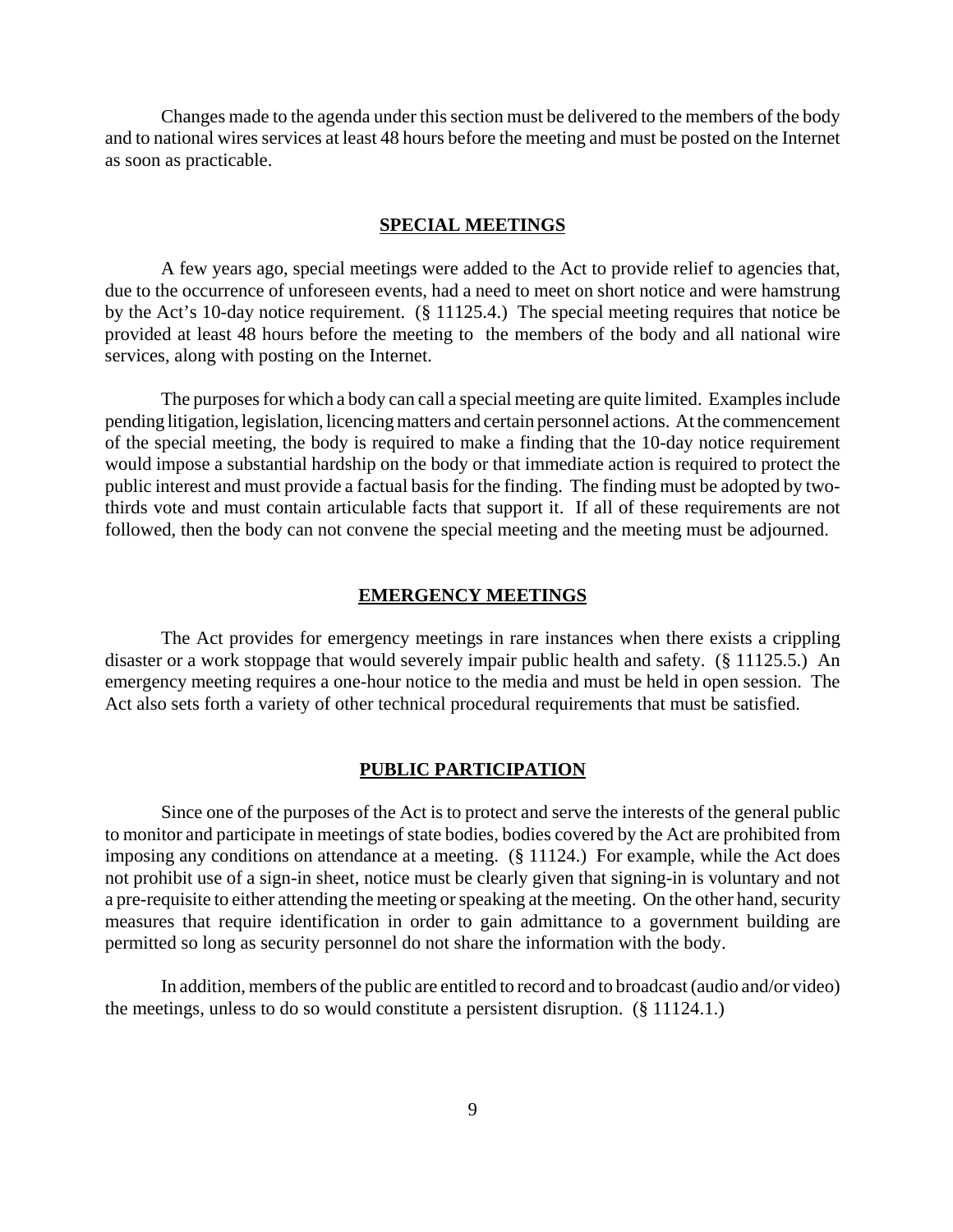To ensure public participation, the Legislature expressly afforded an opportunity to the public to speak or otherwise participate at meetings, either before or during the consideration of each agenda item. (§11125.7.) The Legislature also provided that at any meeting the body can elect to consider comments from the public on any matter under the body's jurisdiction. And while the body cannot act on any matter not included on the agenda, it can schedule issues raised by the public for consideration at future meetings. Public comment protected by the Act includes criticism of the programs, policies and officials of the state body.

#### **ACCESS TO RECORDS**

Under the Act, the public is entitled to have access to the records of the body. (§ 11125.1.) In general, a record includes any form of writing. When materials are provided to a majority of the body either before or during the meeting, they must also be made available to the public without delay, unless the confidentiality of such materials is otherwise protected. Any records provided to the public, must be available in appropriate alternative formats, as required by Section 202 of the Americans with Disabilities Act of 1990 (42 U.S.C. Sec. 12132), and the applicable federal rules and regulations, upon request by a person with a disability.

Notwithstanding the foregoing, the Act makes Government Code section 6254, the most comprehensive exemption under the California Public Records Act, applicable to records provided to the body. That is, if the record that is being provided to the board members is a record that is otherwise exempt from disclosure under section 6254 of the Government Code, then the record need not be disclosed to members of the public. (§ 11125.1(a).) However, the public interest balancing test, set forth in Government Code section 6255, is expressly made inapplicable to records provided to members of the body.

If an agency has received a request for records, the Public Records Act allows the agency to charge for their duplication. (§ 11125.1(c).) Please be aware that the Public Records Act limits the amount that can be charged to the direct cost of duplication. This has been interpreted to mean a prorata share of the equipment cost and probably a pro-rata share of the employee cost in order to make the copies. It does not include anything other than the mere reproduction of the records. (See,§ 6253.9 for special rules concerning computer records.) Accordingly, an agency may not recover for the costs of retrieving or redacting a record.

# **ACCESSABILITY OF MEETING LOCATIONS**

The Act requires that the place and manner of the meeting be nondiscriminatory. (§ 11131.) As such, the body cannot discriminate on the basis of race, religion, national origin, etc. The meeting site must also be accessible to the disabled. Furthermore, the agency may not charge a fee for attendance at a meeting governed by the Act.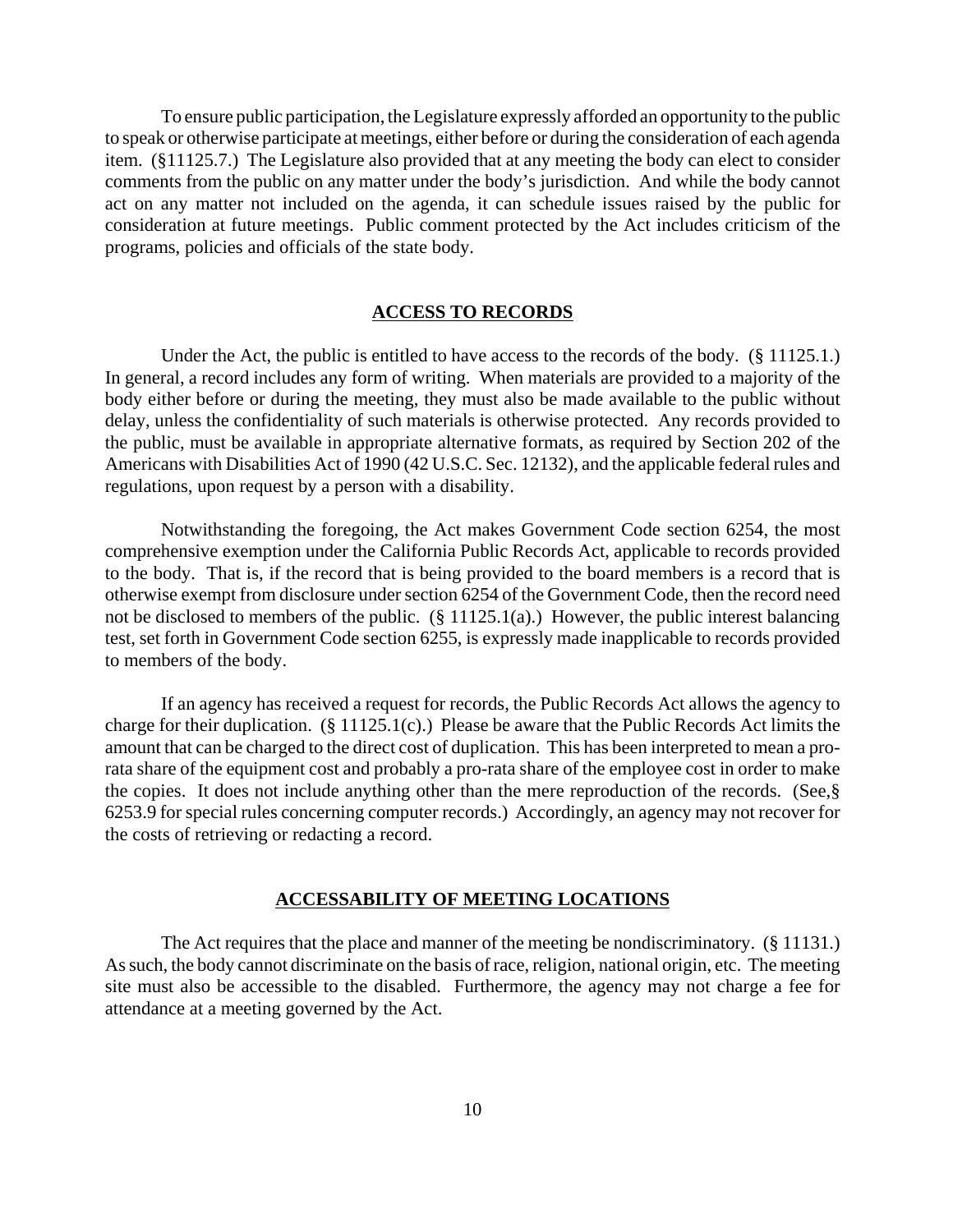#### **CLOSED SESSIONS**

Although, as a general rule, all items placed on an agenda must be addressed in open session, the Legislature has allowed closed sessions in very limited circumstances, which will be discussed in detail below. Closed sessions may be held legally only if the body complies with certain procedural requirements. (§ 11126.3)

As part of the required general procedures, the closed session must be listed on the meeting agenda and properly noticed. (§ 11125(b).) Prior to convening into closed session, the body must publically announce those issues that will be considered in closed session. (§ 11126.3.) This can be done by a reference to the item as properly listed on the agenda. In addition, the agenda should cite the statutory authority or provision of the Act which authorizes the particular closed session. (§11125(b).) After the closed session has been completed, the body is required to reconvene in public. (§ 11126.3(f).) However, the body is required to make a report only where the body makes a decision to hire or fire an individual. (§ 11125.2.) Bodies under the Bagley-Keene Act are required to keep minutes of their closed sessions. (§ 11126.1.) Under the Act, these minutes are confidential, and are disclosable only to the board itself or to a reviewing court.

Courts have narrowly construed the Act's closed-session exceptions. For example, voting by secret ballot at an open-meeting is considered to be an improper closed session. Furthermore, closed sessions may be improperly convened if they are attended by persons other than those directly involved in the closed session as part of their official duties.

## **Personnel Exception**

The personnel exception generally applies only to employees. (§ 11126(a) and (b).) However, a body's appointment pursuant to subdivision (e) of Section 4 of Article VII of the California Constitution (usually the body's executive director) has been designated an employee for purposes of the personnel exception. On the other hand, under the Act, members of the body are not to be considered employees, and there exists no personnel exception or other closed session vehicle for board members to deal with issues that may arise between them. Board elections, team building exercises, and efforts to address personality problems that may arise between members of the board, cannot be handled in closed session.

Only certain categories of subject matter may be considered at a closed session authorized under the personnel exception.  $(\S 11126(a)(1))$ . The purpose of the personnel exception is to protect the privacy of the employee, and to allow the board members to speak candidly. It can be used to consider appointments, employment, evaluation of performance, discipline or dismissal, as well as to hear charges or complaints about an employee's actions. Although the personnel exception is appropriate for discussion of an employee's competence or qualifications for appointment or employment, we do not think that discussion of employee compensation may be conducted in closed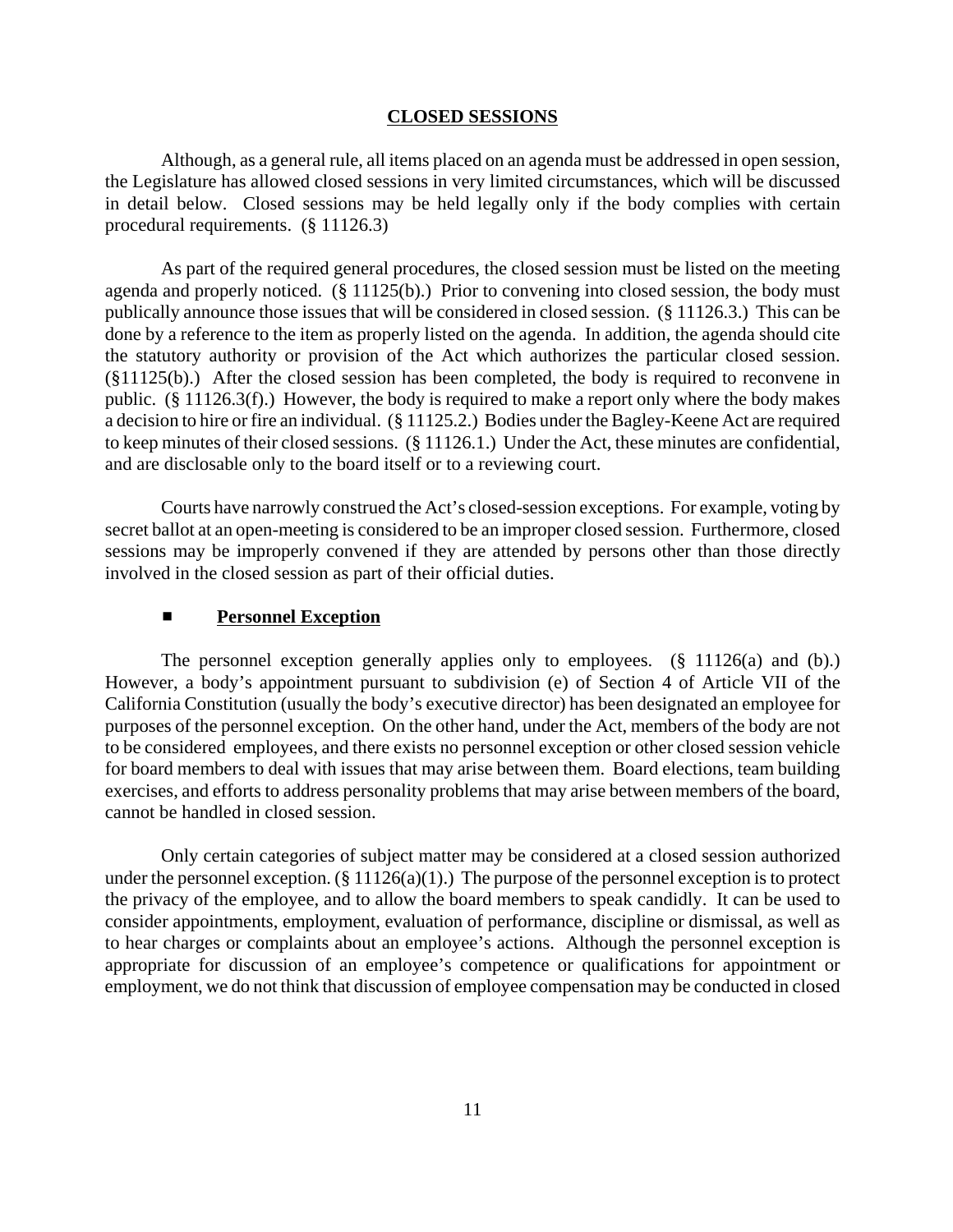session in light of an appellate court decision interpreting a similar exception in the Brown Act, (the counterpart to the Bagley-Keene Act which is applicable to local government bodies).<sup>5</sup>

The Act requires compliance with specific procedures when the body addresses a complaint leveled against an employee by a third person or initiates a disciplinary action against an employee. Under either circumstance, the Act requires 24-hour written notice to the employee. (§ 11126(a)(2).) Failure to provide such notice voids any action taken in closed session.

Upon receiving notice, the employee has the right to insist that the matter be heard in public session.  $(\S 11126(a)(2))$  However, the opposite is not true. Under the Act, an employee has no right to have the matter heard in closed session. If the body decides to hold an open session, the Bagley-Keene Act does not provide any other option for the employee. Considerations, such as the employee's right to privacy, are not addressed under the Bagley-Keene Act.

If an employee asserts his or her right to have the personnel matter addressed in open session, the body must present the issues and information/evidence concerning the employee's performance or conduct in the open session. However, the body is still entitled to conduct its deliberations in closed session.  $(\S 11126(a)(4))$ .

# **EXECUTE:** Pending Litigation Exception

The purpose of the pending litigation exception is to permit the agency to confer with its attorney in circumstances where, if that conversation were to occur in open session, it would prejudice the position of the agency in the litigation.  $(\S 11126(e)(1))$ . The term "litigation" refers to an adjudicatory proceeding that is held in either a judicial or an administrative forum.  $(\S11126(e)(2)(c)(iii))$ . For purposes of the Act, litigation is "pending" in three basic situations.  $(\S11126(e)(2))$  First, where the agency is a party to existing litigation. Secondly, where under existing facts and circumstances, the agency has substantial exposure to litigation. And thirdly, where the body is meeting for the purpose of determining whether to initiate litigation. All of these situations constitute pending litigation under the exception.

For purposes of the Bagley-Keene Act, the pending litigation exception constitutes the exclusive expression of the attorney-client privilege. (§ 11126(e)(2).) In general, this means that independent statutes and case law that deal with attorney-client privilege issues do not apply to interpretations of the pending litigation provision of the Bagley-Keene Act. Accordingly, the specific language of the Act must be consulted to determine what is authorized for discussion in closed session.

Because the purpose of the closed session exception is to confer with legal counsel, the attorney must be present during the entire closed session devoted to the pending litigation. The Act's pending litigation exception covers both the receipt of advice from counsel and the making of

<sup>5</sup> *San Diego Union v. City Council* (1983) 146 Cal.App.3d 947.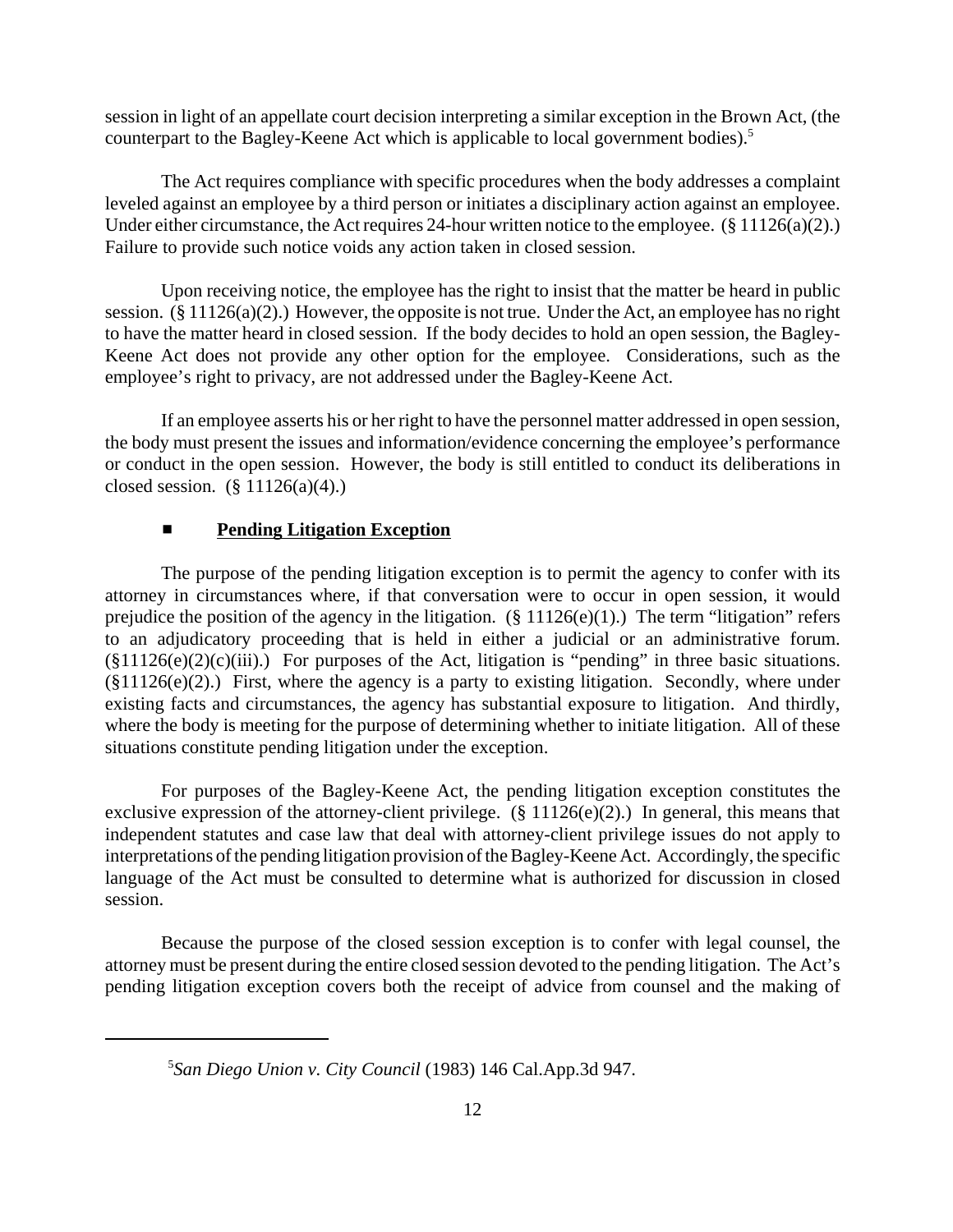litigation decisions (e.g., whether to file an action, and if so, what approach should be taken, whether settlement should be considered, and if so, what the settlement terms should be.

What happens in a situation where a body desires legal advice from counsel, but the Act's pending litigation exception does not apply? In such a case, legal counsel can either (1) provide the legal advice orally and discuss it in open session; or (2) deliver a one-way legal advice memorandum to the board members. The memorandum would constitute a record containing an attorney-client privileged communication and would be protected from disclosure under section 6254(k) of the Public Records Act. (11125.1(a).) However, when the board members receive that memorandum, they may discuss it only in open session, unless there is a specific exception that applies which allows them to consider it in closed session. $<sup>6</sup>$ </sup>

# $\blacksquare$  **Deliberations Exception**

The purpose of the deliberations exception is to permit a body to deliberate on decisions in a proceeding under the Administrative Procedures Act, or under similar provisions of law, in closed session.  $(\S 11126(c)(3))$ .

# **Exception Real Property Exception**

Under the Act, the real-property exception provides that the body can, in closed session, advise its negotiator in situations involving real estate transactions and in negotiations regarding price and terms of payment.  $(\S 11126(c)(7))$ . However, before meeting in closed session, the body must identify the specific parcel in question and the party with whom it is negotiating. Again, the Act requires that the body properly notice its intent to hold a closed session and  $\theta$  cite the applicable authority enabling it to do so.

# **Exception** Security Exception

A state body may, upon a two-thirds vote of those present, conduct a closed session to consider matters posing a potential threat of criminal or terrorist activity against the personnel, property, buildings, facilities, or equipment, including electronic data, owned, leased, or controlled by the state body, where disclosure of these considerations could adversely affect their safety or security.  $(11126(c)(18))$ . After such a closed session, the state body must reconvene in open session prior to adjournment and report that a closed session was held along with a description of the general nature of the matters considered, and whether any action was taken in closed session.

Whenever a state body utilizes this closed session exception, it must also provide specific written notice to the Legislative Analyst who must retain this information for at least four years.  $(11126(c)(18)(D))$ . This closed session exception will sunset in 2006.  $(11126(h))$ .

<sup>6</sup> *Roberts* v. *City of Palmdale* (1993) 5 Cal.4th 363, 381.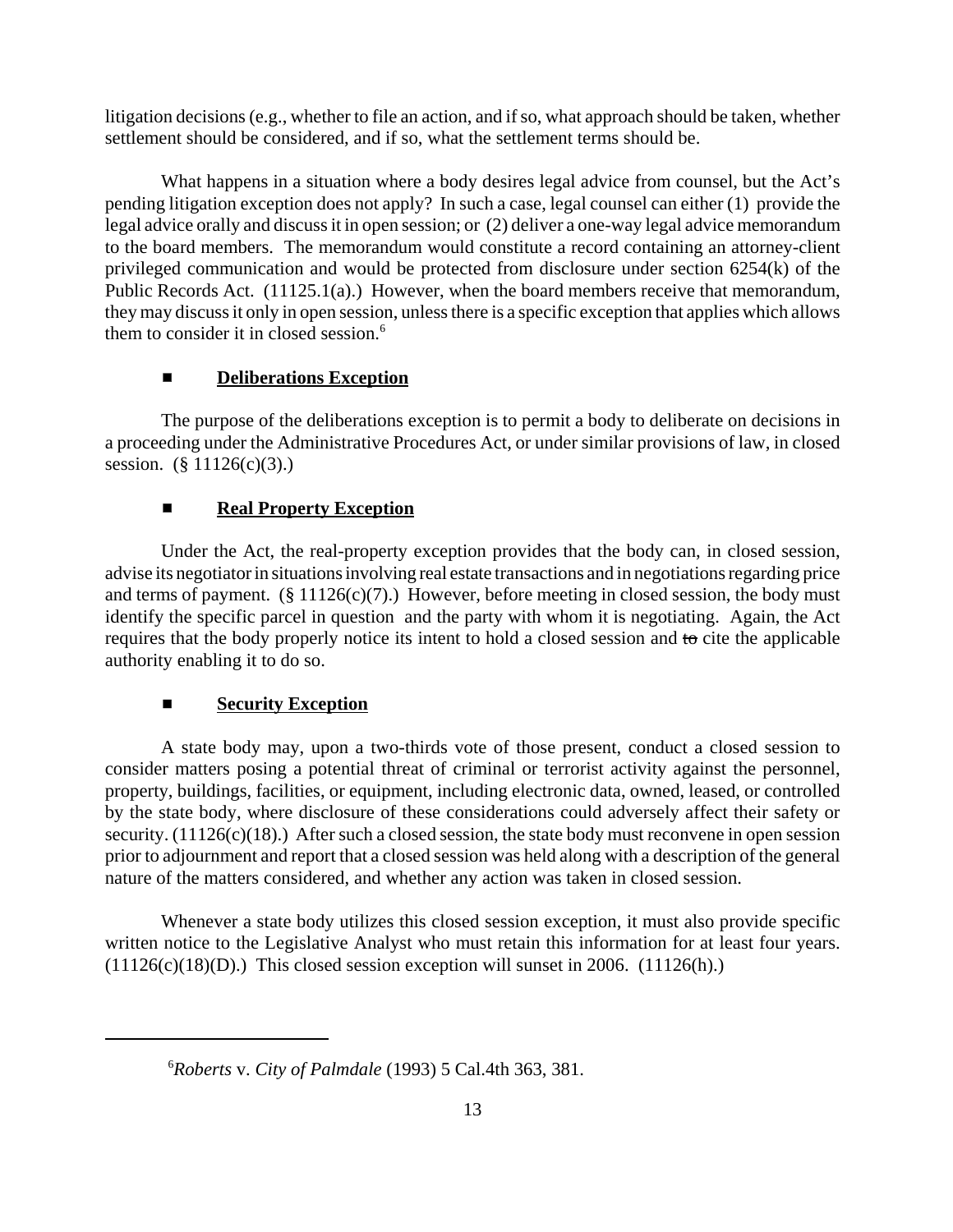#### **REMEDIES FOR VIOLATIONS**

The Act provides for remedies and penalties in situations where violations have allegedly occurred. Depending on the particular circumstances, the decision of the body may be overturned (§ 11130.3), violations may be stopped or prevented (§ 11130), costs and fees may be awarded (§11130.5), and in certain situations, there may be criminal misdemeanor penalties imposed as well. (§ 11130.7.)

Within 90 days of a decision or action of the body, any interested person may file suit alleging a violation of the Act and seeking to overturn the decision or action. Among other things, such suit may allege an unauthorized closed session or an improperly noticed meeting. Although the body is permitted to cure and correct a violation so as to avoid having its decision overturned, this can be much like trying to put toothpaste back in the tube. If possible, the body should try to return to a point prior to when the violation occurred and then proceed properly. For example, if the violation involves improper notice, we recommend that the body invalidate its decision, provide proper notice, and start the process over. To the extent that information has been received, statements made, or discussions have taken place, we recommend that the body include all of this on the record to ensure that everyone is aware of these events and has had an opportunity to respond.

In certain situations where a body has violated the Act, the decision can not be set aside or overturned; namely, where the action taken concerns the issuance of bonds, the entering into contracts where there has been detrimental reliance, the collection of taxes, and, in situations where there has been substantial compliance with the requirements of the Act. (11130.3(b).)

Another remedy in dealing with a violation of the Act involves filing a lawsuit to stop or prevent future violations of the Act. (§ 11130.) In general, these legal actions are filed as injunctions, writs of mandates, or suits for declaratory relief. The Legislature has also authorized the Attorney General, the District Attorney or any other interested person to use these remedies to seek judicial redress for past violations of the Act.

A prevailing plaintiff may recover the costs of suit and attorney's fees from the body (not individual members). (§ 11130.5.) On the other hand, if the body prevails, it may recover attorney's fees and costs only if the plaintiff's suit was clearly frivolous and totally without merit.

The Act provides for misdemeanor penalties against individual members of the body if the member attends a meeting in violation of the Act with the intent to deprive the public of information to which he or she knows, or has reason to know, the public is entitled to receive. (§ 11130.7.)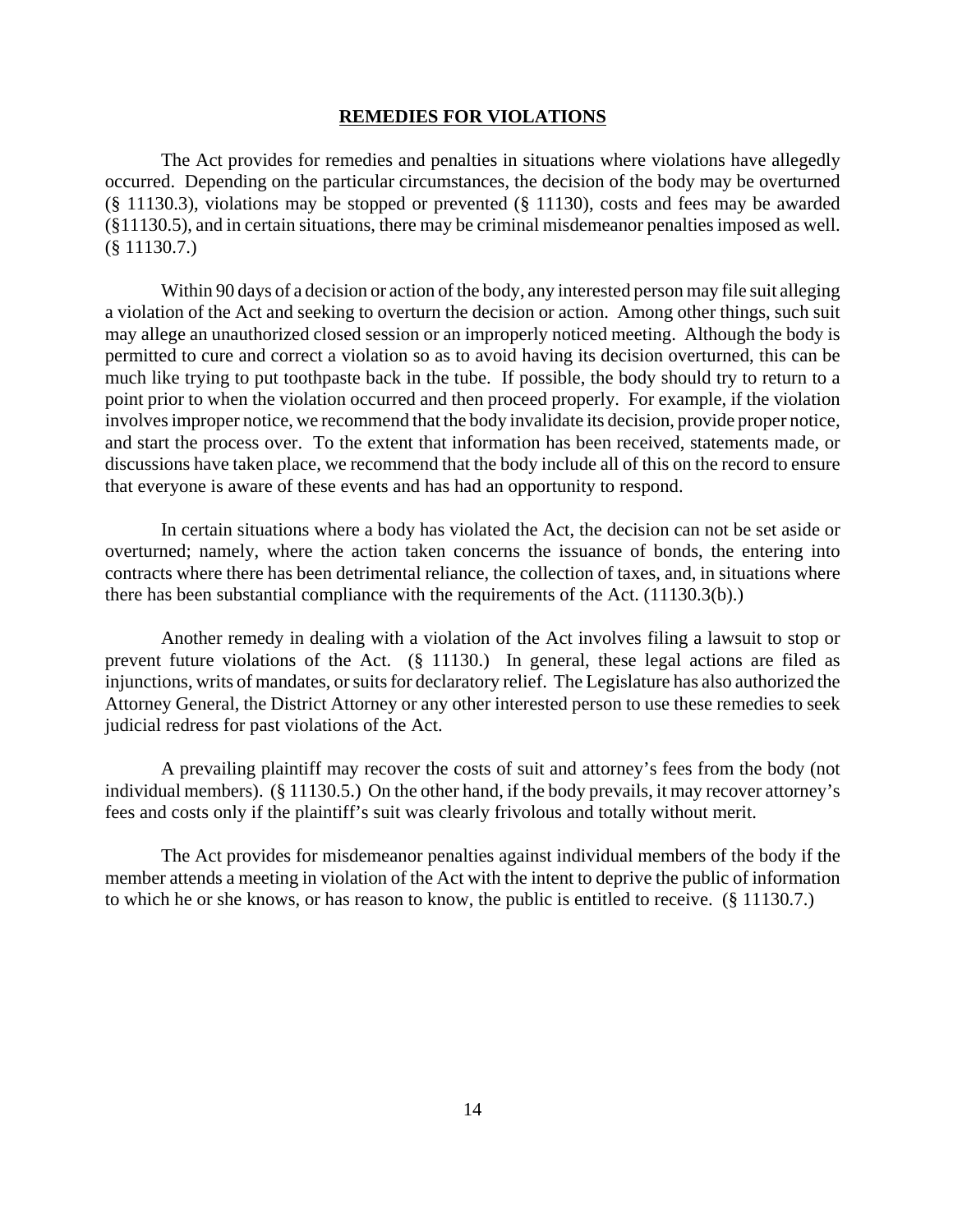# **THE BAGLEY-KEENE OPEN MEETING ACT**

# **Government Code Sections 11120-11132 (January 2004)**

# **TABLE OF CONTENTS**

| \$11120.    | Policy statement; requirement for open meetings        | 17 |
|-------------|--------------------------------------------------------|----|
| § 11121.    | State body                                             | 17 |
| § 11121.1.  | State body; exceptions                                 | 18 |
| § 11121.9.  | Requirement to provide law to members                  | 18 |
| § 11121.95. | Application to persons who have not assumed office     | 18 |
| § 11122.    | Action taken; defined                                  | 18 |
| § 11122.5.  | Meeting defined; exceptions                            | 19 |
| § 11123.    | Requirement for open meetings; teleconference meetings | 20 |
| § 11123.1.  | Compliance with the ADA                                | 21 |
| \$11124.    | No conditions for attending meetings                   | 21 |
| § 11124.1.  | Right to record meetings                               | 21 |
| § 11125.    | Required notice                                        | 21 |
| § 11125.1.  | Agenda; writings provided to body; public records      | 22 |
| § 11125.2.  | Announcement of personnel action                       | 24 |
| § 11125.3.  | Exception to agenda requirements                       | 24 |
| § 11125.4.  | Special meetings                                       | 24 |
| § 11125.5.  | Emergency meetings                                     | 25 |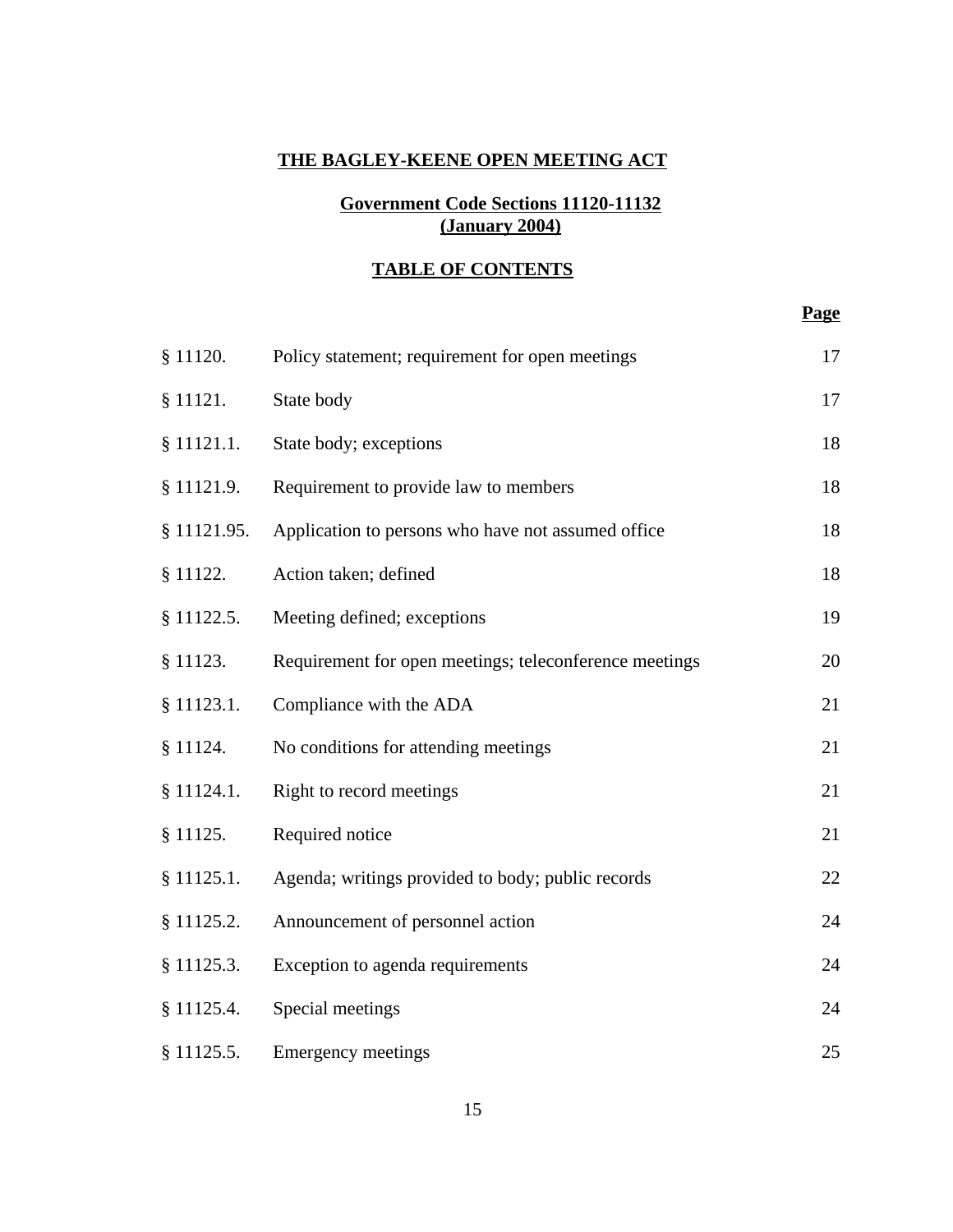| \$11125.6. | Emergency meetings; Fish and Game Commission                          | 26 |
|------------|-----------------------------------------------------------------------|----|
| § 11125.7. | Opportunity for public to speak at meeting                            | 27 |
| \$11125.8. | Closed session; Board of Control; crime victims                       | 28 |
| § 11125.9. | Regional water quality control boards; additional notice requirements | 28 |
| § 11126.   | Closed sessions                                                       | 29 |
| \$11126.1. | Minutes; availability                                                 | 35 |
| \$11126.3. | Required notice for closed sessions                                   | 35 |
| § 11126.5. | Removal of disruptive persons                                         | 36 |
| \$11126.7. | Charging fees prohibited                                              | 36 |
| § 11127.   | State bodies covered                                                  | 37 |
| § 11128.   | Time restrictions for holding closed sessions                         | 37 |
| § 11128.5. | Adjournment                                                           | 37 |
| § 11129.   | Continuation of meeting; notice requirement                           | 37 |
| § 11130.   | Legal remedies to stop or prohibit violations of act                  | 37 |
| § 11130.3. | Cause of action to void action                                        | 39 |
| § 11130.5. | Court costs; attorney's fees                                          | 39 |
| § 11130.7. | Violation; misdemeanor                                                | 39 |
| § 11131.   | Prohibited meeting facilities; discrimination                         | 39 |
| § 11131.5. | Required notice; exemption for name of victim                         | 40 |
| § 11132.   | Closed sessions; express authorization required                       | 40 |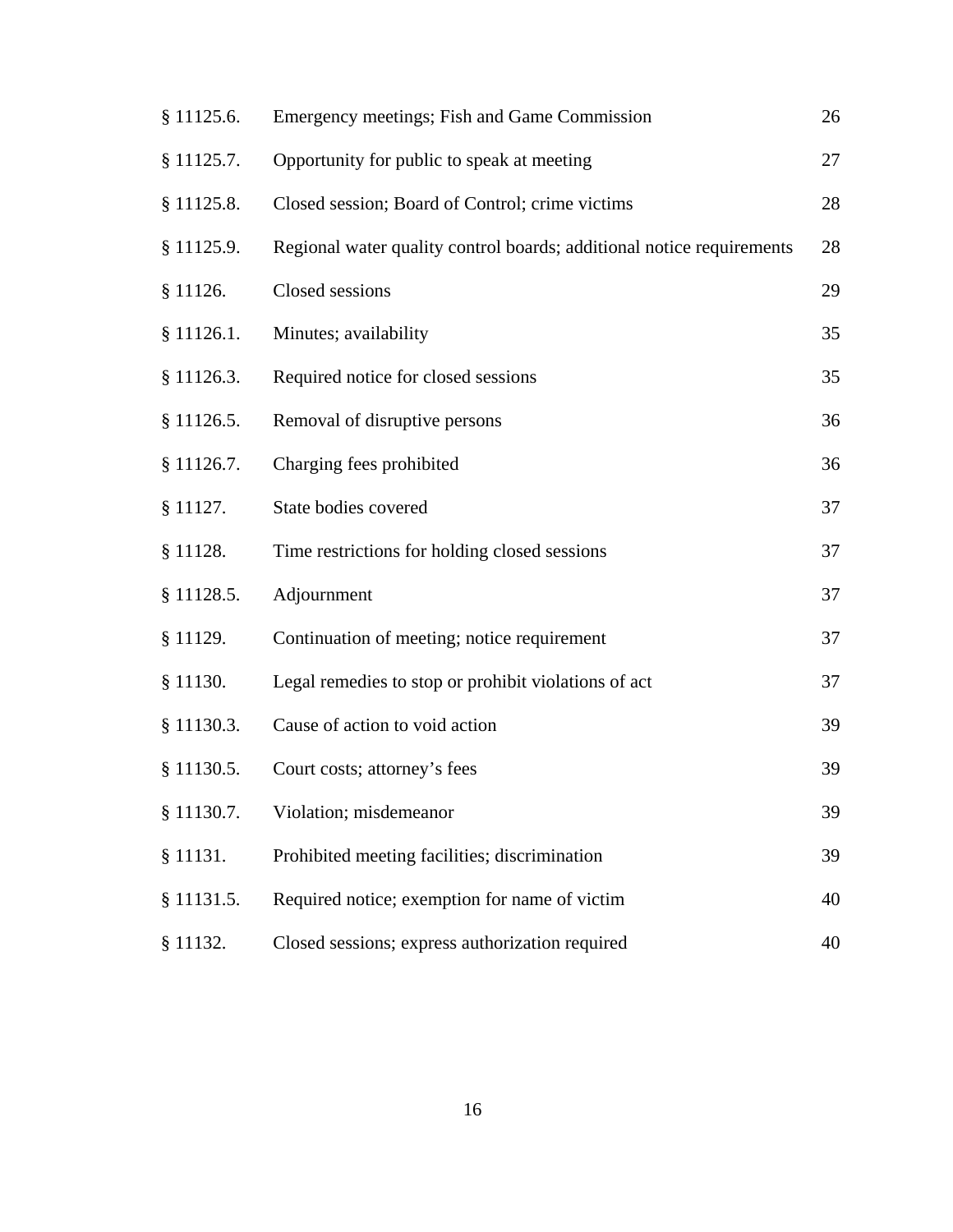# **THE BAGLEY-KEENE OPEN MEETING ACT**

# **Government Code Sections 11120-11132**

# **§ 11120. Policy statement; requirement for open meetings**

11120. It is the public policy of this state that public agencies exist to aid in the conduct of the people's business and the proceedings of public agencies be conducted openly so that the public may remain informed.

In enacting this article the Legislature finds and declares that it is the intent of the law that actions of state agencies be taken openly and that their deliberation be conducted openly.

The people of this state do not yield their sovereignty to the agencies which serve them. The people, in delegating authority, do not give their public servants the right to decide what is good for the people to know and what is not good for them to know. The people insist on remaining informed so that they may retain control over the instruments they have created.

This article shall be known and may be cited as the Bagley-Keene Open Meeting Act.

# **§ 11121. State body**

11121. As used in this article, "state body" means each of the following:

(a) Every state board, or commission, or similar multimember body of the state that is created by statute or required by law to conduct official meetings and every commission created by executive order.

(b) A board, commission, committee, or similar multimember body that exercises any authority of a state body delegated to it by that state body.

(c) An advisory board, advisory commission, advisory committee, advisory subcommittee, or similar multimember advisory body of a state body, if created by formal action of the state body or of any member of the state body, and if the advisory body so created consists of three or more persons.

(d) A board, commission, committee, or similar multimember body on which a member of a body that is a state body pursuant to this section serves in his or her official capacity as a representative of that state body and that is supported, in whole or in part, by funds provided by the state body, whether the multimember body is organized and operated by the state body or by a private corporation.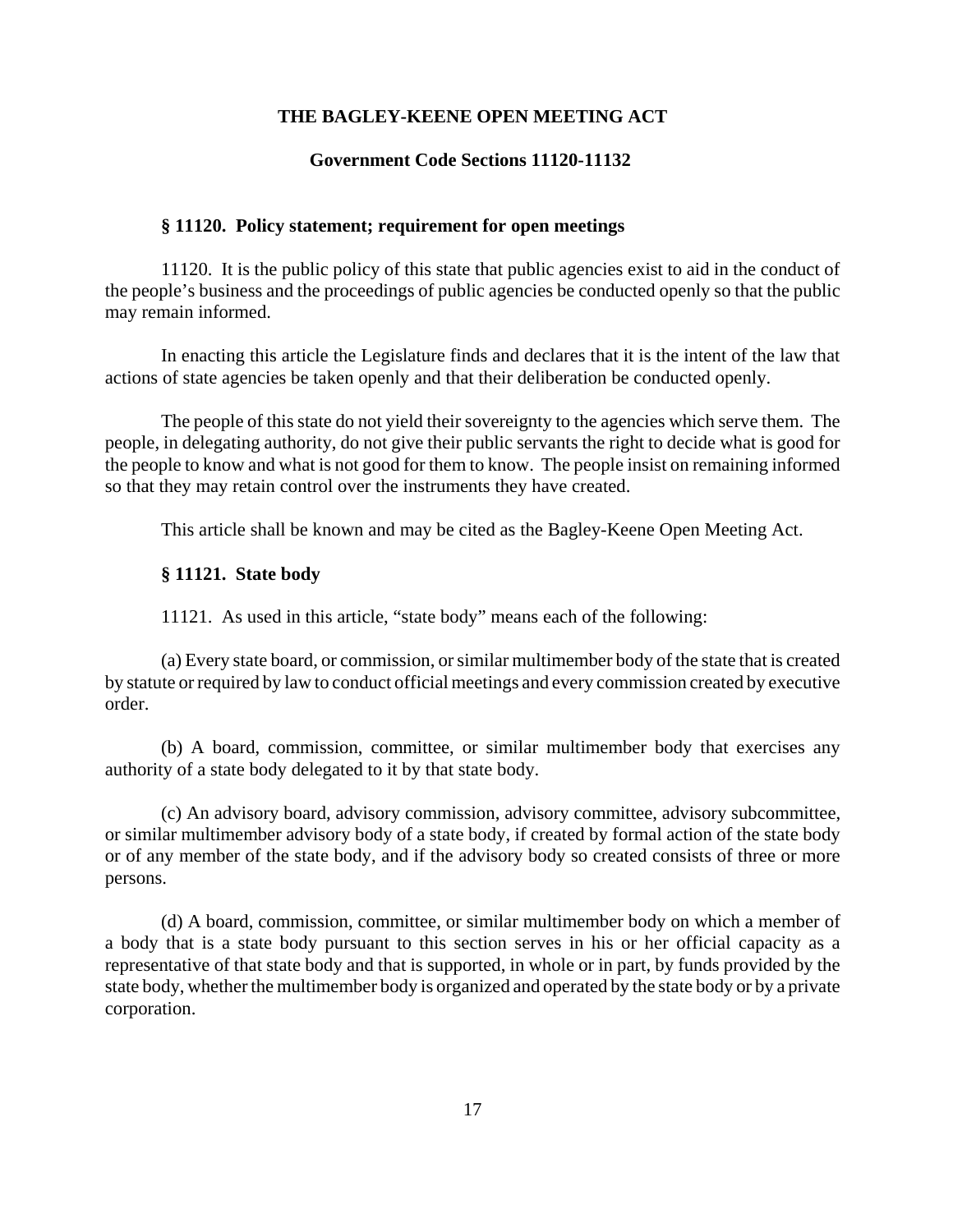# **§ 11121.1. State body; exceptions**

11121.1. As used in this article, "state body" does not include any of the following:

(a) State agencies provided for in Article VI of the California Constitution.

(b) Districts or other local agencies whose meetings are required to be open to the public pursuant to the Ralph M. Brown Act (Chapter 9 (commencing with Section 54950) of Part 1 of Division 2 of Title 5).

(c) State agencies provided for in Article IV of the California Constitution whose meetings are required to be open to the public pursuant to the Grunsky-Burton Open Meeting Act (Article 2.2 (commencing with Section 9027) of Chapter 1.5 of Part 1 of Division 2 of Title 2).

(d) State agencies when they are conducting proceedings pursuant to Section 3596.

(e) State agencies provided for in Section 109260 of the Health and Safety Code, except as provided in Section 109390 of the Health and Safety Code.

(f) State agencies provided for in Section 11770.5 of the Insurance Code.

(g) The Credit Union Advisory Committee established pursuant to Section 14380 of the Financial Code.

#### **§ 11121.9. Requirement to provide law to members**

11121.9. Each state body shall provide a copy of this article to each member of the state body upon his or her appointment to membership or assumption of office.

#### **§ 11121.95. Application to persons who have not assumed office**

11121.95. Any person appointed or elected to serve as a member of a state body who has not yet assumed the duties of office shall conform his or her conduct to the requirements of this article and shall be treated for purposes of this article as if he or she has already assumed office.

#### **§ 11122. Action taken; defined**

11122. As used in this article "action taken" means a collective decision made by the members of a state body, a collective commitment or promise by the members of the state body to make a positive or negative decision or an actual vote by the members of a state body when sitting as a body or entity upon a motion, proposal, resolution, order or similar action.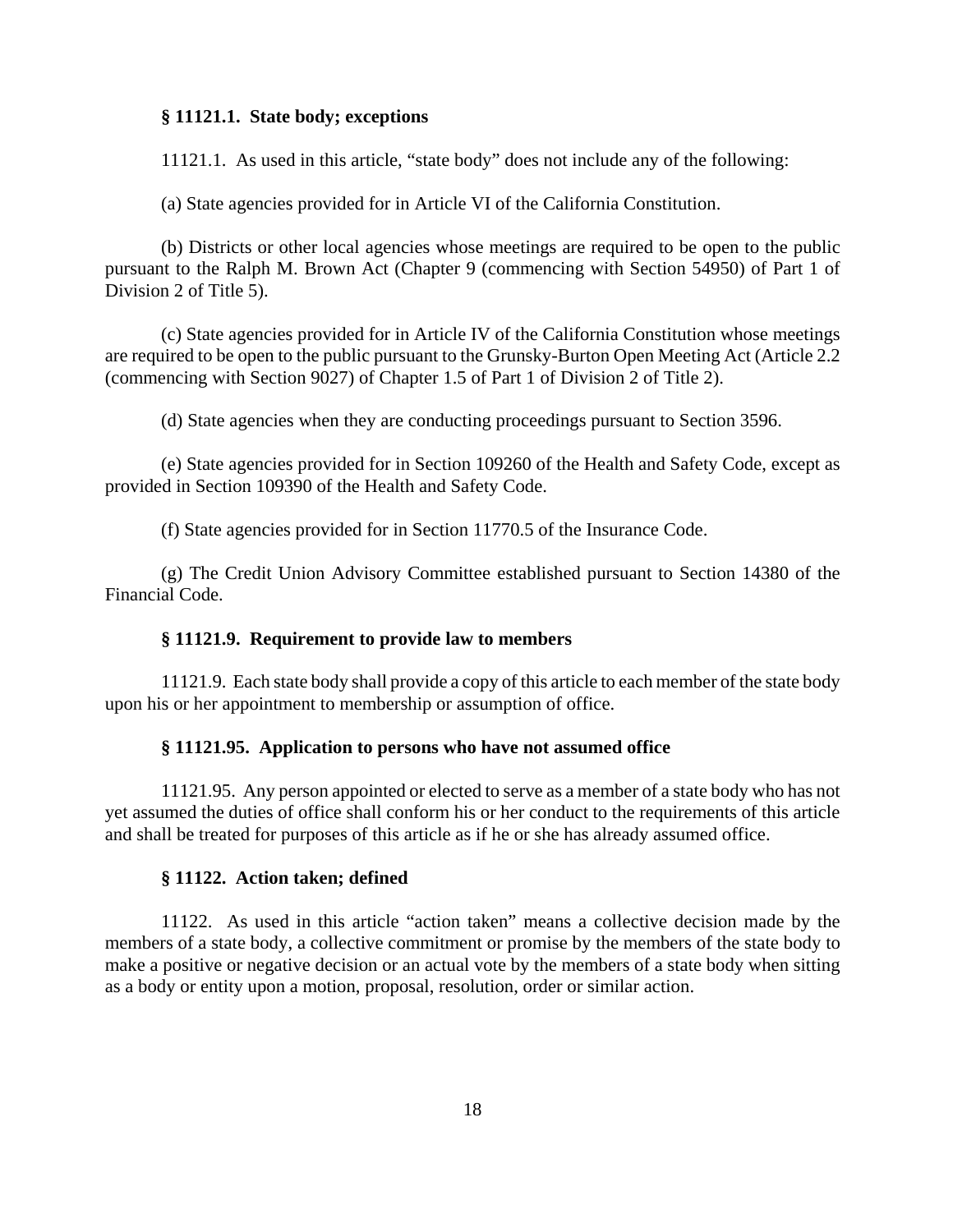# **§ 11122.5. Meeting defined; exceptions**

11122.5. (a) As used in this article, "meeting" includes any congregation of a majority of the members of a state body at the same time and place to hear, discuss, or deliberate upon any item that is within the subject matter jurisdiction of the state body to which it pertains.

(b) Except as authorized pursuant to Section 11123, any use of direct communication, personal intermediaries, or technological devices that is employed by a majority of the members of the state body to develop a collective concurrence as to action to be taken on an item by the members of the state body is prohibited.

(c) The prohibitions of this article do not apply to any of the following:

(1) Individual contacts or conversations between a member of a state body and any other person.

(2) The attendance of a majority of the members of a state body at a conference or similar gathering open to the public that involves a discussion of issues of general interest to the public or to public agencies of the type represented by the state body, provided that a majority of the members do not discuss among themselves, other than as part of the scheduled program, business of a specified nature that is within the subject matter jurisdiction of the state body. This paragraph is not intended to allow members of the public free admission to a conference or similar gathering at which the organizers have required other participants or registrants to pay fees or charges as a condition of attendance.

(3) The attendance of a majority of the members of a state body at an open and publicized meeting organized to address a topic of state concern by a person or organization other than the state body, provided that a majority of the members do not discuss among themselves, other than as part of the scheduled program, business of a specific nature that is within the subject matter jurisdiction of the state body.

(4) The attendance of a majority of the members of a state body at an open and noticed meeting of another state body or of a legislative body of a local agency as defined by Section 54951, provided that a majority of the members do not discuss among themselves, other than as part of the scheduled meeting, business of a specific nature that is within the subject matter jurisdiction of the other state body.

(5) The attendance of a majority of the members of a state body at a purely social or ceremonial occasion, provided that a majority of the members do not discuss among themselves business of a specific nature that is within the subject matter jurisdiction of the state body.

(6) The attendance of a majority of the members of a state body at an open and noticed meeting of a standing committee of that body, provided that the members of the state body who are not members of the standing committee attend only as observers.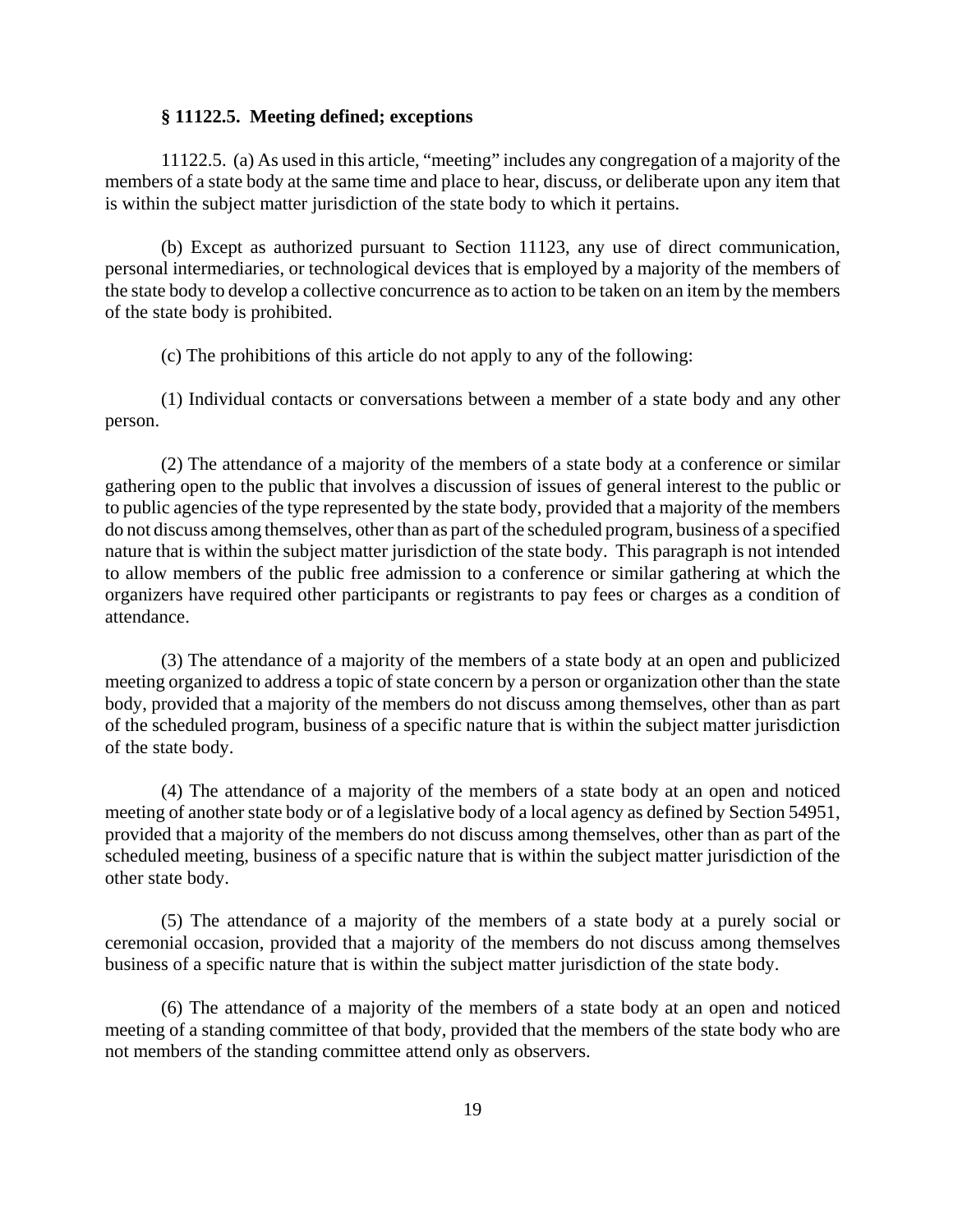# **§ 11123. Requirement for open meetings; teleconference meetings**

11123. (a) All meetings of a state body shall be open and public and all persons shall be permitted to attend any meeting of a state body except as otherwise provided in this article.

(b) (1) This article does not prohibit a state body from holding an open or closed meeting by teleconference for the benefit of the public and state body. The meeting or proceeding held by teleconference shall otherwise comply with all applicable requirements or laws relating to a specific type of meeting or proceeding, including the following:

(A) The teleconferencing meeting shall comply with all requirements of this article applicable to other meetings.

(B) The portion of the teleconferenced meeting that is required to be open to the public shall be audible to the public at the location specified in the notice of the meeting.

(C) If the state body elects to conduct a meeting or proceeding by teleconference, it shall post agendas at all teleconference locations and conduct teleconference meetings in a manner that protects the rights of any party or member of the public appearing before the state body. Each teleconference location shall be identified in the notice and agenda of the meeting or proceeding, and each teleconference location shall be accessible to the public. The agenda shall provide an opportunity for members of the public to address the state body directly pursuant to Section 11125.7 at each teleconference location.

(D) All votes taken during a teleconferenced meeting shall be by rollcall.

(E) The portion of the teleconferenced meeting that is closed to the public may not include the consideration of any agenda item being heard pursuant to Section 11125.5.

(F) At least one member of the state body shall be physically present at the location specified in the notice of the meeting.

(2) For the purposes of this subdivision, "teleconference" means a meeting of a state body, the members of which are at different locations, connected by electronic means, through either audio or both audio and video. This section does not prohibit a state body from providing members of the public with additional locations in which the public may observe or address the state body by electronic means, through either audio or both audio and video.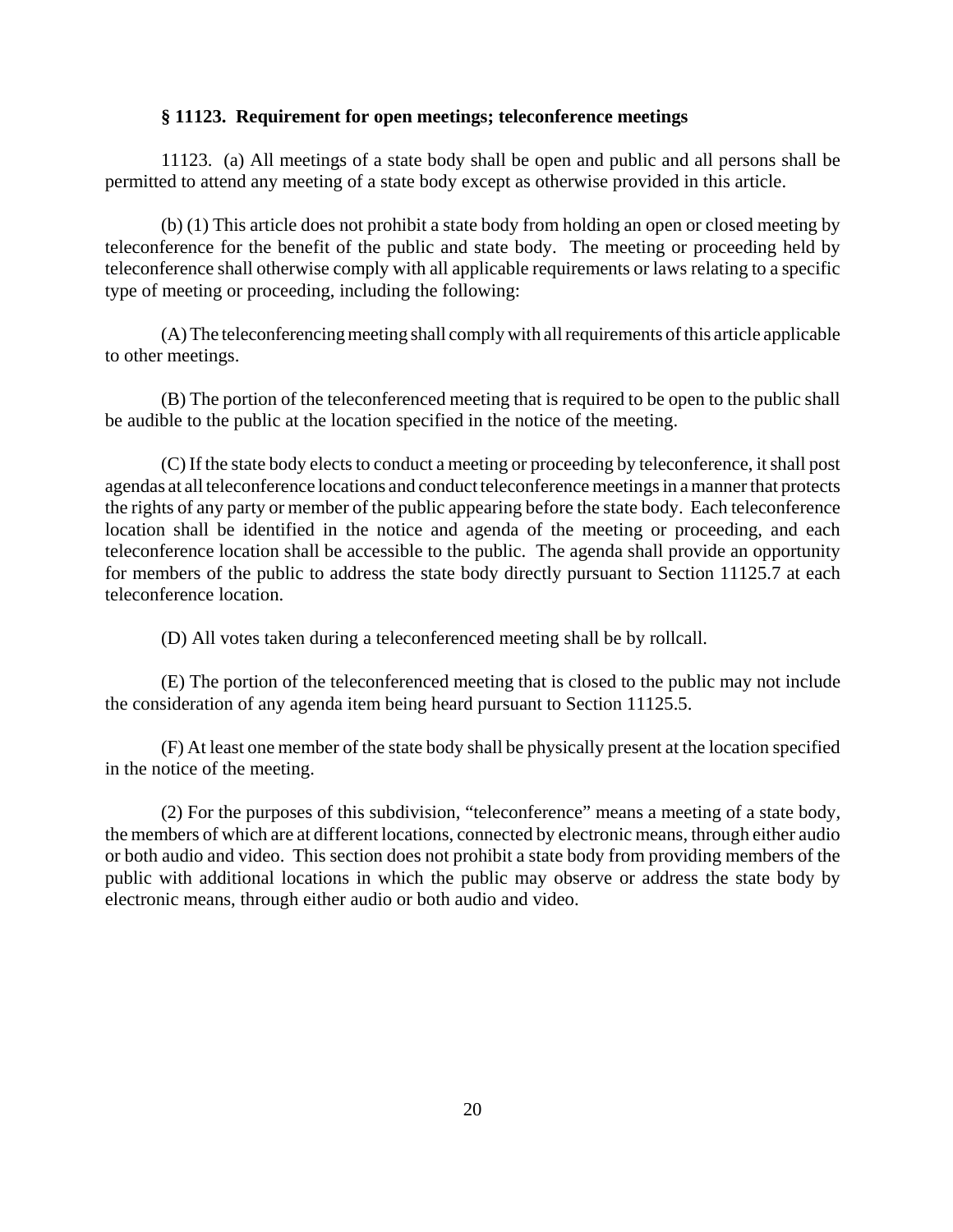# **§ 11123.1. Compliance with the ADA**

11123.1. All meetings of a state body that are open and public shall meet the protections and prohibitions contained in Section 202 of the Americans with Disabilities Act of 1990 (42 U.S.C. Sec. 12132), and the federal rules and regulations adopted in implementation thereof.

# **§ 11124. No conditions for attending meetings**

11124. No person shall be required, as a condition to attendance at a meeting of a state body, to register his or her name, to provide other information, to complete a questionnaire, or otherwise to fulfill any condition precedent to his or her attendance. If an attendance list, register, questionnaire, or other similar document is posted at or near the entrance to the room where the meeting is to be held, or is circulated to persons present during the meeting, it shall state clearly that the signing, registering, or completion of the document is voluntary, and that all persons may attend the meeting regardless of whether a person signs, registers, or completes the document.

# **§ 11124.1. Right to record meetings**

11124.1. (a) Any person attending an open and public meeting of the state body shall have the right to record the proceedings with an audio or video tape recorder or a still or motion picture camera in the absence of a reasonable finding by the state body that the recording cannot continue without noise, illumination, or obstruction of view that constitutes, or would constitute, a persistent disruption of the proceedings.

(b) Any tape or film record of an open and public meeting made for whatever purpose by or at the direction of the state body shall be subject to inspection pursuant to the California Public Records Act (Chapter 3.5 (commencing with Section 6250) of Division 7 of Title 1), but may be erased or destroyed 30 days after the taping or recording. Any inspection of an audio or video tape recording shall be provided without charge on an audio or video tape player made available by the state body.

(c) No state body shall prohibit or otherwise restrict the broadcast of its open and public meetings in the absence of a reasonable finding that the broadcast cannot be accomplished without noise, illumination, or obstruction of view that would constitute a persistent disruption of the proceedings.

# **§ 11125. Required notice**

11125. (a) The state body shall provide notice of its meeting to any person who requests that notice in writing. Notice shall be given and also made available on the Internet at least 10 days in advance of the meeting, and shall include the name, address, and telephone number of any person who can provide further information prior to the meeting, but need not include a list of witnesses expected to appear at the meeting. The written notice shall additionally include the address of the Internet site where notices required by this article are made available.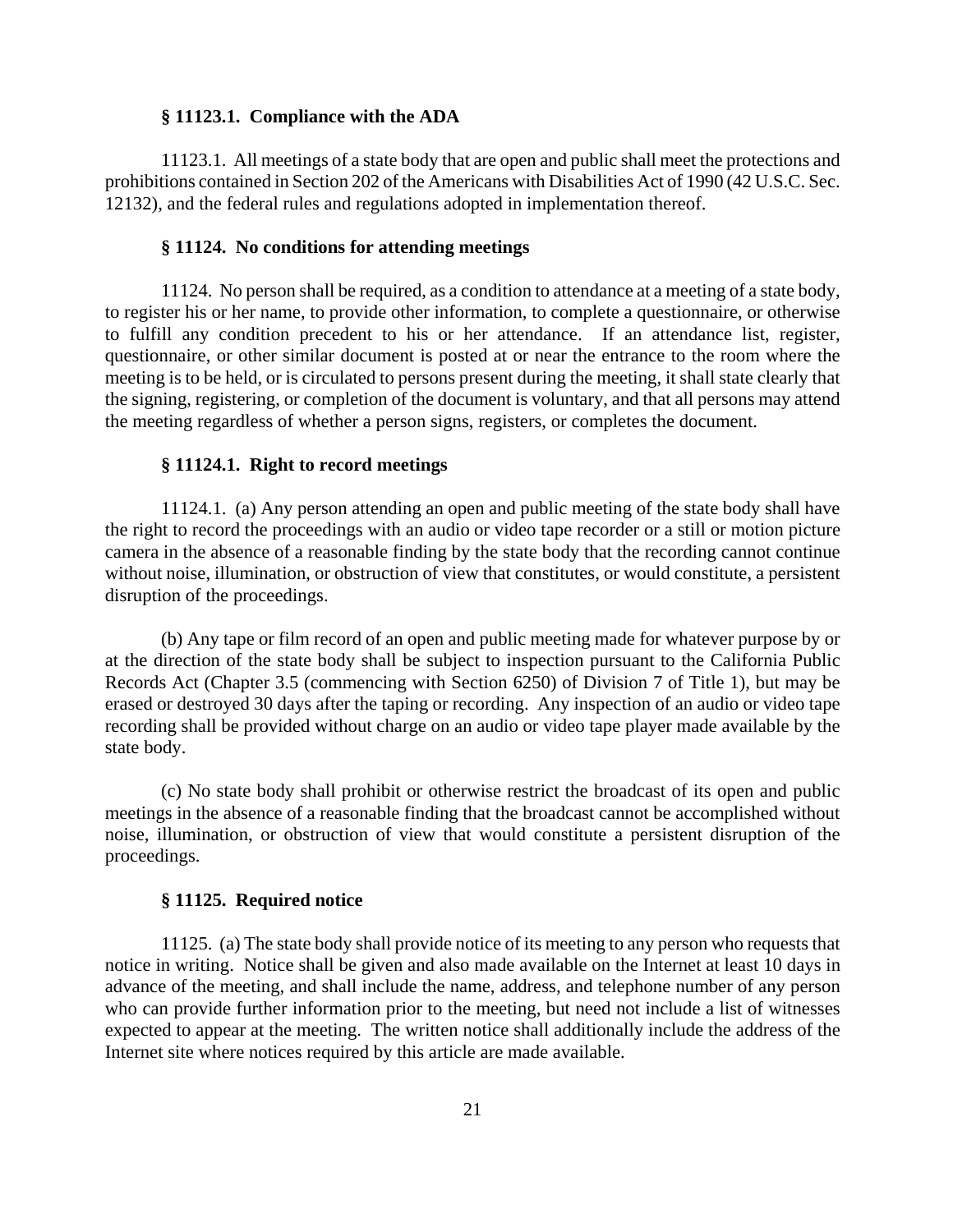(b) The notice of a meeting of a body that is a state body shall include a specific agenda for the meeting, containing a brief description of the items of business to be transacted or discussed in either open or closed session. A brief general description of an item generally need not exceed 20 words. A description of an item to be transacted or discussed in closed session shall include a citation of the specific statutory authority under which a closed session is being held. No item shall be added to the agenda subsequent to the provision of this notice, unless otherwise permitted by this article.

(c) Notice of a meeting of a state body that complies with this section shall also constitute notice of a meeting of an advisory body of that state body, provided that the business to be discussed by the advisory body is covered by the notice of the meeting of the state body, provided that the specific time and place of the advisory body's meeting is announced during the open and public state body's meeting, and provided that the advisory body's meeting is conducted within a reasonable time of, and nearby, the meeting of the state body.

(d) A person may request, and shall be provided, notice pursuant to subdivision (a) for all meetings of a state body or for a specific meeting or meetings. In addition, at the state body's discretion, a person may request, and may be provided, notice of only those meetings of a state body at which a particular subject or subjects specified in the request will be discussed.

(e) A request for notice of more than one meeting of a state body shall be subject to the provisions of Section 14911.

(f) The notice shall be made available in appropriate alternative formats, as required by Section 202 of the Americans with Disabilities Act of 1990 (42 U.S.C. Sec. 12132), and the federal rules and regulations adopted in implementation thereof, upon request by any person with a disability. The notice shall include information regarding how, to whom, and by when a request for any disability-related modification or accommodation, including auxiliary aids or services may be made by a person with a disability who requires these aids or services in order to participate in the public meeting.

# **§ 11125.1. Agenda; writings provided to body; public records**

11125.1. (a) Notwithstanding Section 6255 or any other provisions of law, agendas of public meetings and other writings, when distributed to all, or a majority of all, of the members of a state body by any person in connection with a matter subject to discussion or consideration at a public meeting of the body, are disclosable public records under the California Public Records Act (Chapter 3.5 (commencing with Section 6250) of Division 7 of Title 1), and shall be made available upon request without delay. However, this section shall not include any writing exempt from public disclosure under Section 6253.5, 6254, or 6254.7 of this code, or Section 489.1 or 583 of the Public Utilities Code.

(b) Writings that are public records under subdivision (a) and that are distributed to members of the state body prior to or during a meeting, pertaining to any item to be considered during the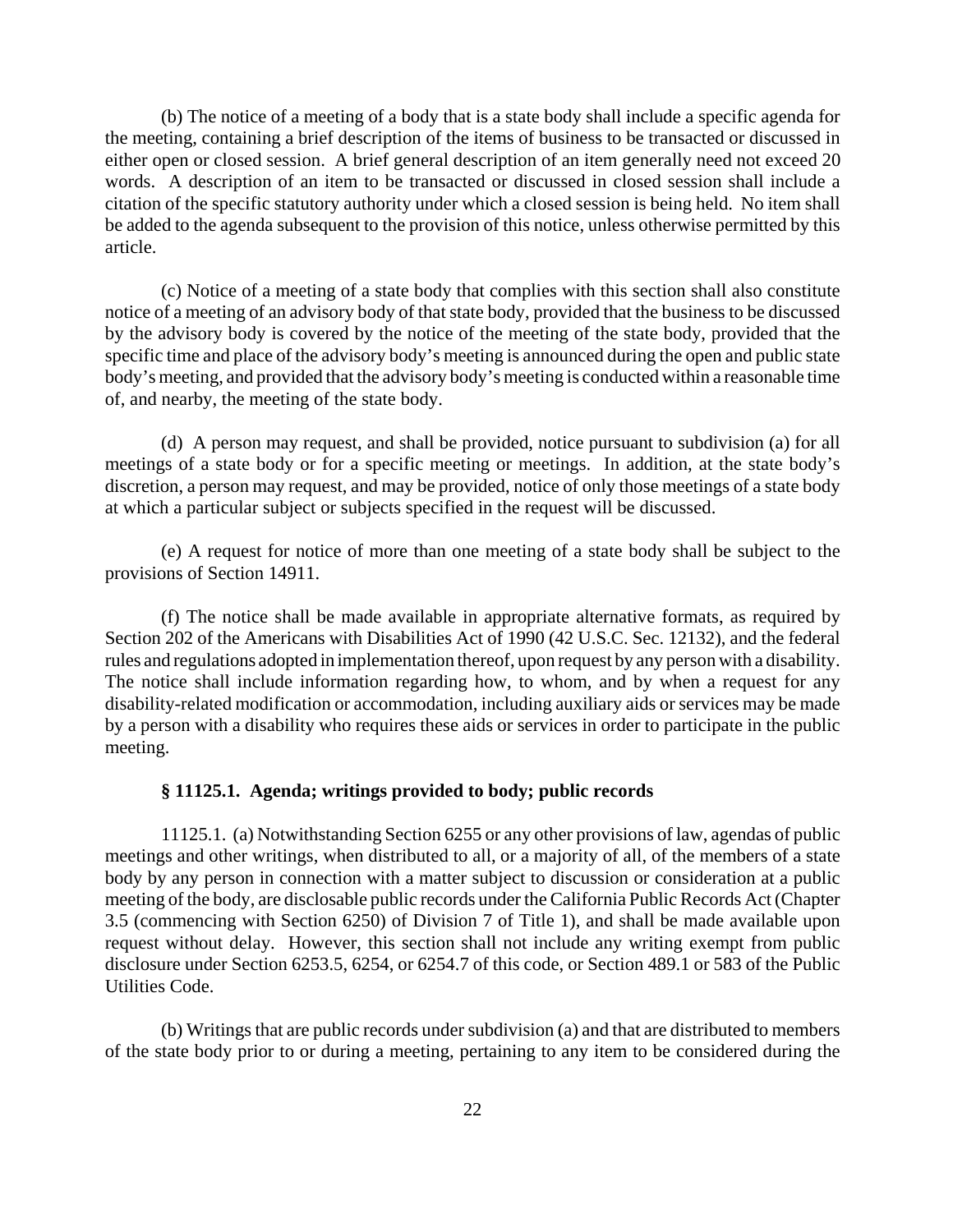meeting, shall be made available for public inspection at the meeting if prepared by the state body or a member of the state body, or after the meeting if prepared by some other person. These writings shall be made available in appropriate alternative formats, as required by Section 202 of the Americans with Disabilities Act of 1990 (42 U.S.C. Sec. 12132), and the federal rules and regulations adopted in implementation thereof, upon request by a person with a disability.

(c) In the case of the Franchise Tax Board, prior to that state body taking final action on any item, writings pertaining to that item that are public records under subdivision (a) that are distributed to members of the state body by board staff or individual members prior to or during a meeting shall be:

(1) Made available for public inspection at that meeting.

(2) Distributed to all persons who request notice in writing pursuant to subdivision (a) of Section 11125.

(3) Made available on the Internet.

(d) Prior to the State Board of Equalization taking final action on any item that does not involve a named tax or fee payer, writings pertaining to that item that are public records under subdivision (a) that are prepared and distributed by board staff or individual members to members of the state body prior to or during a meeting shall be:

(1) Made available for public inspection at that meeting.

(2) Distributed to all persons who request or have requested copies of these writings.

(3) Made available on the Internet.

(e) Nothing in this section shall be construed to prevent a state body from charging a fee or deposit for a copy of a public record pursuant to Section 6253, except that no surcharge shall be imposed on persons with disabilities in violation of Section 202 of the Americans with Disabilities Act of 1990 (42 U.S.C. Sec. 12132), and the federal rules and regulations adopted in implementation thereof. The writings described in subdivision (b) are subject to the requirements of the California Public Records Act (Chapter 3.5 (commencing with Section 6250) of Division 7 of Title 1), and shall not be construed to limit or delay the public's right to inspect any record required to be disclosed by that act, or to limit the public's right to inspect any record covered by that act. This section shall not be construed to be applicable to any writings solely because they are properly discussed in a closed session of a state body. Nothing in this article shall be construed to require a state body to place any paid advertisement or any other paid notice in any publication.

(f) "Writing" for purposes of this section means "writing" as defined under Section 6252.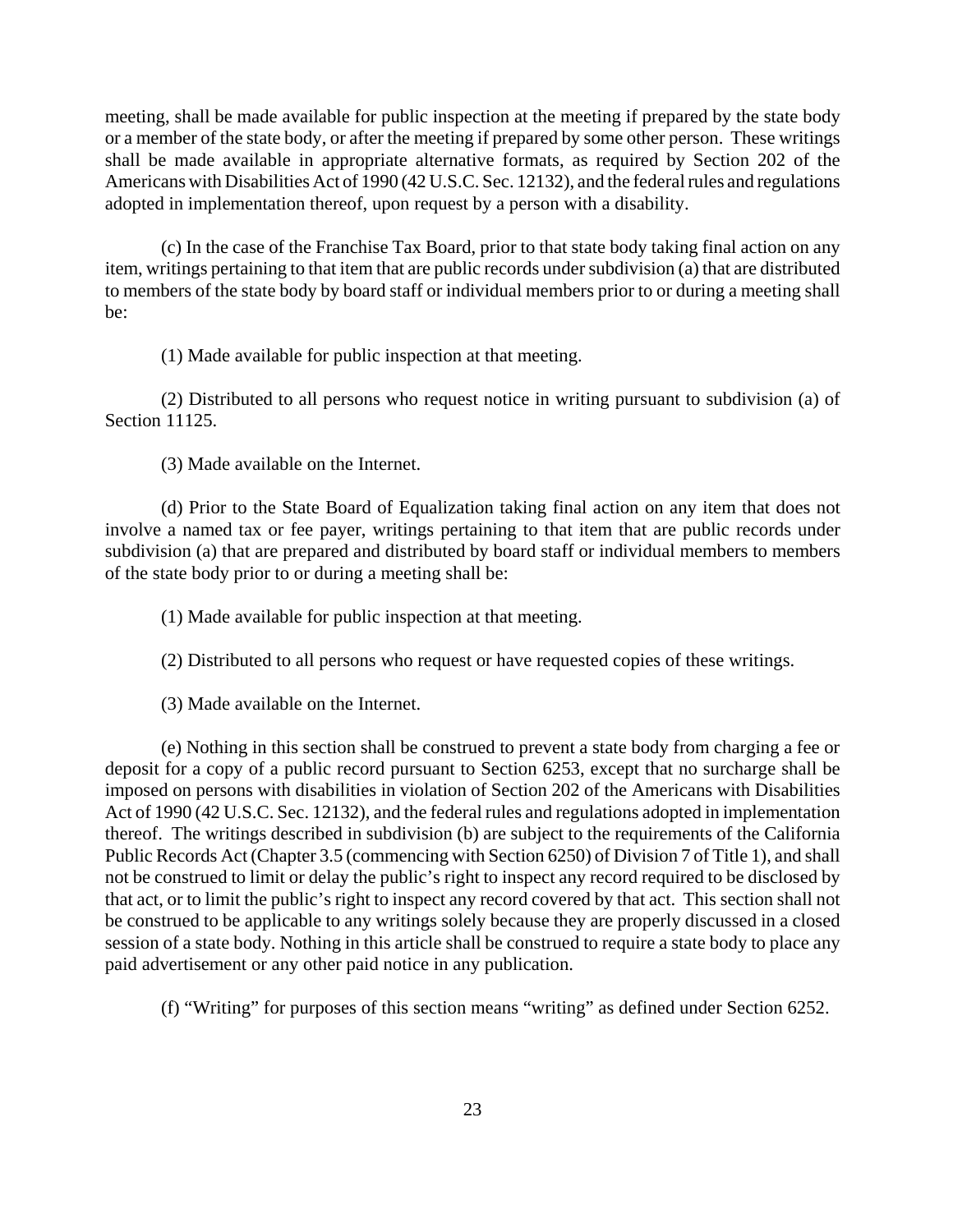# **§ 11125.2. Announcement of personnel action**

11125.2. Any state body shall report publicly at a subsequent public meeting any action taken, and any rollcall vote thereon, to appoint, employ, or dismiss a public employee arising out of any closed session of the state body.

# **§ 11125.3. Exception to agenda requirements**

11125.3. (a) Notwithstanding Section 11125, a state body may take action on items of business not appearing on the posted agenda under any of the conditions stated below:

(1) Upon a determination by a majority vote of the state body that an emergency situation exists, as defined in Section 11125.5.

(2) Upon a determination by a two-thirds vote of the state body, or, if less than two-thirds of the members are present, a unanimous vote of those members present, that there exists a need to take immediate action and that the need for action came to the attention of the state body subsequent to the agenda being posted as specified in Section 11125.

(b) Notice of the additional item to be considered shall be provided to each member of the state body and to all parties that have requested notice of its meetings as soon as is practicable after a determination of the need to consider the item is made, but shall be delivered in a manner that allows it to be received by the members and by newspapers of general circulation and radio or television stations at least 48 hours before the time of the meeting specified in the notice. Notice shall be made available to newspapers of general circulation and radio or television stations by providing that notice to all national press wire services. Notice shall also be made available on the Internet as soon as is practicable after the decision to consider additional items at a meeting has been made.

# **§ 11125.4. Special meetings**

11125.4. (a) A special meeting may be called at any time by the presiding officer of the state body or by a majority of the members of the state body. A special meeting may only be called for one of the following purposes where compliance with the 10-day notice provisions of Section 11125 would impose a substantial hardship on the state body or where immediate action is required to protect the public interest:

(1) To consider "pending litigation" as that term is defined in subdivision (e) of Section 11126.

(2) To consider proposed legislation.

(3) To consider issuance of a legal opinion.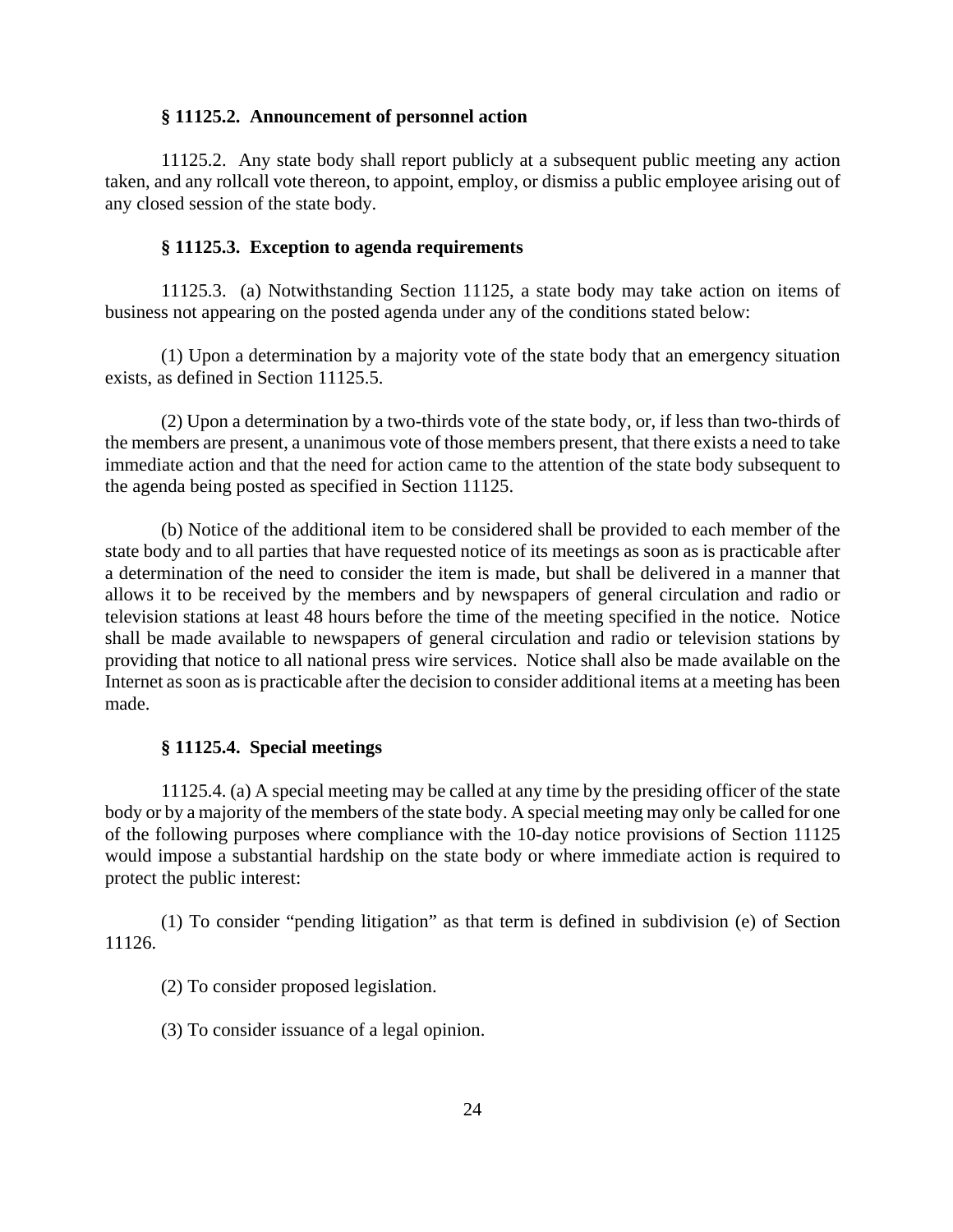(4) To consider disciplinary action involving a state officer or employee.

(5) To consider the purchase, sale, exchange, or lease of real property.

(6) To consider license examinations and applications.

(7) To consider an action on a loan or grant provided pursuant to Division 31 (commencing with Section 50000) of the Health and Safety Code.

(b) When a special meeting is called pursuant to one of the purposes specified in subdivision (a), the state body shall provide notice of the special meeting to each member of the state body and to all parties that have requested notice of its meetings as soon as is practicable after the decision to call a special meeting has been made, but shall be delivered in a manner that allows it to be received by the members and by newspapers of general circulation and radio or television stations at least 48 hours before the time of the special meeting specified in the notice. Notice shall be made available to newspapers of general circulation and radio or television stations by providing that notice to all national press wire services. Notice shall also be made available on the Internet within the time periods required by this section. The notice shall specify the time and place of the special meeting and the business to be transacted. The written notice shall additionally specify the address of the Internet site where notices required by this article are made available. No other business shall be considered at a special meeting by the state body. The written notice may be dispensed with as to any member who at or prior to the time the meeting convenes files with the clerk or secretary of the state body a written waiver of notice. The waiver may be given by telegram, facsimile transmission, or similar means. The written notice may also be dispensed with as to any member who is actually present at the meeting at the time it convenes. Notice shall be required pursuant to this section regardless of whether any action is taken at the special meeting.

(c) At the commencement of any special meeting, the state body must make a finding in open session that the delay necessitated by providing notice 10 days prior to a meeting as required by Section 11125 would cause a substantial hardship on the body or that immediate action is required to protect the public interest. The finding shall set forth the specific facts that constitute the hardship to the body or the impending harm to the public interest. The finding shall be adopted by a two-thirds vote of the body, or, if less than two-thirds of the members are present, a unanimous vote of those members present. The finding shall be made available on the Internet. Failure to adopt the finding terminates the meeting.

# **§ 11125.5. Emergency meetings**

11125.5. (a) In the case of an emergency situation involving matters upon which prompt action is necessary due to the disruption or threatened disruption of public facilities, a state body may hold an emergency meeting without complying with the 10-day notice requirement of Section 11125 or the 48-hour notice requirement of Section 11125.4.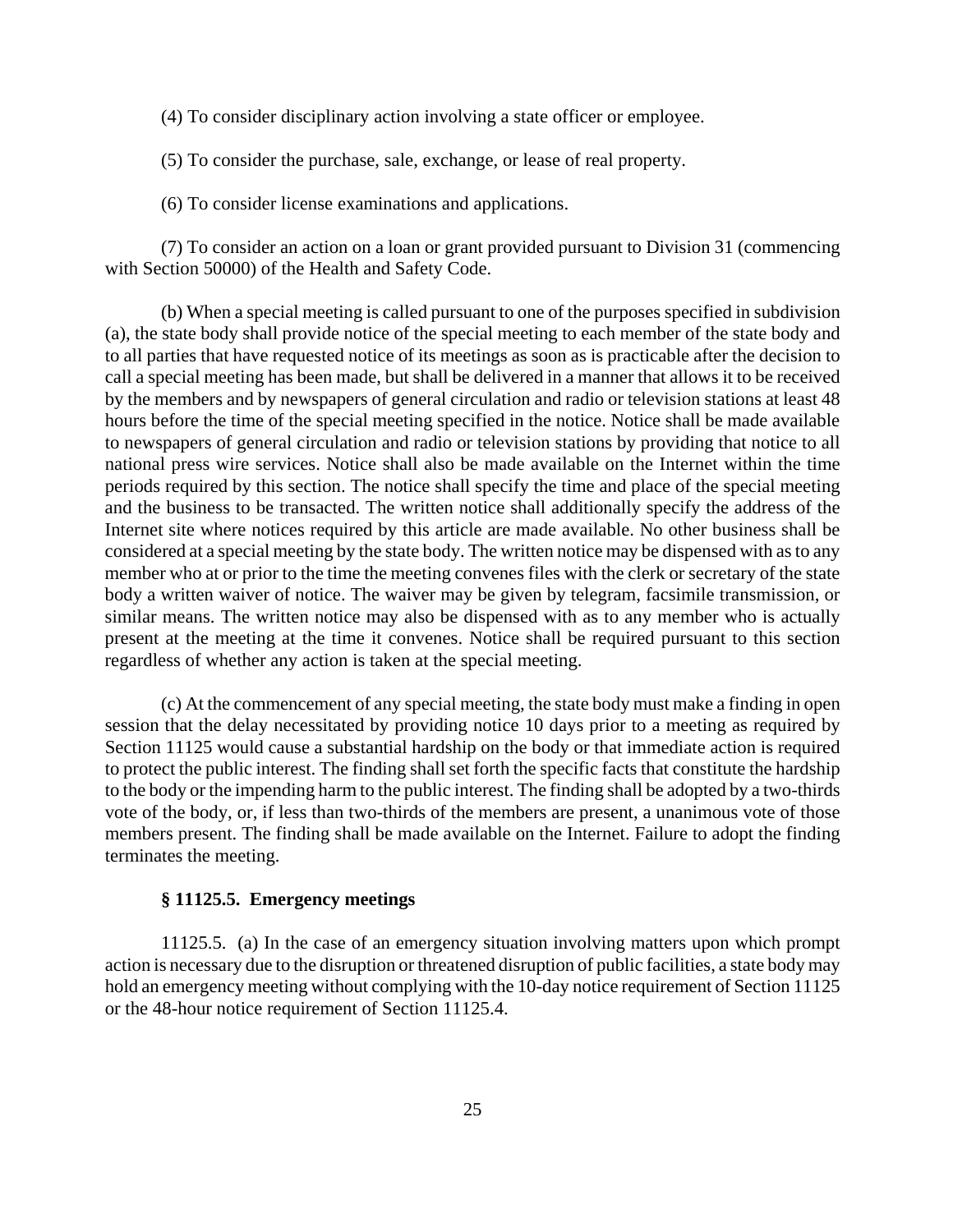(b) For purposes of this section, "emergency situation" means any of the following, as determined by a majority of the members of the state body during a meeting prior to the emergency meeting, or at the beginning of the emergency meeting:

(1) Work stoppage or other activity that severely impairs public health or safety, or both.

(2) Crippling disaster that severely impairs public health or safety, or both.

(c) However, newspapers of general circulation and radio or television stations that have requested notice of meetings pursuant to Section 11125 shall be notified by the presiding officer of the state body, or a designee thereof, one hour prior to the emergency meeting by telephone. Notice shall also be made available on the Internet as soon as is practicable after the decision to call the emergency meeting has been made. If telephone services are not functioning, the notice requirements of this section shall be deemed waived, and the presiding officer of the state body, or a designee thereof, shall notify those newspapers, radio stations, or television stations of the fact of the holding of the emergency meeting, the purpose of the meeting, and any action taken at the meeting as soon after the meeting as possible.

(d) The minutes of a meeting called pursuant to this section, a list of persons who the presiding officer of the state body, or a designee thereof, notified or attempted to notify, a copy of the rollcall vote, and any action taken at the meeting shall be posted for a minimum of 10 days in a public place, and also made available on the Internet for a minimum of 10 days, as soon after the meeting as possible.

# **§ 11125.6. Emergency meetings; Fish and Game Commission**

11125.6. (a) An emergency meeting may be called at any time by the president of the Fish and Game Commission or by a majority of the members of the commission to consider an appeal of a closure of or restriction in a fishery adopted pursuant to Section 7710 of the Fish and Game Code. In the case of an emergency situation involving matters upon which prompt action is necessary due to the disruption or threatened disruption of an established fishery, the commission may hold an emergency meeting without complying with the 10-day notice requirement of Section 11125 or the 48-hour notice requirement of Section 11125.4 if the delay necessitated by providing the 10-day notice of a public meeting required by Section 11125 or the 48-hour notice required by Section 11125.4 would significantly adversely impact the economic benefits of a fishery to the participants in the fishery and to the people of the state or significantly adversely impact the sustainability of a fishery managed by the state.

(b) At the commencement of an emergency meeting called pursuant to this section, the commission shall make a finding in open session that the delay necessitated by providing notice 10 days prior to a meeting as required by Section 11125 or 48 hours prior to a meeting as required by Section 11125.4 would significantly adversely impact the economic benefits of a fishery to the participants in the fishery and to the people of the state or significantly adversely impact the sustainability of a fishery managed by the state. The finding shall set forth the specific facts that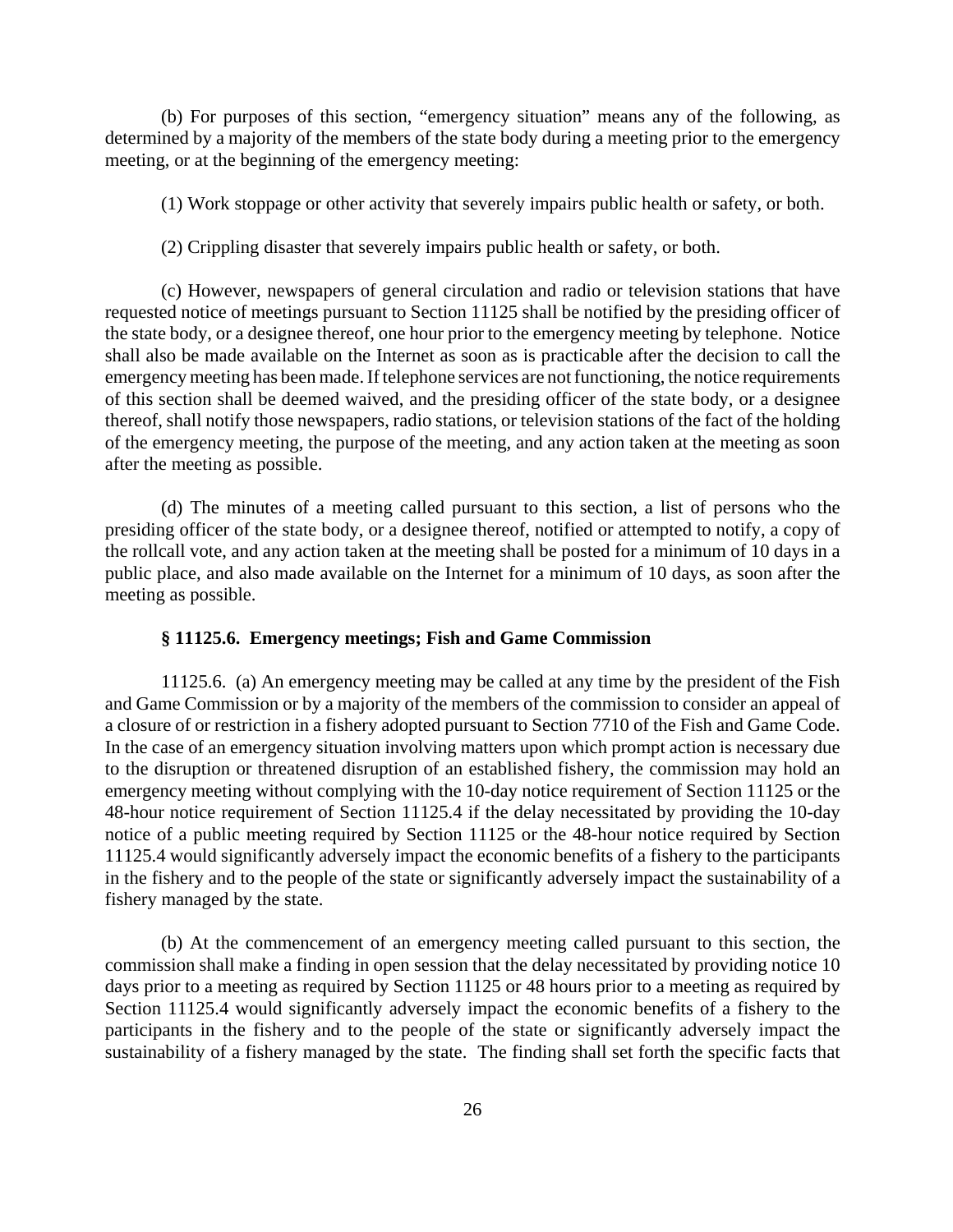constitute the impact to the economic benefits of the fishery or the sustainability of the fishery. The finding shall be adopted by a vote of at least four members of the commission, or, if less than four of the members are present, a unanimous vote of those members present. Failure to adopt the finding shall terminate the meeting.

(c) Newspapers of general circulation and radio or television stations that have requested notice of meetings pursuant to Section 11125 shall be notified by the presiding officer of the commission, or a designee thereof, one hour prior to the emergency meeting by telephone.

(d) The minutes of an emergency meeting called pursuant to this section, a list of persons who the president of the commission, or a designee thereof, notified or attempted to notify, a copy of the rollcall vote, and any action taken at the meeting shall be posted for a minimum of 10 days in a public place as soon after the meeting as possible.

# **§ 11125.7 Opportunity for public to speak at meeting**

11125.7. (a) Except as otherwise provided in this section, the state body shall provide an opportunity for members of the public to directly address the state body on each agenda item before or during the state body's discussion or consideration of the item. This section is not applicable if the agenda item has already been considered by a committee composed exclusively of members of the state body at a public meeting where interested members of the public were afforded the opportunity to address the committee on the item, before or during the committee's consideration of the item, unless the item has been substantially changed since the committee heard the item, as determined by the state body. Every notice for a special meeting at which action is proposed to be taken on an item shall provide an opportunity for members of the public to directly address the state body concerning that item prior to action on the item. In addition, the notice requirement of Section 11125 shall not preclude the acceptance of testimony at meetings, other than emergency meetings, from members of the public, provided, however, that no action is taken by the state body at the same meeting on matters brought before the body by members of the public.

(b) The state body may adopt reasonable regulations to ensure that the intent of subdivision (a) is carried out, including, but not limited to, regulations limiting the total amount of time allocated for public comment on particular issues and for each individual speaker.

(c) The state body shall not prohibit public criticism of the policies, programs, or services of the state body, or of the acts or omissions of the state body. Nothing in this subdivision shall confer any privilege or protection for expression beyond that otherwise provided by law.

(d) This section is not applicable to closed sessions held pursuant to Section 11126.

(e) This section is not applicable to decisions regarding proceedings held pursuant to Chapter 5 (commencing with Section 11500), relating to administrative adjudication, or to the conduct of those proceedings.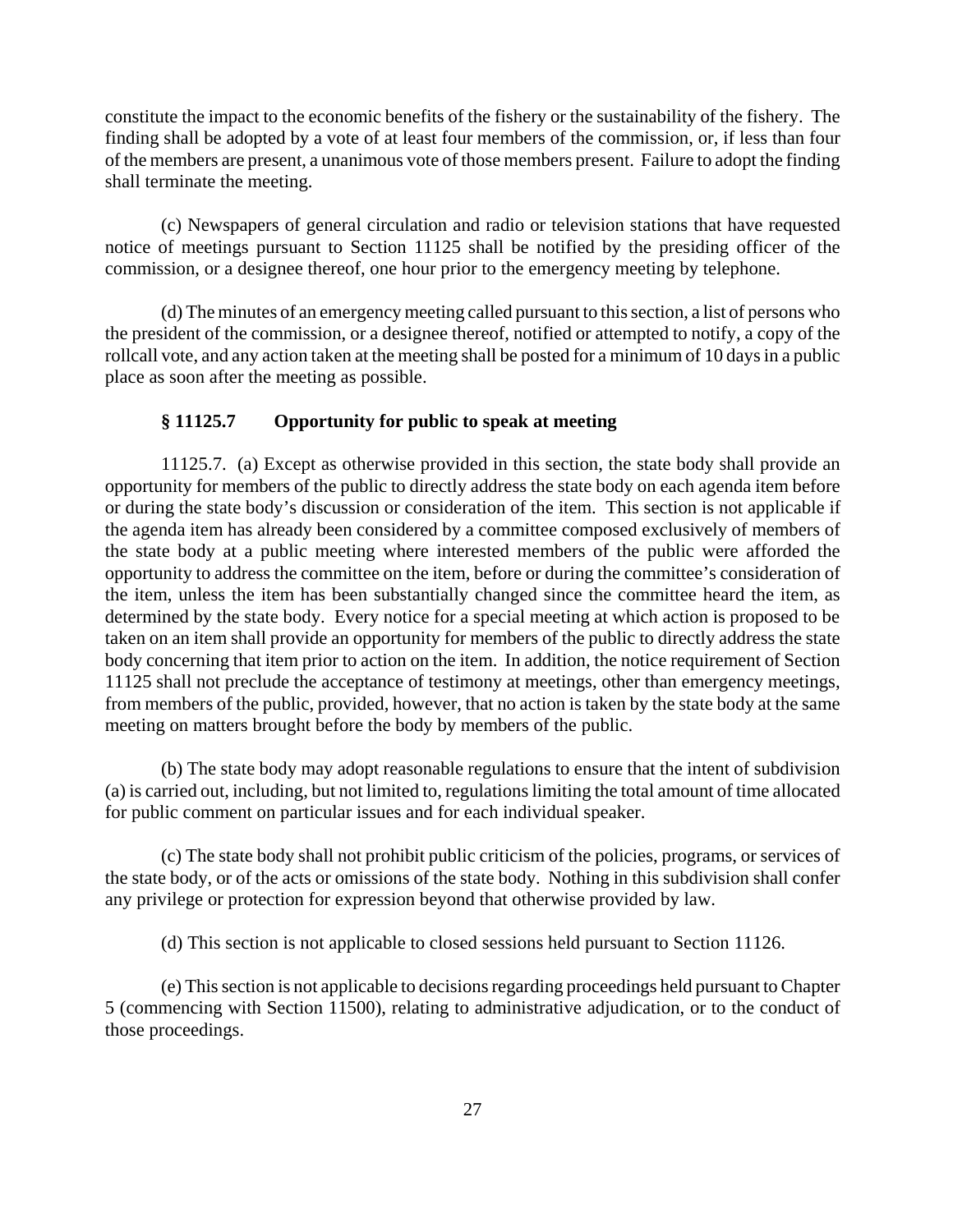(f) This section is not applicable to hearings conducted by the State Board of Control pursuant to Sections 13963 and 13963.1.

(g) This section is not applicable to agenda items that involve decisions of the Public Utilities Commission regarding adjudicatory hearings held pursuant to Chapter 9 (commencing with Section 1701) of Part 1 of Division 1 of the Public Utilities Code. For all other agenda items, the commission shall provide members of the public, other than those who have already participated in the proceedings underlying the agenda item, an opportunity to directly address the commission before or during the commission's consideration of the item.

# **§ 11125.8. Closed session; Board of Control; crime victims**

11125.8. (a) Notwithstanding Section 11131.5, in any hearing that the State Board of Control conducts pursuant to Section 13963.1 and that the applicant or applicant's representative does not request be open to the public, no notice, agenda, announcement, or report required under this article need identify the applicant.

(b) In any hearing that the board conducts pursuant to Section 13963.1 and that the applicant or applicant's representative does not request be open to the public, the board shall disclose that the hearing is being held pursuant to Section 13963.1. That disclosure shall be deemed to satisfy the requirements of subdivision (a) of Section 11126.3.

# **§ 11125.9. Regional water quality control boards; additional notice requirements**

11125.9. Regional water quality control boards shall comply with the notification guidelines in Section 11125 and, in addition, shall do both of the following:

(a) Notify, in writing, all clerks of the city councils and county boards of supervisors within the regional board's jurisdiction of any and all board hearings at least 10 days prior to the hearing. Notification shall include an agenda for the meeting with contents as described in subdivision (b) of Section 11125 as well as the name, address, and telephone number of any person who can provide further information prior to the meeting, but need not include a list of witnesses expected to appear at the meeting. Each clerk, upon receipt of the notification of a board hearing, shall distribute the notice to all members of the respective city council or board of supervisors within the regional board's jurisdiction.

(b) Notify, in writing, all newspapers with a circulation rate of at least 10,000 within the regional board's jurisdiction of any and all board hearings, at least 10 days prior to the hearing. Notification shall include an agenda for the meeting with contents as described in subdivision (b) of Section 11125 as well as the name, address, and telephone number of any person who can provide further information prior to the meeting, but need not include a list of witnesses expected to appear at the meeting.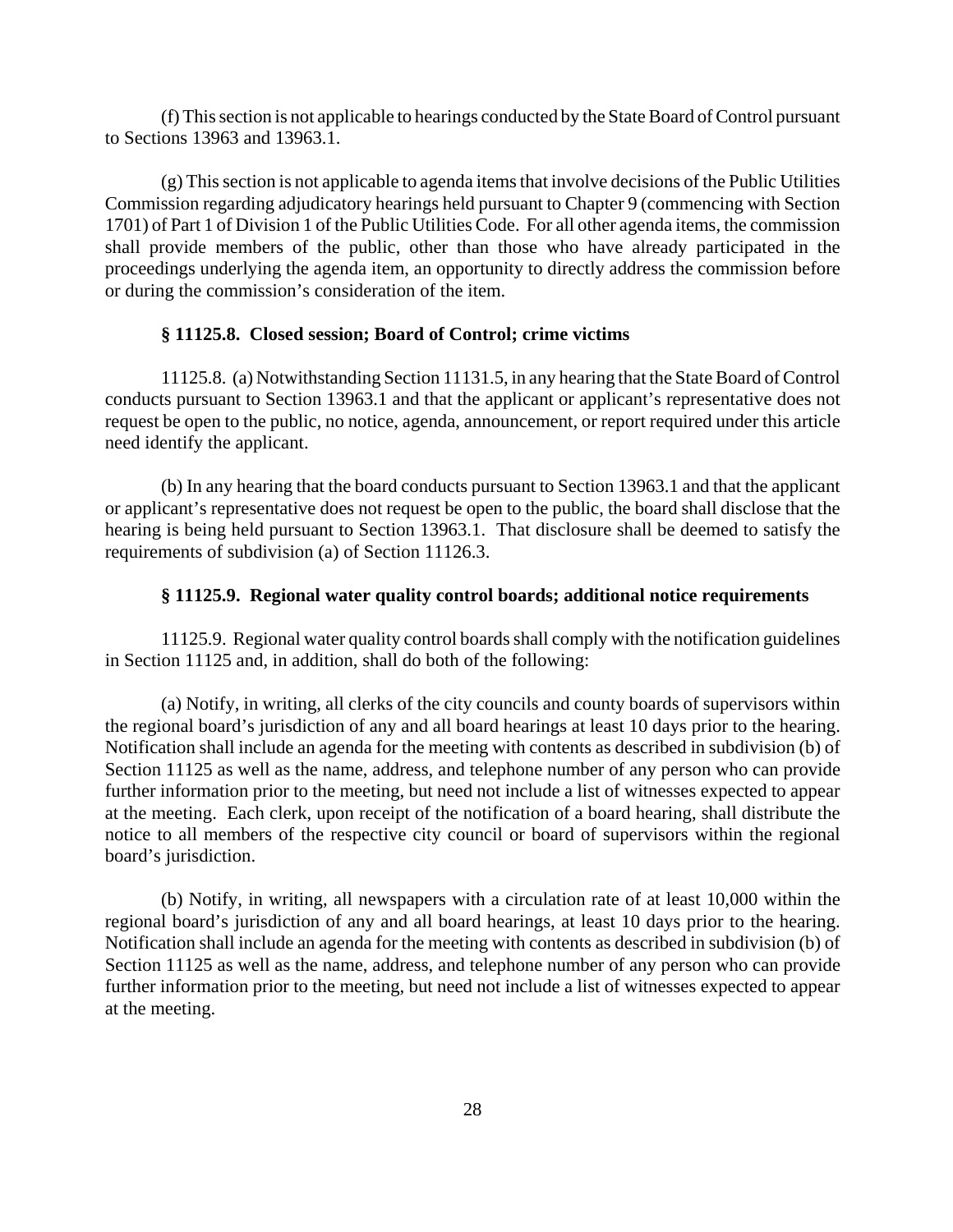# **§ 11126. Closed sessions**

11126. (a)(1) Nothing in this article shall be construed to prevent a state body from holding closed sessions during a regular or special meeting to consider the appointment, employment, evaluation of performance, or dismissal of a public employee or to hear complaints or charges brought against that employee by another person or employee unless the employee requests a public hearing.

(2) As a condition to holding a closed session on the complaints or charges to consider disciplinary action or to consider dismissal, the employee shall be given written notice of his or her right to have a public hearing, rather than a closed session, and that notice shall be delivered to the employee personally or by mail at least 24 hours before the time for holding a regular or special meeting. If notice is not given, any disciplinary or other action taken against any employee at the closed session shall be null and void.

(3) The state body also may exclude from any public or closed session, during the examination of a witness, any or all other witnesses in the matter being investigated by the state body.

(4) Following the public hearing or closed session, the body may deliberate on the decision to be reached in a closed session.

(b) For the purposes of this section, "employee" does not include any person who is elected to, or appointed to a public office by, any state body. However, officers of the California State University who receive compensation for their services, other than per diem and ordinary and necessary expenses, shall, when engaged in that capacity, be considered employees. Furthermore, for purposes of this section, the term employee includes a person exempt from civil service pursuant to subdivision (e) of Section 4 of Article VII of the California Constitution.

(c) Nothing in this article shall be construed to do any of the following:

(1) Prevent state bodies that administer the licensing of persons engaging in businesses or professions from holding closed sessions to prepare, approve, grade, or administer examinations.

(2) Prevent an advisory body of a state body that administers the licensing of persons engaged in businesses or professions from conducting a closed session to discuss matters that the advisory body has found would constitute an unwarranted invasion of the privacy of an individual licensee or applicant if discussed in an open meeting, provided the advisory body does not include a quorum of the members of the state body it advises. Those matters may include review of an applicant's qualifications for licensure and an inquiry specifically related to the state body's enforcement program concerning an individual licensee or applicant where the inquiry occurs prior to the filing of a civil, criminal, or administrative disciplinary action against the licensee or applicant by the state body.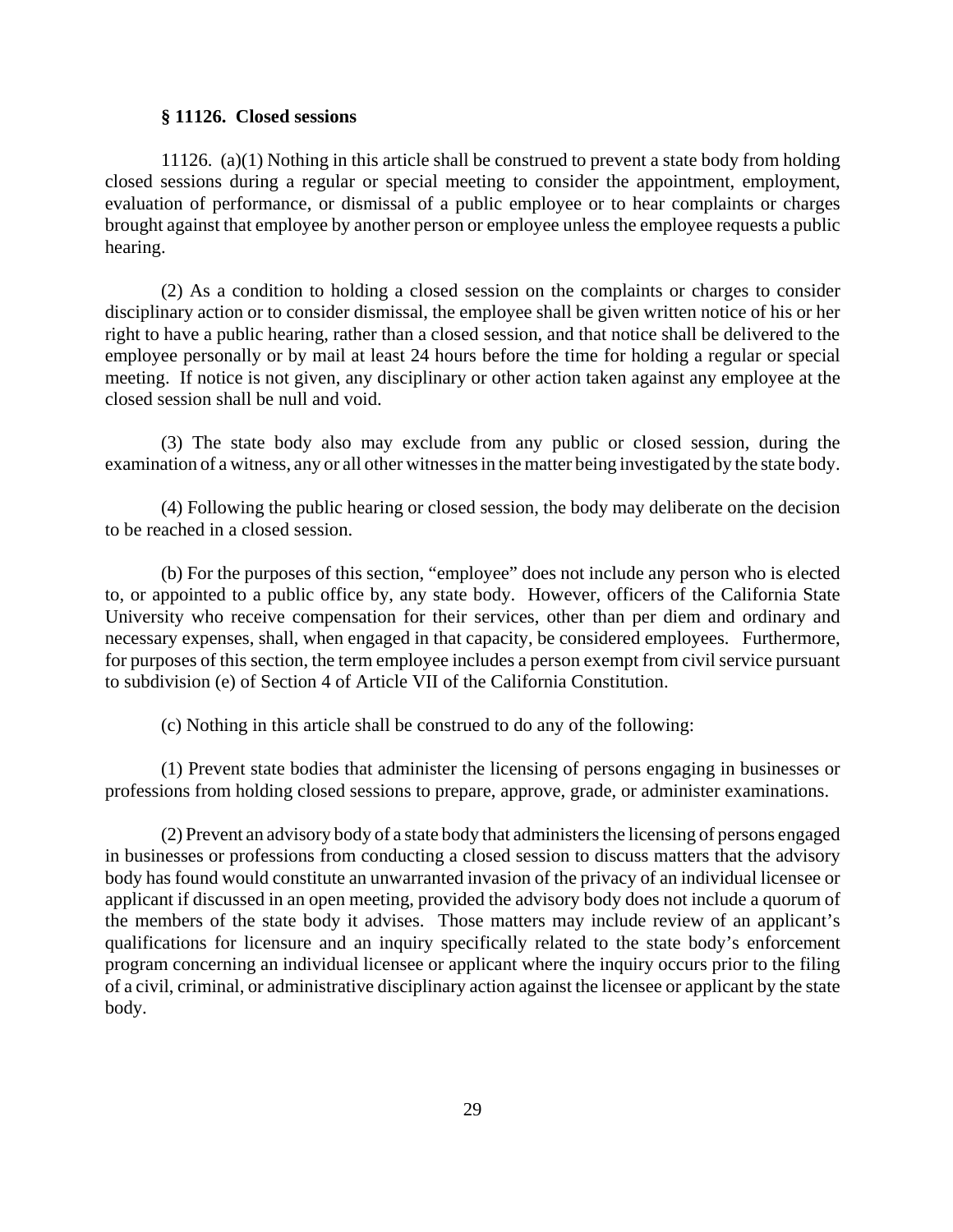(3) Prohibit a state body from holding a closed session to deliberate on a decision to be reached in a proceeding required to be conducted pursuant to Chapter 5 (commencing with Section 11500) or similar provisions of law.

(4) Grant a right to enter any correctional institution or the grounds of a correctional institution where that right is not otherwise granted by law, nor shall anything in this article be construed to prevent a state body from holding a closed session when considering and acting upon the determination of a term, parole, or release of any individual or other disposition of an individual case, or if public disclosure of the subjects under discussion or consideration is expressly prohibited by statute.

(5) Prevent any closed session to consider the conferring of honorary degrees, or gifts, donations, and bequests that the donor or proposed donor has requested in writing to be kept confidential.

(6) Prevent the Alcoholic Beverage Control Appeals Board from holding a closed session for the purpose of holding a deliberative conference as provided in Section 11125.

(7) (A) Prevent a state body from holding closed sessions with its negotiator prior to the purchase, sale, exchange, or lease of real property by or for the state body to give instructions to its negotiator regarding the price and terms of payment for the purchase, sale, exchange, or lease.

(B) However, prior to the closed session, the state body shall hold an open and public session in which it identifies the real property or real properties that the negotiations may concern and the person or persons with whom its negotiator may negotiate.

(C) For purposes of this paragraph, the negotiator may be a member of the state body.

(D) For purposes of this paragraph, "lease" includes renewal or renegotiation of a lease.

(E) Nothing in this paragraph shall preclude a state body from holding a closed session for discussions regarding eminent domain proceedings pursuant to subdivision (e).

(8) Prevent the California Postsecondary Education Commission from holding closed sessions to consider matters pertaining to the appointment or termination of the Director of the California Postsecondary Education Commission.

(9) Prevent the Council for Private Postsecondary and Vocational Education from holding closed sessions to consider matters pertaining to the appointment or termination of the Executive Director of the Council for Private Postsecondary and Vocational Education.

(10) Prevent the Franchise Tax Board from holding closed sessions for the purpose of discussion of confidential tax returns or information the public disclosure of which is prohibited by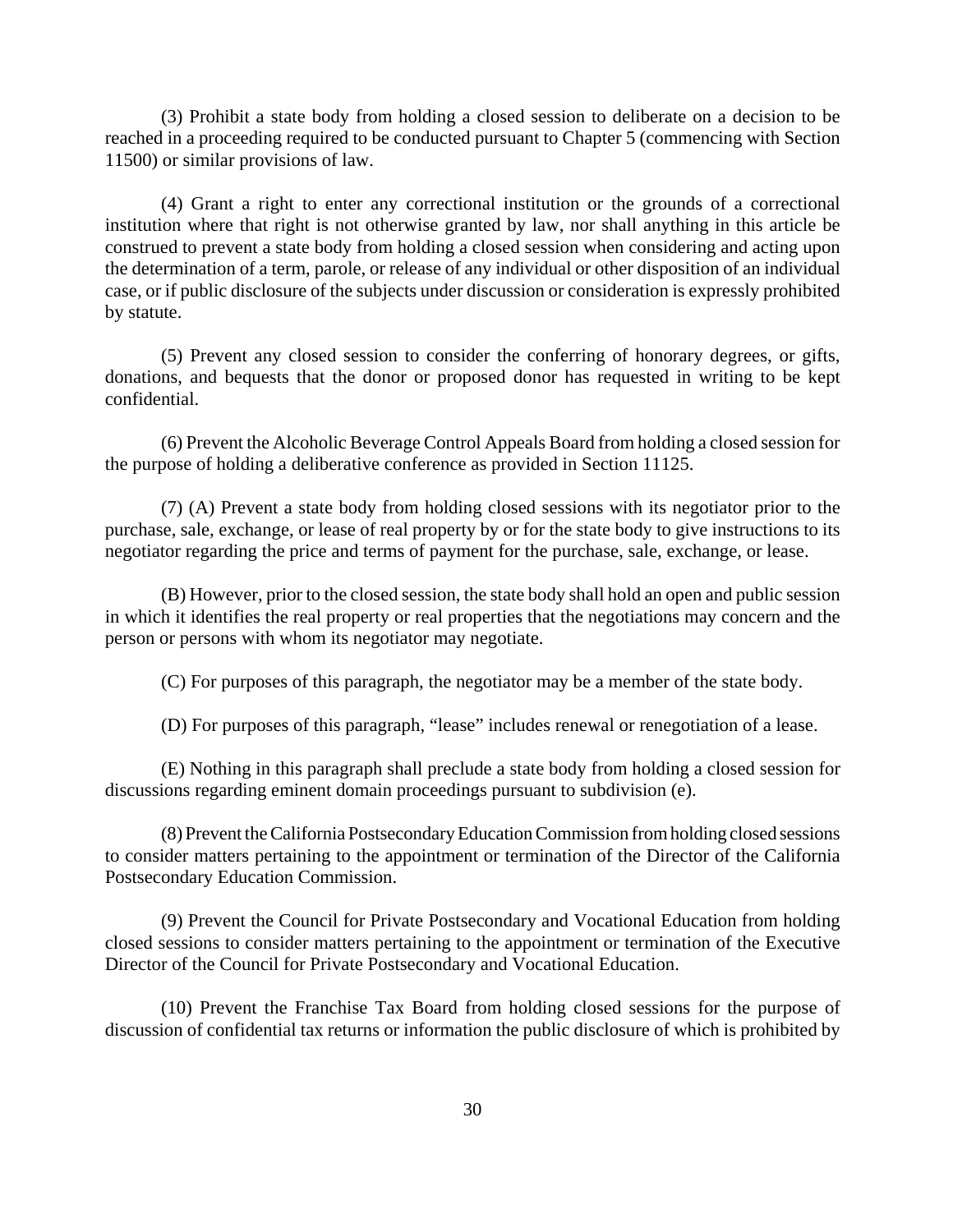law, or from considering matters pertaining to the appointment or removal of the Executive Officer of the Franchise Tax Board.

(11) Require the Franchise Tax Board to notice or disclose any confidential tax information considered in closed sessions, or documents executed in connection therewith, the public disclosure of which is prohibited pursuant to Article 2 (commencing with Section 19542) of Chapter 7 of Part 10.2 of the Revenue and Taxation Code.

(12) Prevent the Board of Corrections fromholding closed sessions when considering reports of crime conditions under Section 6027 of the Penal Code.

(13) Prevent the State Air Resources Board from holding closed sessions when considering the proprietary specifications and performance data of manufacturers.

(14) Prevent the State Board of Education or the Superintendent of Public Instruction, or any committee advising the board or the superintendent, from holding closed sessions on those portions of its review of assessment instruments pursuant to Chapter 5 (commencing with Section 60600) of, or pursuant to Chapter 8 (commencing with Section 60850) of, Part 33 of the Education Code during which actual test content is reviewed and discussed. The purpose of this provision is to maintain the confidentiality of the assessments under review.

(15) Prevent the California Integrated Waste Management Board or its auxiliary committees from holding closed sessions for the purpose of discussing confidential tax returns, discussing trade secrets or confidential or proprietary information in its possession, or discussing other data, the public disclosure of which is prohibited by law.

(16) Prevent a state body that invests retirement, pension, or endowment funds from holding closed sessions when considering investment decisions. For purposes of consideration of shareholder voting on corporate stocks held by the state body, closed sessions for the purposes of voting may be held only with respect to election of corporate directors, election of independent auditors, and other financial issues that could have a material effect on the net income of the corporation. For the purpose of real property investment decisions that may be considered in a closed session pursuant to this paragraph, a state body shall also be exempt from the provisions of paragraph (7) relating to the identification of real properties prior to the closed session.

(17) Prevent a state body, or boards, commissions, administrative officers, or other representatives that may properly be designated by law or by a state body, from holding closed sessions with its representatives in discharging its responsibilities under Chapter 10 (commencing with Section 3500), Chapter 10.3 (commencing with Section 3512), Chapter 10.5 (commencing with Section 3525), or Chapter 10.7 (commencing of Section 3540) of Division 4 of Title 1 as the sessions relate to salaries, salary schedules, or compensation paid in the form of fringe benefits. For the purposes enumerated in the preceding sentence, a state body may also meet with a state conciliator who has intervened in the proceedings.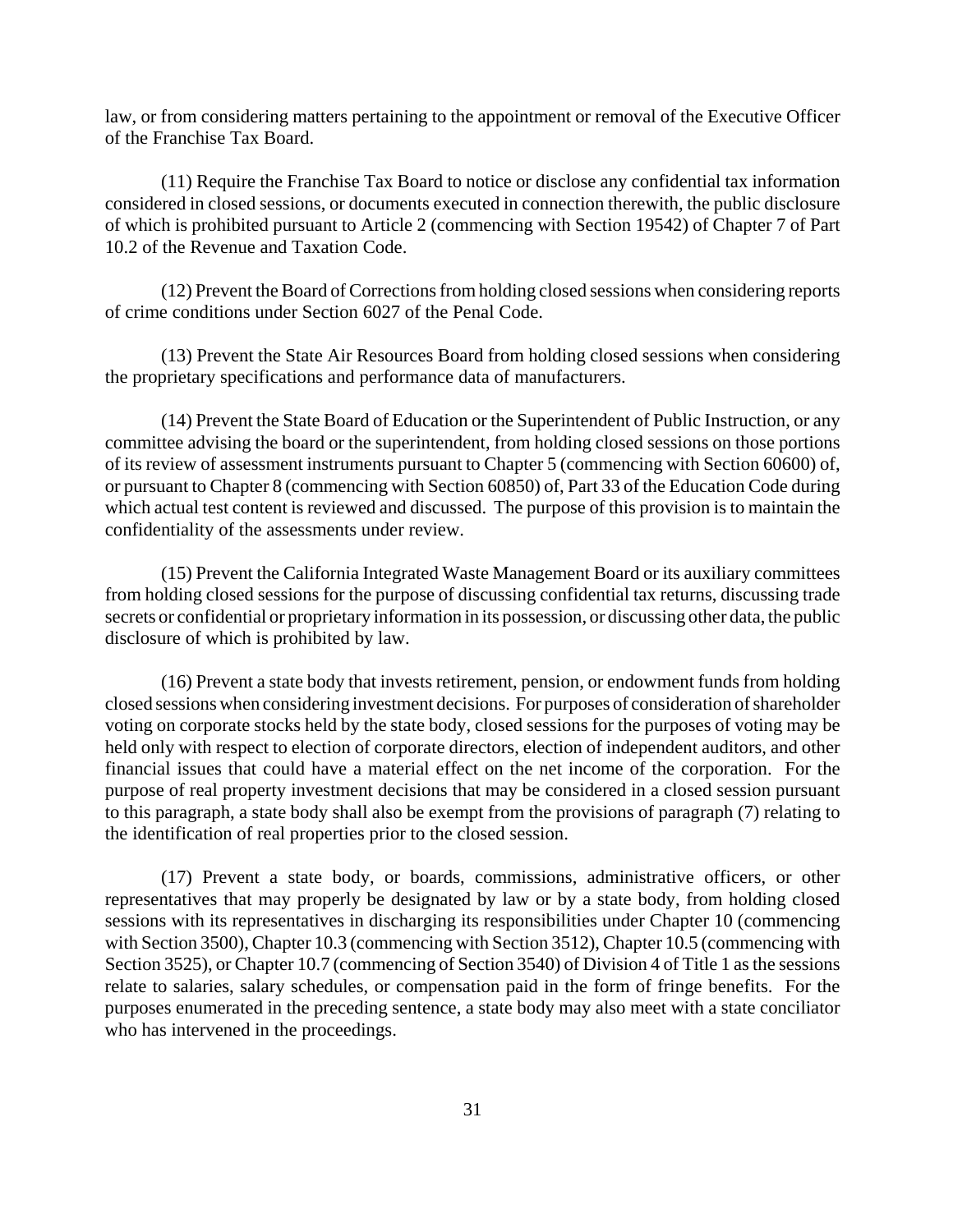(18) (A) Prevent a state body from holding closed sessions to consider matters posing a threat or potential threat of criminal or terrorist activity against the personnel, property, buildings, facilities, or equipment, including electronic data, owned, leased, or controlled by the state body, where disclosure of these considerations could compromise or impede the safety or security of the personnel, property, buildings, facilities, or equipment, including electronic data, owned, leased, or controlled by the state body.

(B) Notwithstanding any other provision of law, a state body, at any regular or special meeting, may meet in a closed session pursuant to subparagraph (A) upon a two-thirds vote of the members present at the meeting.

(C) After meeting in closed session pursuant to subparagraph (A), the state body shall reconvene in open session prior to adjournment and report that a closed session was held pursuant to subparagraph (A), the general nature of the matters considered, and whether any action was taken in closed session.

(D) After meeting in closed session pursuant to subparagraph (A), the state body shall submit to the Legislative Analyst written notification stating that it held this closed session, the general reason or reasons for the closed session, the general nature of the matters considered, and whether any action was taken in closed session. The Legislative Analyst shall retain for no less than four years any written notification received from a state body pursuant to this subparagraph.

(d)(1) Notwithstanding any other provision of law, any meeting of the Public Utilities Commission at which the rates of entities under the commission's jurisdiction are changed shall be open and public.

(2) Nothing in this article shall be construed to prevent the Public Utilities Commission from holding closed sessions to deliberate on the institution of proceedings, or disciplinary actions against any person or entity under the jurisdiction of the commission.

(e) (1) Nothing in this article shall be construed to prevent a state body, based on the advice of its legal counsel, from holding a closed session to confer with, or receive advice from, its legal counsel regarding pending litigation when discussion in open session concerning those matters would prejudice the position of the state body in the litigation.

(2) For purposes of this article, all expressions of the lawyer-client privilege other than those provided in this subdivision are hereby abrogated. This subdivision is the exclusive expression of the lawyer-client privilege for purposes of conducting closed session meetings pursuant to this article. For purposes of this subdivision, litigation shall be considered pending when any of the following circumstances exist:

(A) An adjudicatory proceeding before a court, an administrative body exercising its adjudicatory authority, a hearing officer, or an arbitrator, to which the state body is a party, has been initiated formally.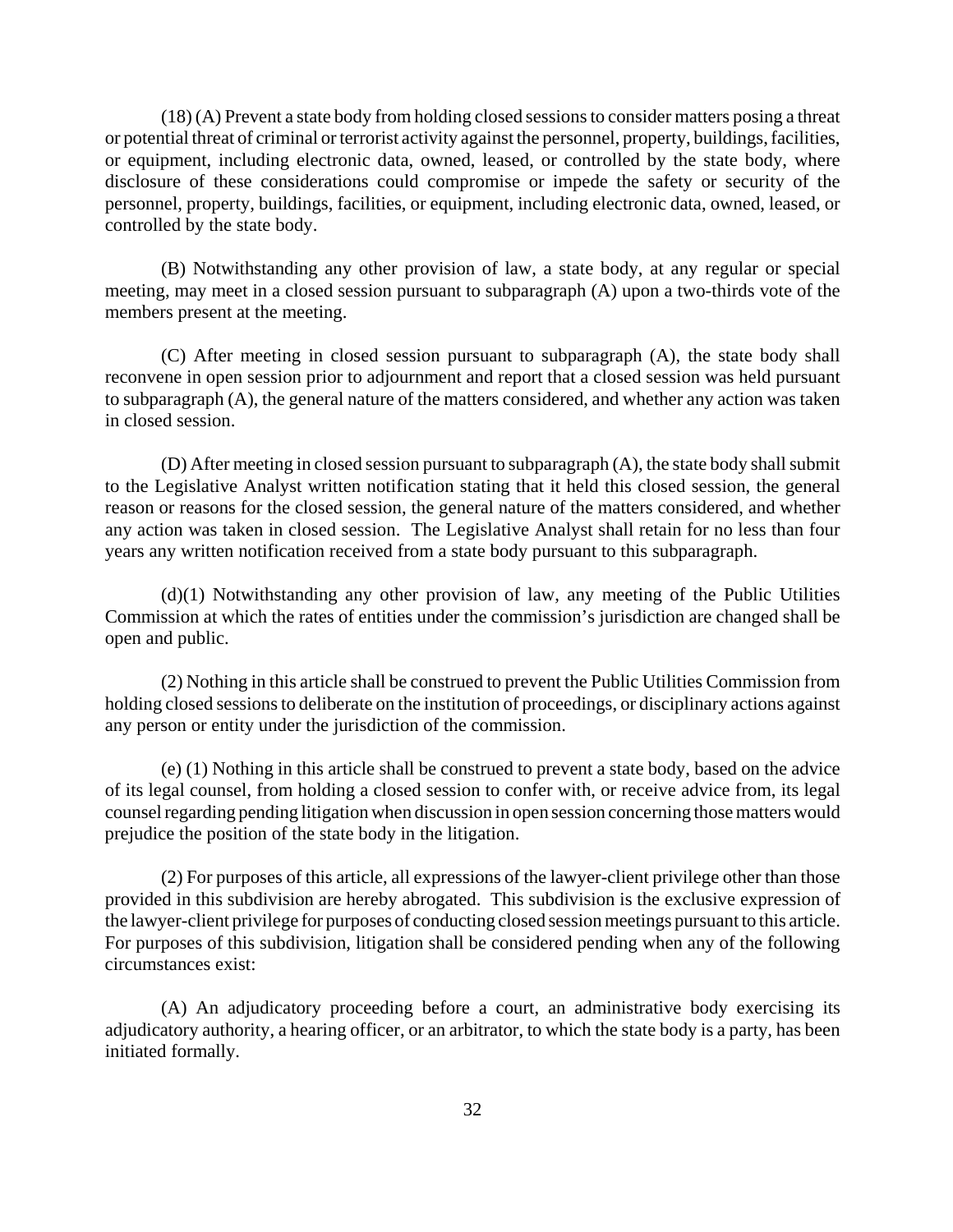(B)(i) A point has been reached where, in the opinion of the state body on the advice of its legal counsel, based on existing facts and circumstances, there is a significant exposure to litigation against the state body.

(ii) Based on existing facts and circumstances, the state body is meeting only to decide whether a closed session is authorized pursuant to clause (i).

(C) (i) Based on existing facts and circumstances, the state body has decided to initiate or is deciding whether to initiate litigation.

(ii) The legal counsel of the state body shall prepare and submit to it a memorandum stating the specific reasons and legal authority for the closed session. If the closed session is pursuant to paragraph (1), the memorandum shall include the title of the litigation. If the closed session is pursuant to subparagraph (A) or (B), the memorandum shall include the existing facts and circumstances on which it is based. The legal counsel shall submit the memorandum to the state body prior to the closed session, if feasible, and in any case no later than one week after the closed session. The memorandum shall be exempt from disclosure pursuant to Section 6254.25.

(iii) For purposes of this subdivision, "litigation" includes any adjudicatory proceeding, including eminent domain, before a court, administrative body exercising its adjudicatory authority, hearing officer, or arbitrator.

(iv) Disclosure of a memorandum required under this subdivision shall not be deemed as a waiver of the lawyer-client privilege, as provided for under Article 3 (commencing with Section 950) of Chapter 4 of Division 8 of the Evidence Code.

(f) In addition to subdivisions (a), (b), and (c), nothing in this article shall be construed to do any of the following:

(1) Prevent a state body operating under a joint powers agreement for insurance pooling from holding a closed session to discuss a claim for the payment of tort liability or public liability losses incurred by the state body or any member agency under the joint powers agreement.

(2) Prevent the examining committee established by the State Board of Forestry and Fire Protection, pursuant to Section 763 of the Public Resources Code, from conducting a closed session to consider disciplinary action against an individual professional forester prior to the filing of an accusation against the forester pursuant to Section 11503.

(3) Prevent an administrative committee established by the California Board of Accountancy pursuant to Section 5020 of the Business and Professions Code from conducting a closed session to consider disciplinary action against an individual accountant prior to the filing of an accusation against the accountant pursuant to Section 11503. Nothing in this article shall be construed to prevent an examining committee established by the California Board of Accountancy pursuant to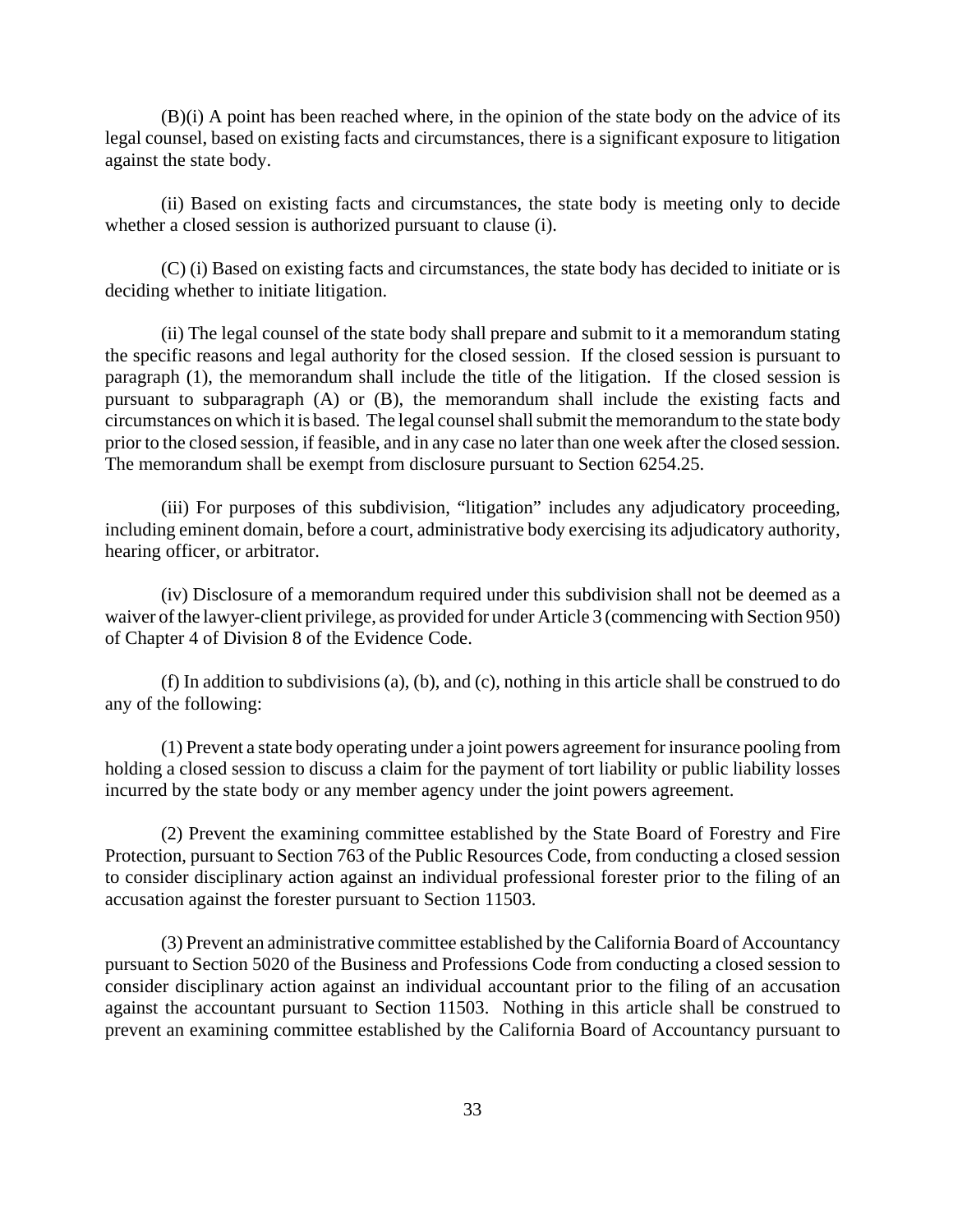Section 5023 of the Business and Professions Code from conducting a closed hearing to interview an individual applicant or accountant regarding the applicant's qualifications.

(4) Prevent a state body, as defined in subdivision (b) of Section 11121, from conducting a closed session to consider any matter that properly could be considered in closed session by the state body whose authority it exercises.

(5) Prevent a state body, as defined in subdivision (d) of Section 11121, from conducting a closed session to consider any matter that properly could be considered in a closed session by the body defined as a state body pursuant to subdivision (a) or (b) of Section 11121.

(6) Prevent a state body, as defined in subdivision (c) of Section 11121, from conducting a closed session to consider any matter that properly could be considered in a closed session by the state body it advises.

(7) Prevent the State Board of Equalization from holding closed sessions for either of the following:

(A) When considering matters pertaining to the appointment or removal of the Executive Secretary of the State Board of Equalization.

(B) For the purpose of hearing confidential taxpayer appeals or data, the public disclosure of which is prohibited by law.

(8) Require the State Board of Equalization to disclose any action taken in closed session or documents executed in connection with that action, the public disclosure of which is prohibited by law pursuant to Sections 15619 and 15641 of this code and Sections 833, 7056, 8255, 9255, 11655, 30455, 32455, 38705, 38706, 43651, 45982, 46751, 50159, 55381, and 60609 of the Revenue and Taxation Code.

(9) Prevent the California Earthquake Prediction Evaluation Council, or other body appointed to advise the Director of the Office of Emergency Services or the Governor concerning matters relating to volcanic or earthquake predictions, from holding closed sessions when considering the evaluation of possible predictions.

(g) This article does not prevent either of the following:

(1) The Teachers' Retirement Board or the Board of Administration of the Public Employees' Retirement System from holding closed sessions when considering matters pertaining to the recruitment, appointment, employment, or removal of the chief executive officer or when considering matters pertaining to the recruitment or removal of the Chief Investment Officer of the State Teachers' Retirement System or the Public Employees' Retirement System.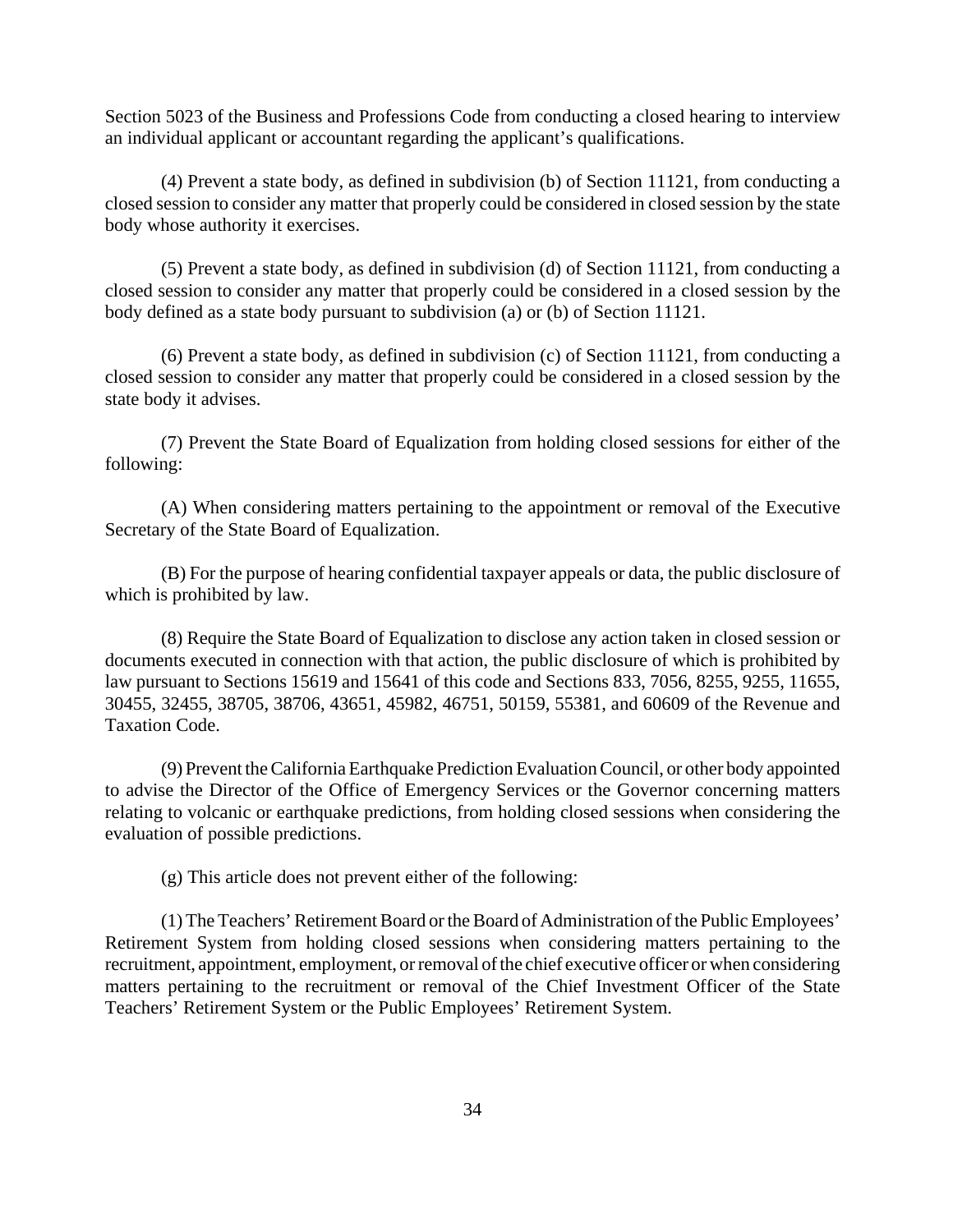(2) The Commission on Teacher Credentialing from holding closed sessions when considering matters relating to the recruitment, appointment, or removal of its executive director.

(h) This section shall remain in effect only until January 1, 2006, and as of that date is repealed, unless a later enacted statute, which is enacted before January 1, 2006, deletes or extends that date.

# **§ 11126.1. Minutes; availability**

11126.1. The state body shall designate a clerk or other officer or employee of the state body, who shall then attend each closed session of the state body and keep and enter in a minute book a record of topics discussed and decisions made at the meeting. The minute book made pursuant to this section is not a public record subject to inspection pursuant to the California Public Records Act (Chapter 3.5 (commencing with Section 6250) of Division 7 of Title 1), and shall be kept confidential. The minute book shall be available to members of the state body or, if a violation of this chapter is alleged to have occurred at a closed session, to a court of general jurisdiction. Such minute book may, but need not, consist of a recording of the closed session.

# **§ 11126.3. Required notice for closed sessions**

11126.3. (a) Prior to holding any closed session, the state body shall disclose, in an open meeting, the general nature of the item or items to be discussed in the closed session. The disclosure may take the form of a reference to the item or items as they are listed by number or letter on the agenda. If the session is closed pursuant to paragraph (2) of subdivision (d) of Section 11126, the state body shall state the title of, or otherwise specifically identify, the proceeding or disciplinary action contemplated. However, should the body determine that to do so would jeopardize the body's ability to effectuate service of process upon one or more unserved parties if the proceeding or disciplinary action is commenced or that to do so would fail to protect the private economic and business reputation of the person or entity if the proceeding or disciplinary action is not commenced, then the state body shall notice that there will be a closed session and describe in general terms the purpose of that session. If the session is closed pursuant to subparagraph (A) of paragraph (2) of subdivision (e) of Section 11126, the state body shall state the title of, or otherwise specifically identify, the litigation to be discussed unless the body states that to do so would jeopardize the body's ability to effectuate service of process upon one or more unserved parties, or that to do so would jeopardize its ability to conclude existing settlement negotiations to its advantage.

(b) In the closed session, the state body may consider only those matters covered in its disclosure.

(c) The disclosure shall be made as part of the notice provided for the meeting pursuant to Section 11125 or pursuant to subdivision (a) of Section 92032 of the Education Code and of any order or notice required by Section 11129.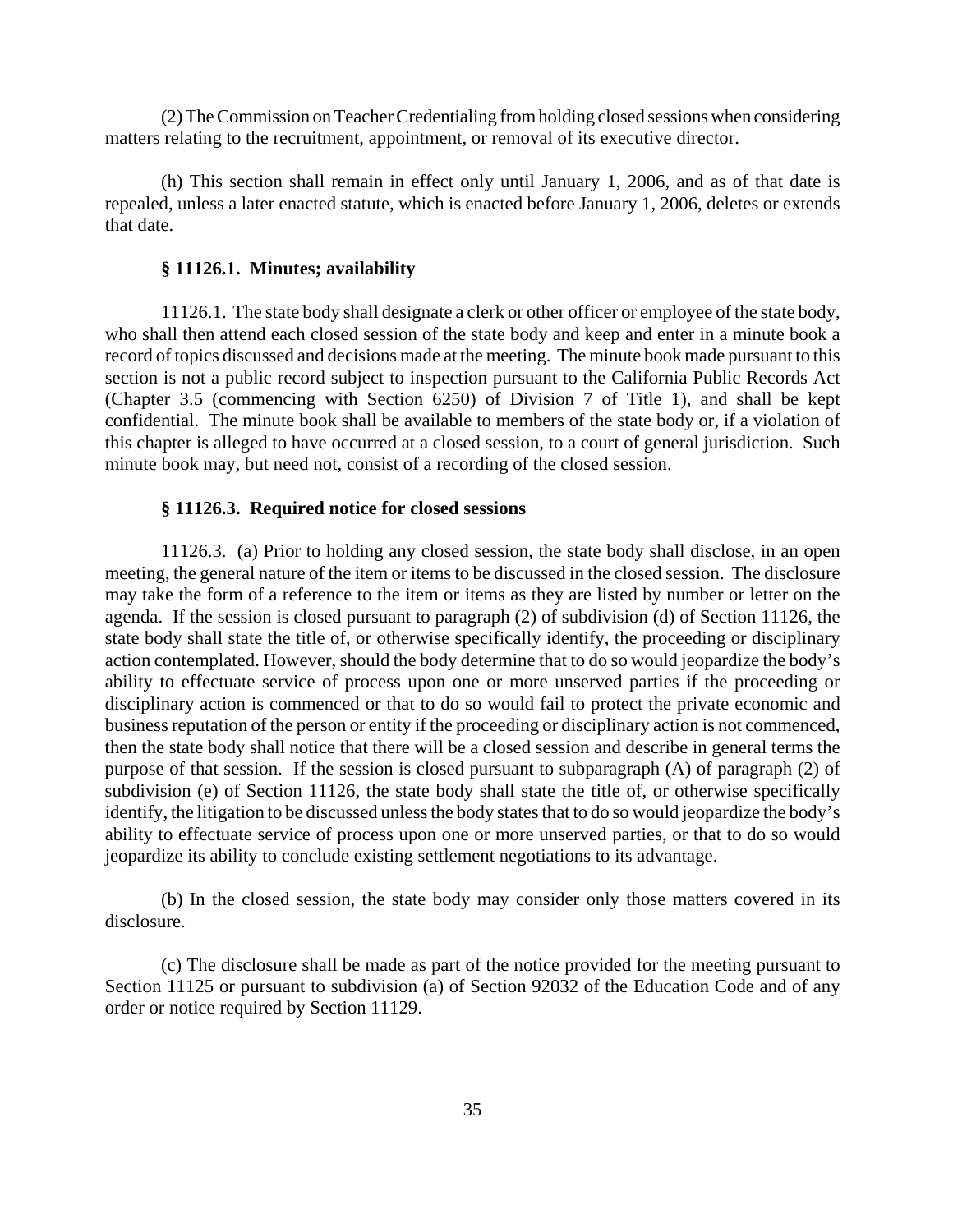(d) If, after the agenda has been published in compliance with this article, any pending litigation (under subdivision (e) of Section 11126) matters arise, the postponement of which will prevent the state body from complying with any statutory, court-ordered, or other legally imposed deadline, the state body may proceed to discuss those matters in closed session and shall publicly announce in the meeting the title of, or otherwise specifically identify, the litigation to be discussed, unless the body states that to do so would jeopardize the body's ability to effectuate service of process upon one or more unserved parties, or that to do so would jeopardize its ability to conclude existing settlement negotiations to its advantage. Such an announcement shall be deemed to comply fully with the requirements of this section.

(e) Nothing in this section shall require or authorize a disclosure of names or other information that would constitute an invasion of privacy or otherwise unnecessarily divulge the particular facts concerning the closed session or the disclosure of which is prohibited by state or federal law.

(f) After any closed session, the state body shall reconvene into open session prior to adjournment and shall make any reports, provide any documentation, and make any other disclosures required by Section 11125.2 of action taken in the closed session.

(g) The announcements required to be made in open session pursuant to this section may be made at the location announced in the agenda for the closed session, as long as the public is allowed to be present at that location for the purpose of hearing the announcement.

## **§ 11126.5. Removal of disruptive persons**

11126.5. In the event that any meeting is willfully interrupted by a group or groups of persons so as to render the orderly conduct of such meeting unfeasible and order cannot be restored by the removal of individuals who are willfully interrupting the meeting the state body conducting the meeting may order the meeting room cleared and continue in session. Nothing in this section shall prohibit the state body from establishing a procedure for readmitting an individual or individuals not responsible for willfully disturbing the orderly conduct of the meeting. Notwithstanding any other provision of law, only matters appearing on the agenda may be considered in such a session. Representatives of the press or other news media, except those participating in the disturbance, shall be allowed to attend any session held pursuant to this section.

# **§ 11126.7. Charging fees prohibited**

11126.7. No fees may be charged by a state body for providing a notice required by Section 11125 or for carrying out any provision of this article, except as specifically authorized pursuant to this article.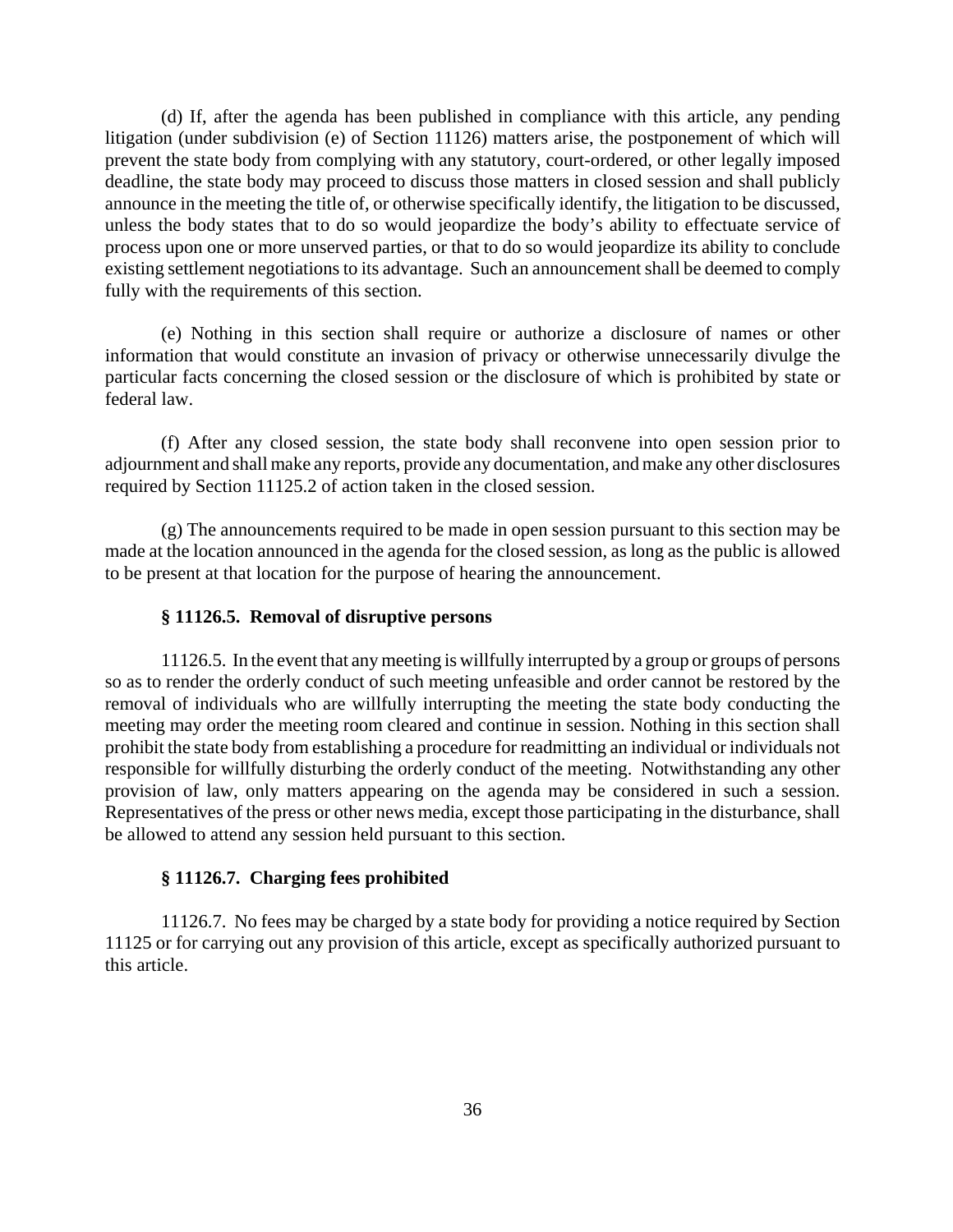# **§ 11127. State bodies covered**

11127. Each provision of this article shall apply to every state body unless the body is specifically excepted from that provision by law or is covered by any other conflicting provision of law.

# **§ 11128. Time restrictions for holding closed sessions**

11128. Each closed session of a state body shall be held only during a regular or special meeting of the body.

# **§ 11128.5. Adjournment**

11128.5. The state body may adjourn any regular, adjourned regular, special, or adjourned special meeting to a time and place specified in the order of adjournment. Less than a quorum may so adjourn from time to time. If all members are absent from any regular or adjourned regular meeting, the clerk or secretary of the state body may declare the meeting adjourned to a stated time and place and he or she shall cause a written notice of the adjournment to be given in the same manner as provided in Section 11125.4 for special meetings, unless that notice is waived as provided for special meetings. A copy of the order or notice of adjournment shall be conspicuously posted on or near the door of the place where the regular, adjourned regular, special, or adjourned special meeting was held within 24 hours after the time of the adjournment. When a regular or adjourned regular meeting is adjourned as provided in this section, the resulting adjourned regular meeting is a regular meeting for all purposes. When an order of adjournment of any meeting fails to state the hour at which the adjourned meeting is to be held, it shall be held at the hour specified for regular meetings by law or regulation.

# **§ 11129. Continuation of meeting; notice requirement**

11129. Any hearing being held, or noticed or ordered to be held by a state body at any meeting may by order or notice of continuance be continued or recontinued to any subsequent meeting of the state body in the same manner and to the same extent set forth in Section 11128.5 for the adjournment of meetings. A copy of the order or notice of continuance shall be conspicuously posted on or near the door of the place where the hearing was held within 24 hours after the time of the continuance; provided, that if the hearing is continued to a time less than 24 hours after the time specified in the order or notice of hearing, a copy of the order or notice of continuance of hearing shall be posted immediately following the meeting at which the order or declaration of continuance was adopted or made.

# **§ 11130. Legal remedies to stop or prohibit violations of act**

11130. (a) The Attorney General, the district attorney, or any interested person may commence an action by mandamus, injunction, or declaratory relief for the purpose of stopping or preventing violations or threatened violations of this article or to determine the applicability of this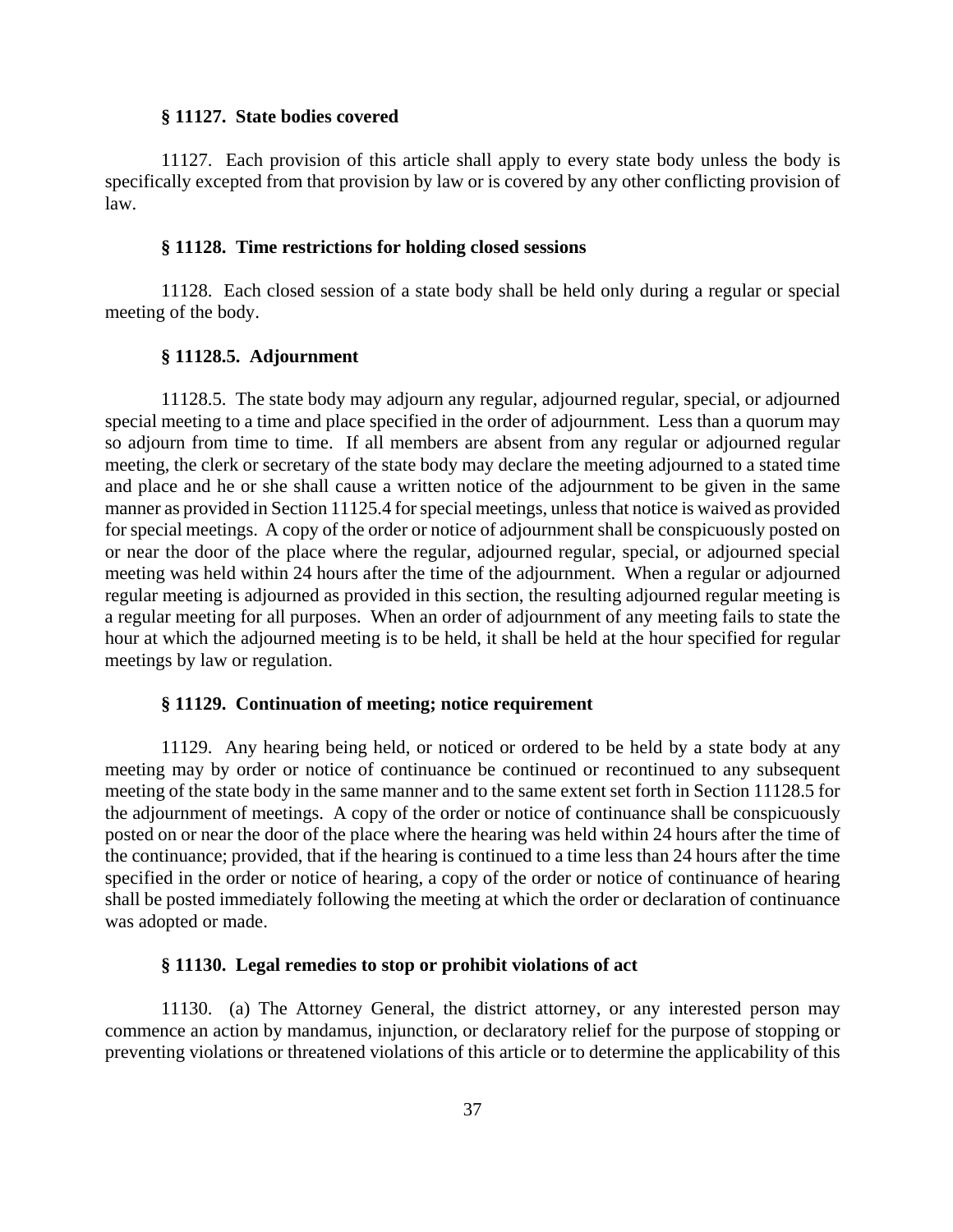article to past actions or threatened future action by members of the state body or to determine whether any rule or action by the state body to penalize or otherwise discourage the expression of one or more of its members is valid or invalid under the laws of this state or of the United States, or to compel the state body to tape record its closed sessions as hereinafter provided.

(b) The court in its discretion may, upon a judgment of a violation of Section 11126, order the state body to tape record its closed sessions and preserve the tape recordings for the period and under the terms of security and confidentiality the court deems appropriate.

(c) (1) Each recording so kept shall be immediately labeled with the date of the closed session recorded and the title of the clerk or other officer who shall be custodian of the recording.

(2) The tapes shall be subject to the following discovery procedures:

(A) In any case in which discovery or disclosure of the tape is sought by the Attorney General, the district attorney, or the plaintiff in a civil action pursuant to this section or Section 11130.3 alleging that a violation of this article has occurred in a closed session that has been recorded pursuant to this section, the party seeking discovery or disclosure shall file a written notice of motion with the appropriate court with notice to the governmental agency that has custody and control of the tape recording. The notice shall be given pursuant to subdivision (b) of Section 1005 of the Code of Civil Procedure.

(B) The notice shall include, in addition to the items required by Section 1010 of the Code of Civil Procedure, all of the following:

(i) Identification of the proceeding in which discovery or disclosure is sought, the party seeking discovery or disclosure, the date and time of the meeting recorded, and the governmental agency that has custody and control of the recording.

(ii) An affidavit that contains specific facts indicating that a violation of the act occurred in the closed session.

(3) If the court, following a review of the motion, finds that there is good cause to believe that a violation has occurred, the court may review, in camera, the recording of that portion of the closed session alleged to have violated the act.

(4) If, following the in-camera review, the court concludes that disclosure of a portion of the recording would be likely to materially assist in the resolution of the litigation alleging violation of this article, the court shall, in its discretion, make a certified transcript of the portion of the recording a public exhibit in the proceeding.

(5) Nothing in this section shall permit discovery of communications that are protected by the attorney-client privilege.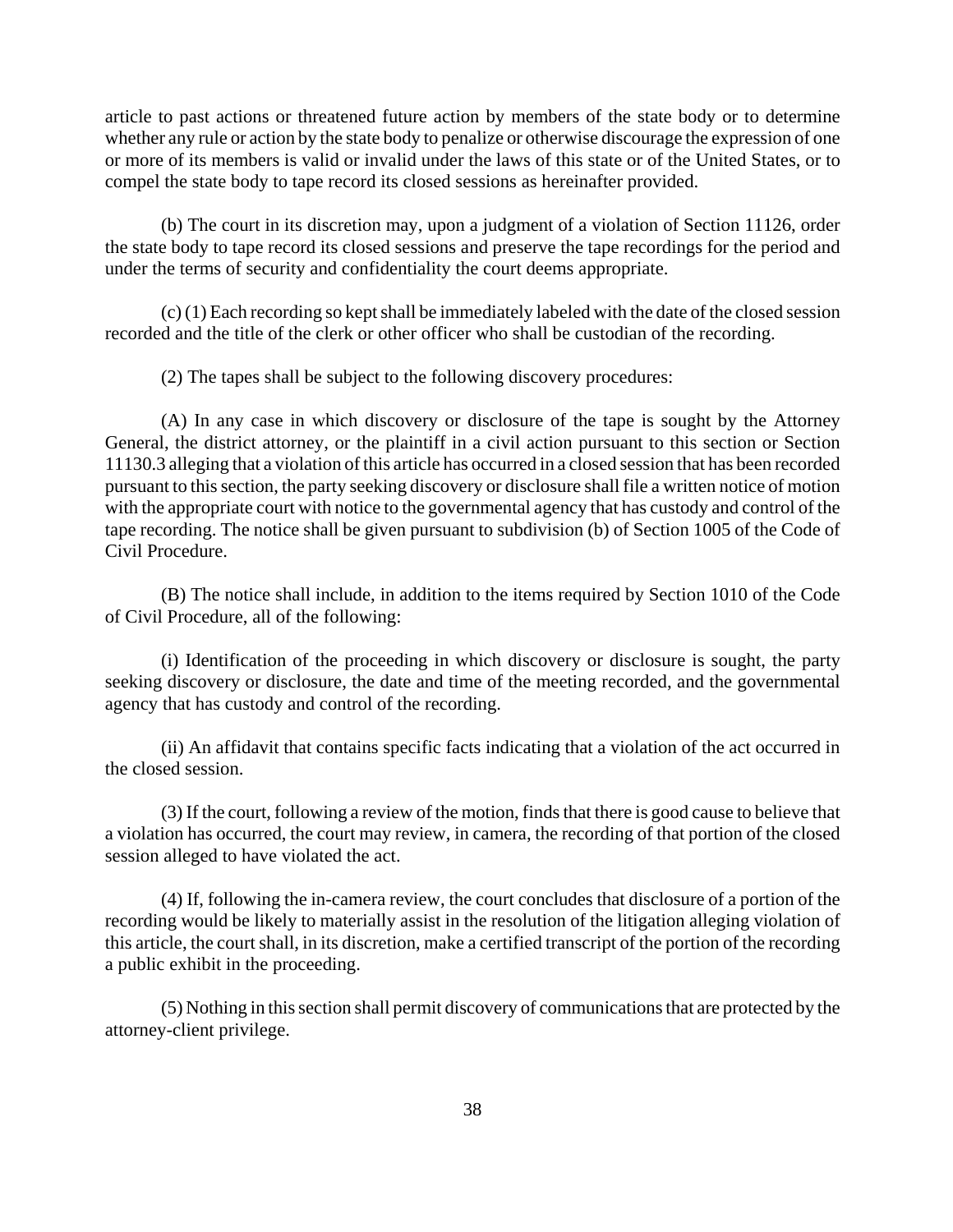# **§ 11130.3. Cause of action to void action**

11130.3. (a) Any interested person may commence an action by mandamus, injunction, or declaratory relief for the purpose of obtaining a judicial determination that an action taken by a state body in violation of Section 11123 or 11125 is null and void under this section. Any action seeking such a judicial determination shall be commenced within 90 days from the date the action was taken. Nothing in this section shall be construed to prevent a state body from curing or correcting an action challenged pursuant to this section.

(b) An action shall not be determined to be null and void if any of the following conditions exist:

(1) The action taken was in connection with the sale or issuance of notes, bonds, or other evidences of indebtedness or any contract, instrument, or agreement related thereto.

(2) The action taken gave rise to a contractual obligation upon which a party has, in good faith, detrimentally relied.

(3) The action taken was in substantial compliance with Sections 11123 and 11125.

(4) The action taken was in connection with the collection of any tax.

# **§ 11130.5. Court costs; attorney's fees**

11130.5. A court may award court costs and reasonable attorney's fees to the plaintiff in an action brought pursuant to Section 11130 or 11130.3 where it is found that a state body has violated the provisions of this article. The costs and fees shall be paid by the state body and shall not become a personal liability of any public officer or employee thereof. A court may award court costs and reasonable attorney's fees to a defendant in any action brought pursuant to Section 11130 or 11130.3 where the defendant has prevailed in a final determination of the action and the court finds that the action was clearly frivolous and totally lacking in merit.

## **§ 11130.7. Violation; misdemeanor**

11130.7. Each member of a state body who attends a meeting of that body in violation of any provision of this article, and where the member intends to deprive the public of information to which the member knows or has reason to know the public is entitled under this article, is guilty of a misdemeanor.

## **§ 11131. Prohibited meeting facilities; discrimination**

11131. No state agency shall conduct any meeting, conference, or other function in any facility that prohibits the admittance of any person, or persons, on the basis of race, religious creed, color, national origin, ancestry, or sex, or that is inaccessible to disabled persons, or where members of the public may not be present without making a payment or purchase. As used in this section,